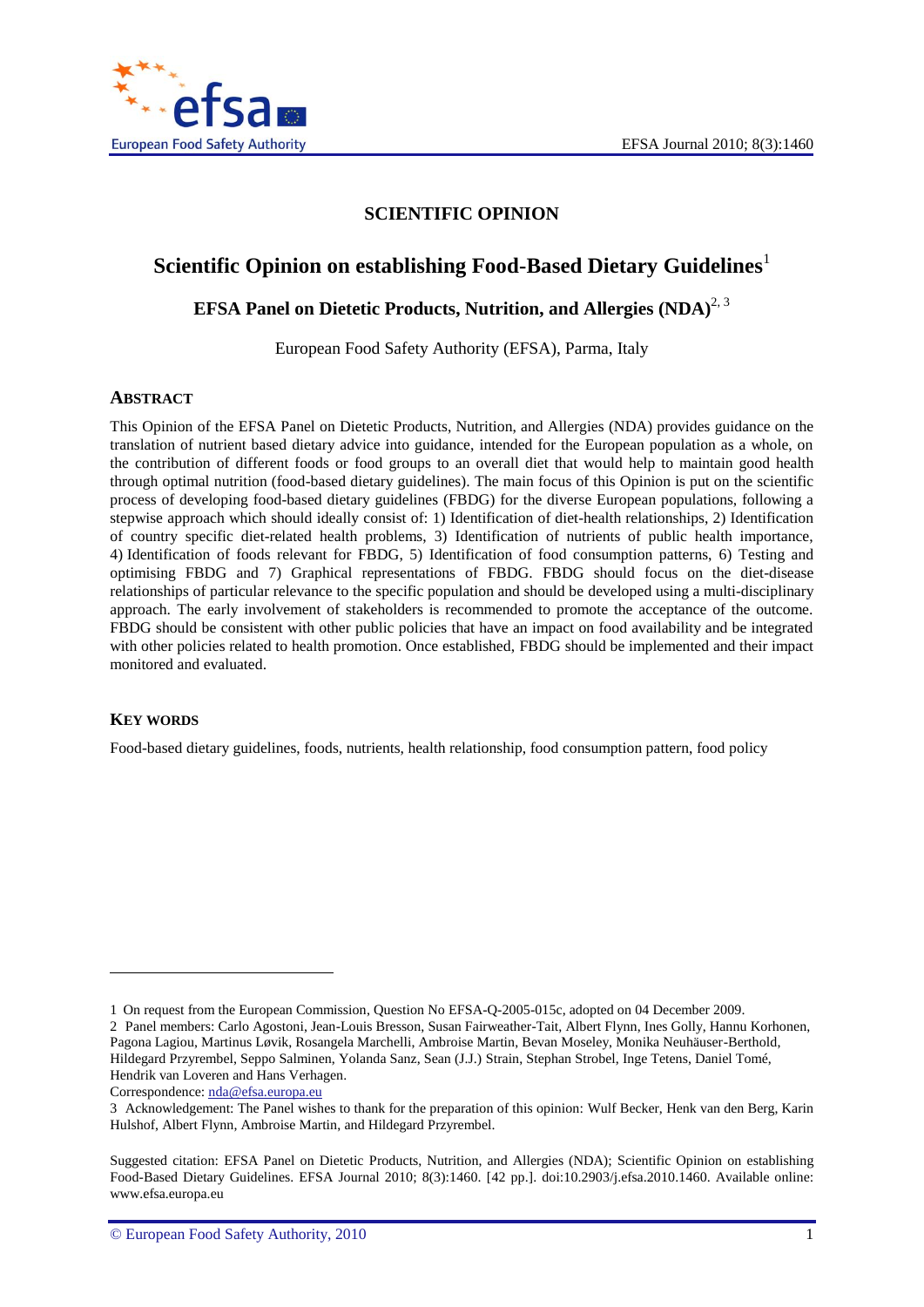## <span id="page-1-0"></span>**SUMMARY**

The European Commission requested the European Food Safety Authority (EFSA) to provide guidance on the translation of nutrient based dietary advice into guidance, intended for the European population as a whole, on the contribution of different foods or food groups to an overall diet that would help to maintain good health through optimal nutrition (food-based dietary guidelines).

In preparing its scientific advice to the Commission, the EFSA Scientific Panel on Dietetic Products, Nutrition and Allergies (NDA) reviewed the reasons and general principles for food-based dietary guidelines (FBDG), identified relevant scientific information for establishing FBDG for individual countries within the EU and summarised steps for implementation, monitoring and evaluation for individual countries. Recent reviews and papers on food-based dietary guidelines, on Dietary Reference Values and available information on diet-related health problems and dietary patterns in Europe were taken into account. The Panel also used a questionnaire to gather information on already existing food-based dietary guidelines in a number of EU Member States.

Food-based dietary guidelines constitute science-based policy recommendations in the form of guidelines for healthy eating. They are primarily intended for consumer information and education, and as such, they should be appropriate for the region or country, culturally acceptable and practical to implement. Moreover, they should be consistent, easily understood and easily memorable.

The development of food-based dietary guidelines consists of the integration of scientific knowledge about nutrients, foods and health in order to identify dietary patterns that facilitate the achievement of desirable food and nutrient intakes.

Food-based dietary guidelines should focus on the diet-disease relationships of particular relevance to the specific population. In most EU Member States, overweight and obesity, cardiovascular diseases, cancer, hypertension, dyslipidaemia, type 2 diabetes, and osteoporosis can be identified as important diet-related public health issues. However, the prevalence of these conditions varies considerably between countries. A number of nutrients of public health importance for EU populations have been identified, i.e. nutrients for which there is evidence of dietary imbalance that might influence the development of these conditions. These include nutrients that might be consumed to excess, e.g. energy, total fat, saturated and *trans* fatty acids, sugars and salt, as well as those for which intake might be inadequate, e.g. unsaturated fatty acids, dietary fibre, water, as well as some vitamins and minerals (such as vitamin D, folate, potassium, calcium, iron, iodine). The occurrence of such nutrient imbalances varies between countries. The differences between EU countries in the prevalence of nutrient imbalances and diet-related public health issues, together with the considerable disparities across countries in dietary habits and traditions, require that food-based dietary guidelines be established by country or region.

The development of food-based dietary guidelines may be carried out using a stepwise approach:

- *Identification of diet-health relationships* Evidence on diet-health relationships is available from reviews that are carried out regularly by national and international agencies;
- *Identification of country specific diet-related health problems* Specific diet-related health patterns, disease and mortality rates, should be reviewed to identify and prioritise nutrition problems of public health significance;
- *Identification of nutrients of public health importance* Nutrient imbalances in the population (groups) should be identified by comparing habitual intake from dietary surveys to Dietary Reference Values, and by using anthropometric and available biochemical indicators of nutritional status;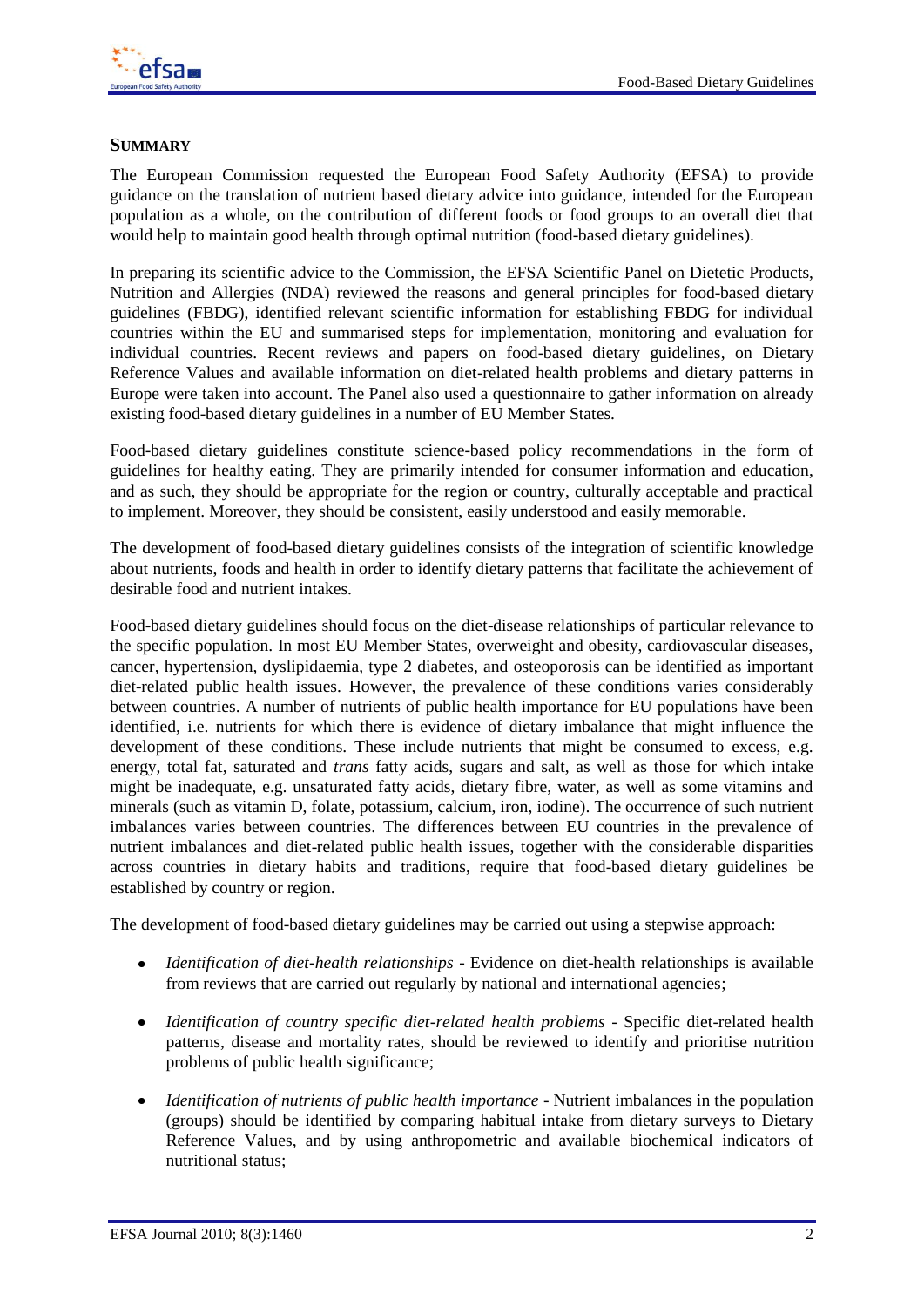

- *Identification of foods relevant for food-based dietary guidelines* Food groups that are sources of nutrients of public health importance and foods for which intakes explain differences between groups who do and do not achieve target nutrient recommendations should be identified from observed patterns of dietary intake. Intake of food groups with established relationships to health (e.g. fruit and vegetables) should also be estimated;
- *Identification of food consumption patterns* Food consumption patterns in the population that are consistent with the achievement of recommended intakes of nutrients should be identified. In addition, it is important to identify population characteristics for each pattern. Recommendations for food-based dietary guidelines should be made taking into account specific needs of population groups;
- *Testing and optimising food-based dietary guidelines* The coherence and effectiveness of food-based dietary guidelines in meeting nutrient recommendations should be confirmed by modelling of food and nutrient intake data and the food-based dietary guidelines should be adapted appropriately;
- *Graphical representations of food-based dietary guidelines* Graphical representations of food-based dietary guidelines may be developed in order to facilitate communication to consumers.

To be successful, the process of developing and implementing food-based dietary guidelines should be conducted using a multi-disciplinary approach. The early involvement of stakeholders is recommended to promote the acceptance of the outcome.

It is recommended that food-based dietary guidelines should be consistent with other public policies that have an impact on food availability and be integrated with other policies related to health promotion.

Once established, food-based dietary guidelines should be implemented and their impact monitored and evaluated.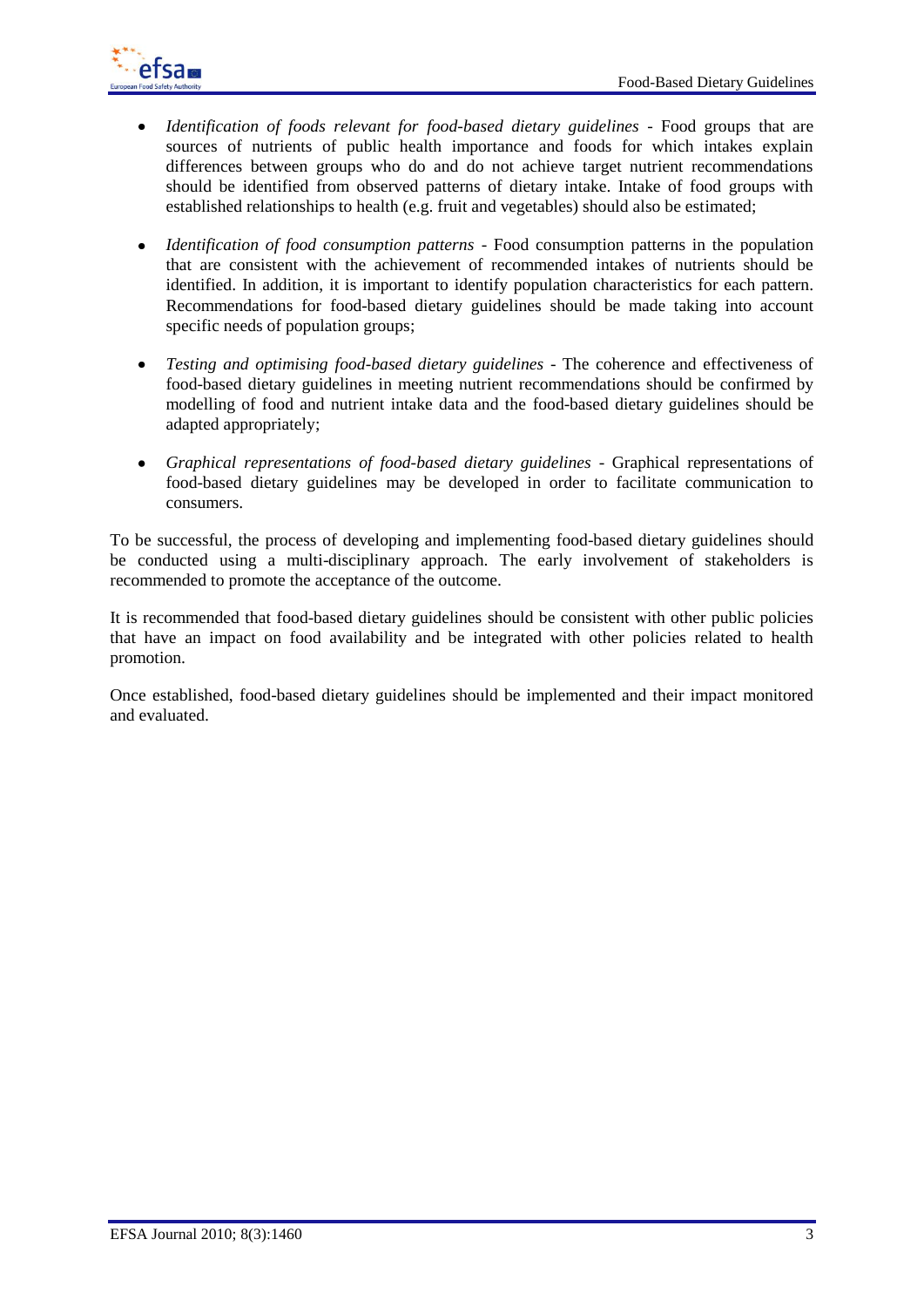

# <span id="page-3-0"></span>TABLE OF CONTENTS

| $\mathbf{1}$ .                                                                  |  |
|---------------------------------------------------------------------------------|--|
| 2.                                                                              |  |
| 3.                                                                              |  |
| $\overline{4}$ .                                                                |  |
| 4.1.                                                                            |  |
| 4.2.                                                                            |  |
| 4.3.                                                                            |  |
| 4.4.                                                                            |  |
| 4.4.1. Food groups that are sources of nutrients of public health importance 15 |  |
|                                                                                 |  |
| 4.5.                                                                            |  |
| 4.6.                                                                            |  |
| 4.7.                                                                            |  |
| 5.                                                                              |  |
| 5.1.                                                                            |  |
|                                                                                 |  |
|                                                                                 |  |
| 5.1.3.                                                                          |  |
| 5.2.                                                                            |  |
| 5.2.1.                                                                          |  |
|                                                                                 |  |
| 6.                                                                              |  |
|                                                                                 |  |
|                                                                                 |  |
|                                                                                 |  |
|                                                                                 |  |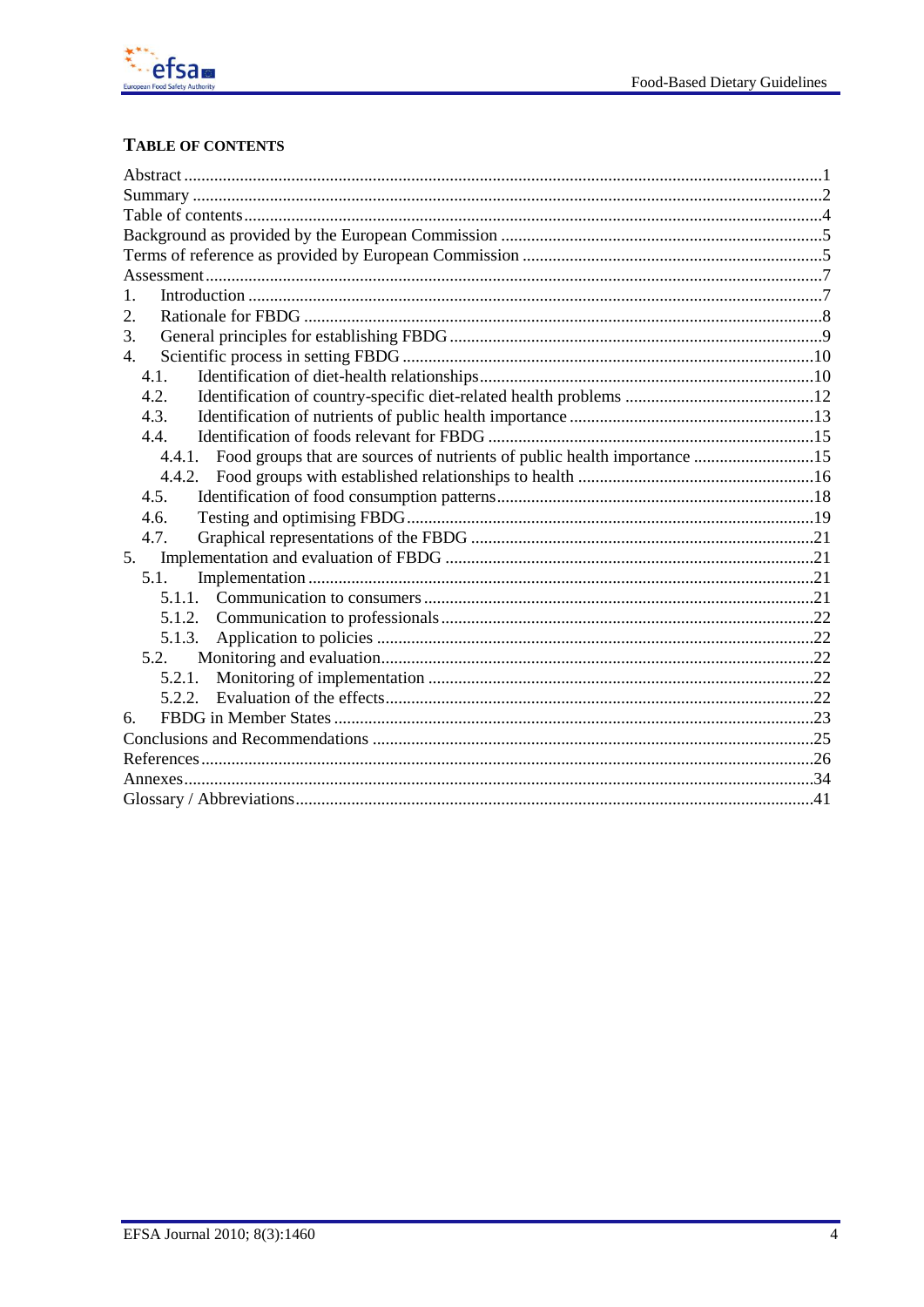

### <span id="page-4-0"></span>**BACKGROUND AS PROVIDED BY THE EUROPEAN COMMISSION**

The scientific advice on nutrient intakes is important as the basis of Community action in the field of nutrition, for example such advice has in the past been used as the basis of nutrition labelling. The Scientific Committee for Food (SCF) report on nutrient and energy intakes for the European Community dates from 1993. There is a need to review and if necessary to update these earlier recommendations to ensure that the Community action in the area of nutrition is underpinned by the latest scientific advice.

In 1993, the SCF adopted an opinion on the nutrient and energy intakes for the European Community<sup>4</sup>. The report provided reference intakes for energy, certain macronutrients and micronutrients, but it did not include certain substances of physiological importance, for example dietary fibre.

Since then new scientific data have become available for some of the nutrients, and scientific advisory bodies in many European Union Member States and in the United States have reported on recommended dietary intakes. For a number of nutrients these newly established (national) recommendations differ from the reference intakes in the SCF (1993) report. Although there is considerable consensus between these newly derived (national) recommendations, differing opinions remain on some of the recommendations. Therefore, there is a need to review the existing EU reference intakes in the light of new scientific evidence, and taking into account the more recently reported national recommendations. There is also a need to include dietary components that were not covered in the SCF opinion of 1993, such as dietary fibre, and to consider whether it might be appropriate to establish reference intakes for other (essential) substances with a physiological effect.

In this context the EFSA is requested to consider the existing population reference intakes for energy, micro- and macronutrients and certain other dietary components, to review and complete the SCF recommendations, in the light of new evidence, and in addition advise on a population reference intake for dietary fibre.

For communication of nutrition and healthy eating messages to the public it is generally more appropriate to express recommendations for the intake of individual nutrients or substances in foodbased terms. In this context the EFSA is asked to provide assistance on the translation of nutrient based recommendations for a healthy diet into food based recommendations intended for the population as a whole.

#### <span id="page-4-1"></span>**TERMS OF REFERENCE AS PROVIDED BY EUROPEAN COMMISSION**

In accordance with Article 29 (1)(a) and Article 31 of Regulation (EC) No. 178/2002, the Commission requests EFSA to review the existing advice of the Scientific Committee for Food on population reference intakes for energy, nutrients and other substances with a nutritional or physiological effect in the context of a balanced diet which, when part of an overall healthy lifestyle, contribute to good health through optimal nutrition.

In the first instance the EFSA is asked to provide advice on energy, macronutrients and dietary fibre. Specifically advice is requested on the following dietary components:

- Carbohydrates, including sugars;
- Fats, including saturated fatty acids, poly-unsaturated fatty acids and mono-unsaturated fatty  $\bullet$ acids, *trans* fatty acids;

-

<sup>4</sup> Scientific Committee for Food, Nutrient and energy intakes for the European Community, Reports of the Scientific Committee for Food 31<sup>st</sup> series, Office for Official Publication of the European Communities, Luxembourg, 1993.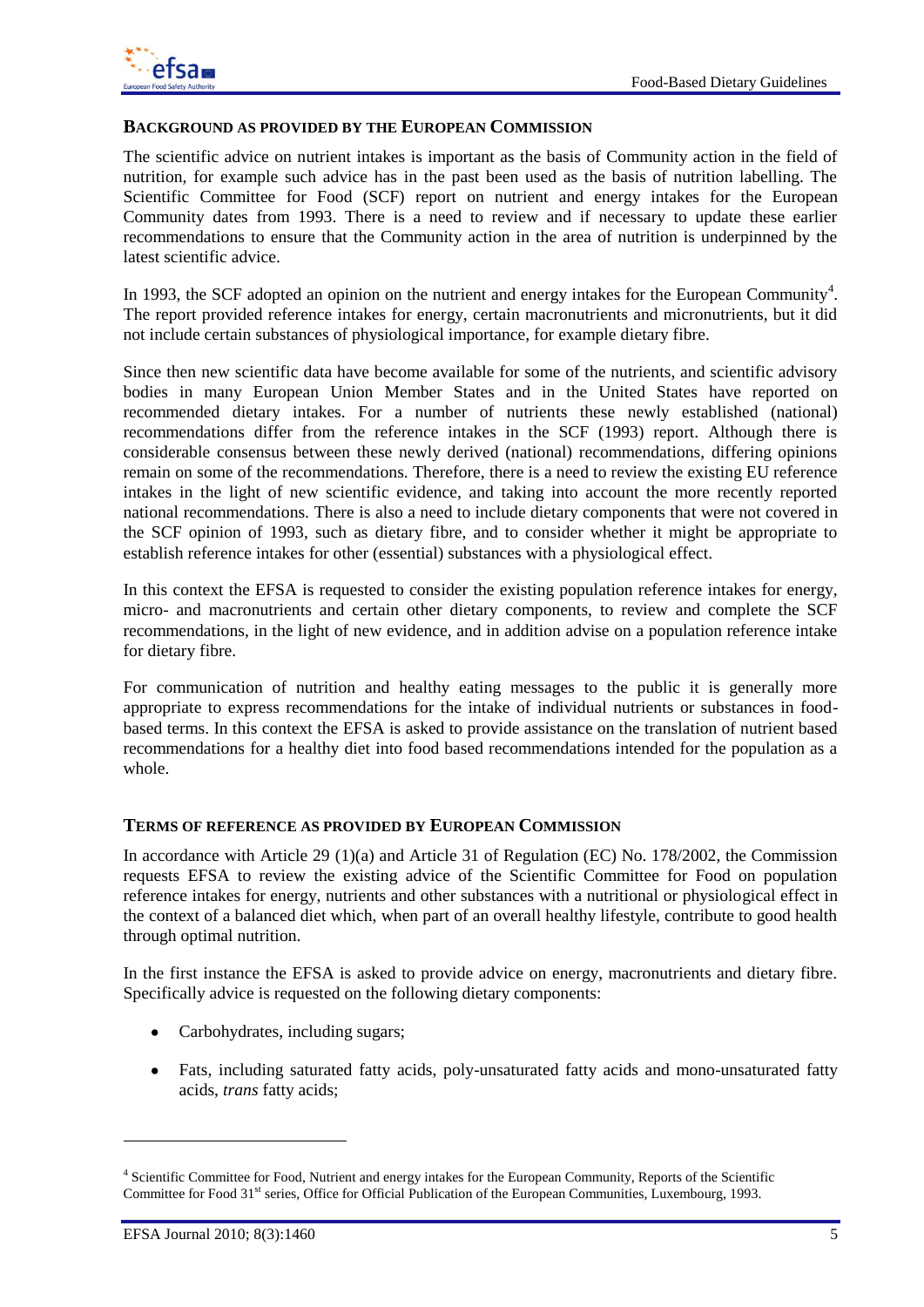

- $\bullet$ Protein;
- Dietary fibre.  $\bullet$

Following on from the first part of the task, the EFSA is asked to advise on population reference intakes of micronutrients in the diet and, if considered appropriate, other essential substances with a nutritional or physiological effect in the context of a balanced diet which, when part of an overall healthy lifestyle, contribute to good health through optimal nutrition.

Finally, the EFSA is asked to provide guidance on the translation of nutrient based dietary advice into guidance, intended for the European population as a whole, on the contribution of different foods or categories of foods to an overall diet that would help to maintain good health through optimal nutrition (food-based dietary guidelines).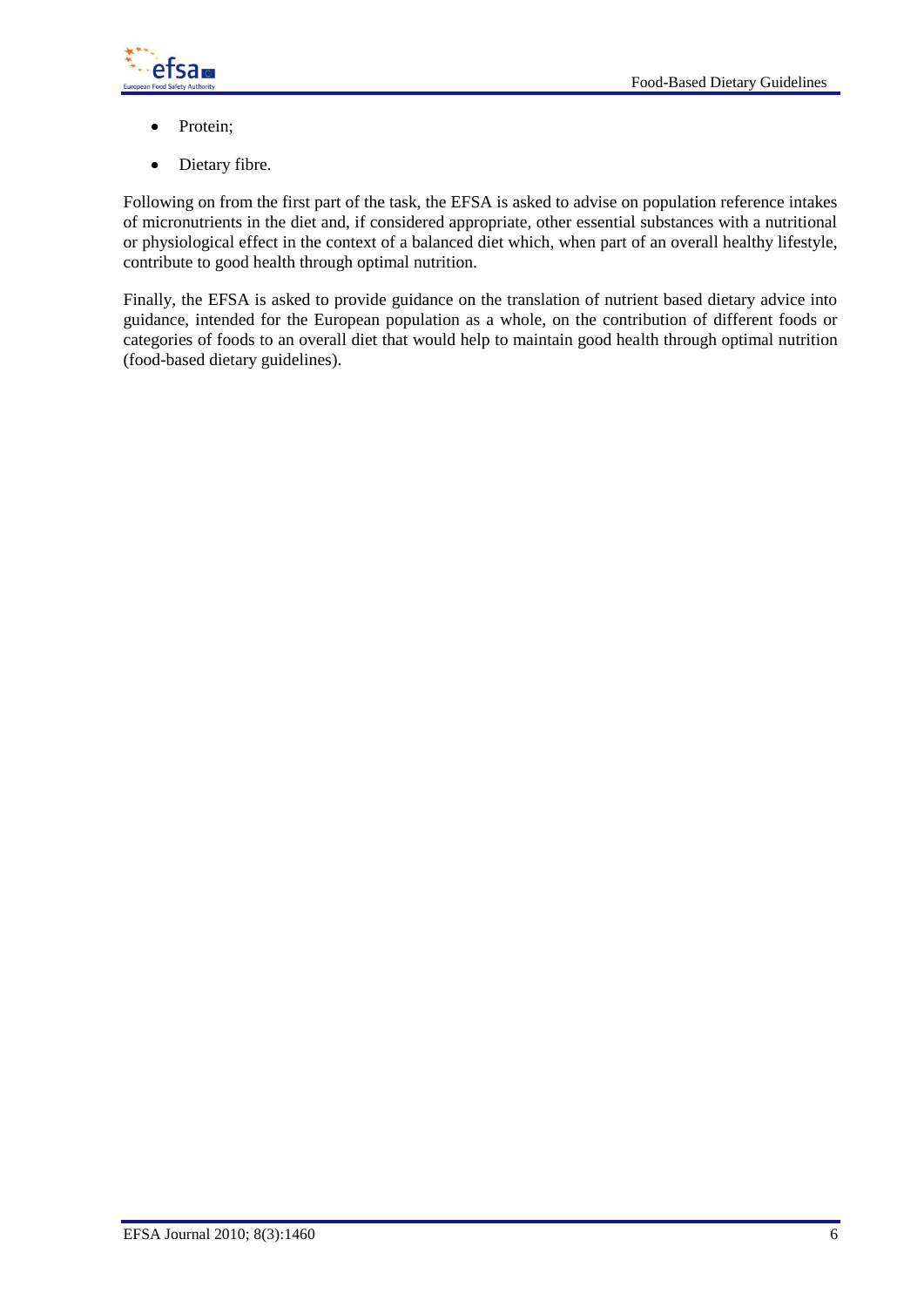## <span id="page-6-0"></span>**ASSESSMENT**

A draft of this Opinion, agreed by the NDA Panel on 2 July 2008, was published on the EFSA website<sup>5</sup> for public consultation between 8 August and 15 December 2008. The draft Opinion was also discussed at a National Expert Meeting with Member States on Dietary Reference Values held in Barcelona on 7 and 8 September 2009. All the public comments received and comments from Member States that related to the remit of EFSA were assessed and the Opinion has been revised taking relevant comments into consideration. The comments received, a report on the outcome of the public consultation, and the minutes of the meeting with Member States have been published on the EFSA website.

## <span id="page-6-1"></span>**1. Introduction**

Poor diet and a sedentary lifestyle account for a major part of the morbidity and mortality that exist throughout the world. The International Conference on Nutrition (ICN) organised by the United Nations Food and Agricultural Organisation (FAO) and the World Health Organization (WHO) in 1992, identified and encouraged strategies to improve nutritional well-being and food consumption throughout the world. The plan of action, adopted by the ICN, includes among its strategies "promoting appropriate diets and healthy lifestyles" and calls upon governments "on the basis of energy and nutrient recommendations, to provide advice to the public by disseminating, through the use of mass media and other appropriate means, qualitative and/or quantitative dietary guidelines relevant for different age groups and lifestyles and appropriate for the country's population" (FAO/WHO, 1992).

In pursuance of these goals and strategies, in 1995 WHO and FAO jointly convened an Expert Consultation on the "preparation and use of food-based dietary guidelines" where recommendations for the development and use of food-based dietary guidelines (FBDG) were formulated and discussed. According to this consultation, FBDG should be based on current dietary practices and prevailing public health problems, rather than on nutrient requirements and recommended intake levels alone. Such guidelines represent the form in which advice is provided to people to assist them in selecting a diet to meet their needs for health (WHO/FAO, 1998).

FBDG are described by the WHO as "the expression of the principles of nutrition education mostly as foods". Since FBDG are intended to provide nutrition education and dietary guidance for individual members of the general public, they need to be formulated in such a way as to make them a truly practical means of assisting people to reach appropriate nutritional goals. Where they cannot be expressed as foods they have to be written in ordinary language, avoiding as far as possible the technical terms of nutritional science (WHO/FAO, 1998). Presently, a number of countries in and outside Europe have developed FBDG (e.g. HHS/USDA, 2005; Enghardt Barbieri and Lindvall, 2005; OptimiX, 2005; WHO, 2003a).

According to the request of the Commission, EFSA is evaluating the 1993 SCF opinion on (formerly) Population Reference Intakes for nutrients and certain other dietary components. New opinions on Dietary Reference Values (DRVs) are being established. DRVs are quantitative reference values for nutrient intakes for healthy individuals and populations which may be used for assessment and planning of diets. Some of the DRVs relate to nutrient requirements that are defined by specific criteria of nutrient adequacy. For some nutrients, nutrient based dietary guidelines are given instead of DRVs. Nutrient based dietary guidelines differ from DRVs in that the advice is more provisional and is based on a variety of information, including indirect evidence about the complex relationships between food components, health and disease (WHO/FAO, 1998), and are not within the remit of the EFSA's task. As people think of and eat food rather than its components, nutrient based recommendations need to be

-

<sup>&</sup>lt;sup>5</sup> [http://www.efsa.europa.eu/EFSA/efsa\\_locale-1178620753812\\_1211902045161.htm](http://www.efsa.europa.eu/EFSA/efsa_locale-1178620753812_1211902045161.htm)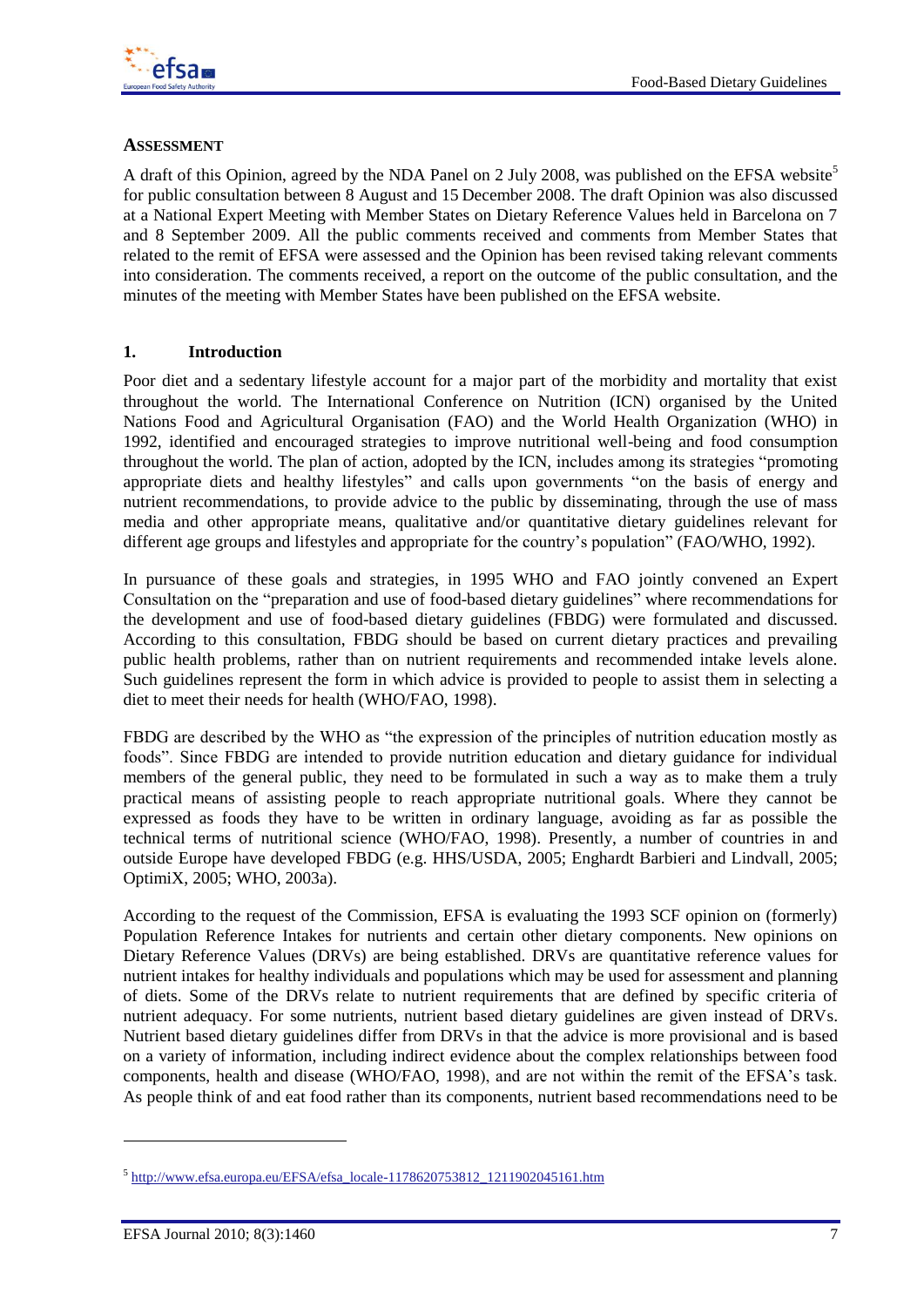

translated into FBDG to be accepted by the population. The present Opinion aims to give guidance on the process of developing FBDG for the European population.

The Panel adopted the following approach:

- to review the reasons and general principles for FBDG (section 2 and 3);
- to identify relevant scientific information for establishing FBDG for individual countries within the EU (section 4);
- to summarise steps suggested for implementation, monitoring and evaluation for individual countries (section 5).

For this purpose the Panel has considered:

- recent reviews and papers on FBDG (WHO/FAO, 1998; Williams et al*.*, 1999; Eurodiet, 2000;  $\bullet$ Ferro Luzzi et al*.*, 2001; Kafatos et al*.*, 2001; ILSI, 2004; King, 2007; Walter and Elmadfa, 2007);
- recent reviews and reports prepared by EFSA (2006a), the Institute of Medicine (IoM, 1997; 1998; 2000; 2002; 2003a; 2003b; 2004; 2005), WHO (1998; 2003a); USDA (HHS/USDA, 2005) and available information on diet-related health problems and dietary patterns in Europe (Eurodiet, 2000; WHO/FAO, 2003; 2006; WCRF and AICR, 2007);
- the results of a recent scientific colloquium, discussing the state-of-the-art of scientific approaches and the advantages and limitations of various approaches for the development of FBDG (EFSA, 2006b);
- information from questionnaires on existing FBDG in EU countries. To get information on already existing FBDG, Network Members of EFSA's Data Collection and Exposure Unit or experts of the EFSA Working Group on Population Reference Intake (PRI) were asked to provide names and affiliation of persons in charge of developing FBDG in their country. A computerised questionnaire was sent by EFSA to the competent person identified in 20 of 25 EU countries. Questions were related to the presence of FBDG, origin, target groups, information used in setting FBDG, and other issues as selected food groups, other health related messages, way of presentation etc (see section 6 and annex 1).

## <span id="page-7-0"></span>**2. Rationale for FBDG**

In all European countries, there are public health issues related to diet and some unfavourable trends in food consumption patterns. Benefits could be expected from the improvement of food consumption patterns for well-being, long-term health of individuals and populations and thus for health costs savings. FBDG is one of the tools used to help reach these goals.

Reasons for developing and using FBDG, in addition to the development of dietary reference values for nutrients, include (WHO/FAO, 1998):

- Foods make up diets; foods are more than just collections of nutrients;
- Nutrients interact differently, depending on the food matrix;
- Methods of food processing, preparation and cooking influence the nutritional value of foods;
- Specific dietary patterns are associated with reduced risk of specific diseases; the protective effect could be due to a single nutrient, a combination of foods or non-nutrients, or the replacements of some other foods in the diet;
- Some food components may have beneficial biological functions but the exact mechanisms and compounds have not been completely identified;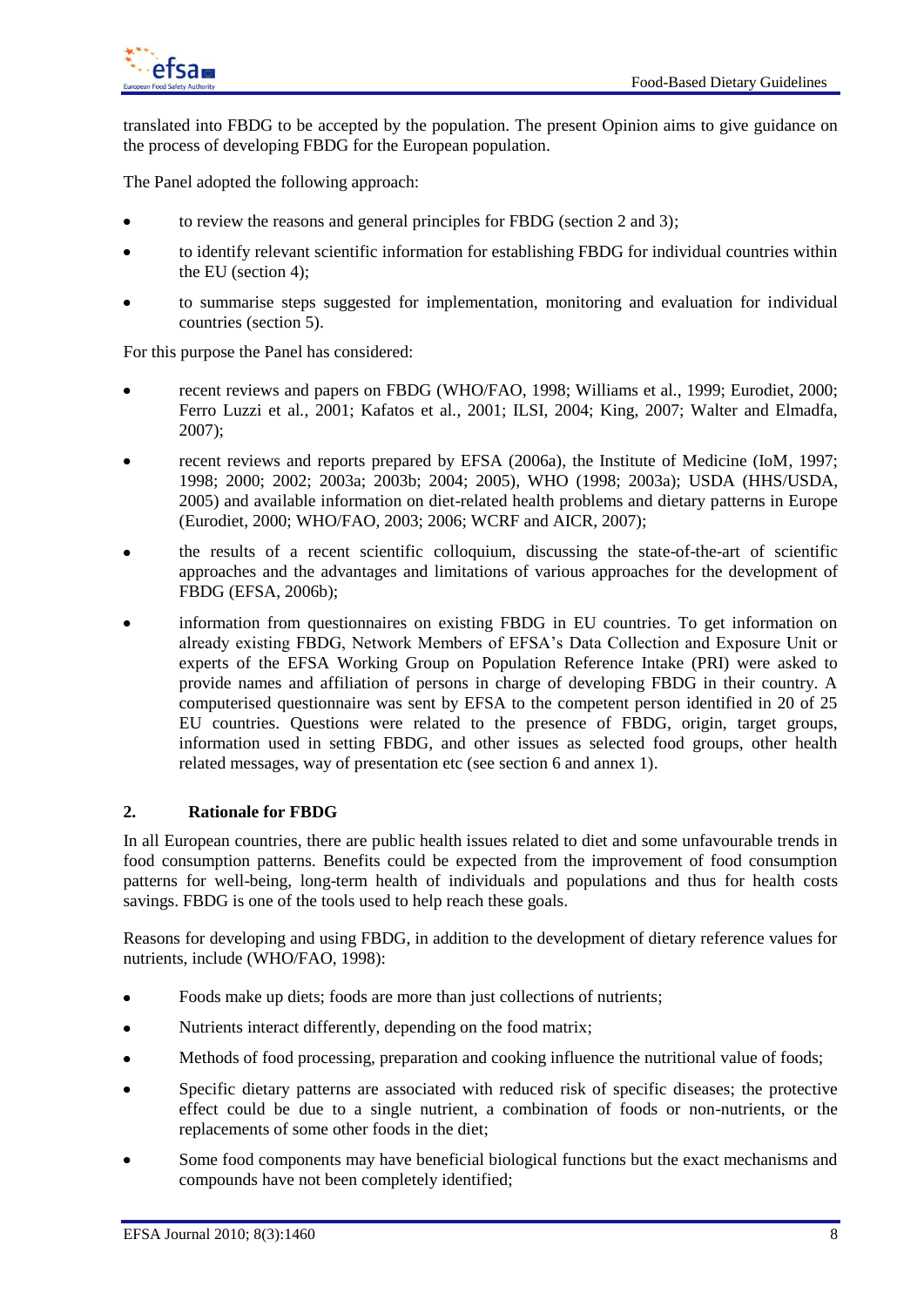

Foods and diets have cultural, ethnic, social and family aspects that individual nutrients themselves do not have.

FBDG are primarily intended for consumer information and education, but their effectiveness would require that they should be also taken into account by policymakers, healthcare providers, nutritionists, and nutrition educators in designing and implementing nutrition-related programmes, nutrition education, and information programmes to help consumers in planning an overall healthful diet. As such, FBDG should be an essential component of diet-related health policies.

## <span id="page-8-0"></span>**3. General principles for establishing FBDG**

FBDG constitute science-based policy recommendations in the form of guidelines for healthy eating. The development of FBDG consists of the integration of knowledge regarding individual nutrients, food components and foods into guidelines for a pattern of eating.

FBDG need to be based on sound scientific principles. Epidemiological and experimental research provides evidence that specific diseases and conditions linked to poor diet include cardiovascular disease, hypertension, dyslipidaemia, type 2 diabetes, overweight and obesity, osteoporosis, constipation, diverticular disease, iron deficiency anaemia, dental caries and malnutrition.

Food consumption patterns vary across Europe. As an example, figures 1 and 2 illustrate differences between the availability of ten major food groups in Portugal and France and the average availability for consumption in Western countries in 1992 [\(http://museum.agropolis.fr:80/pages/expos/banquet/modele.htm\)](http://museum.agropolis.fr/pages/expos/banquet/modele.htm).



**Figure 1:** The Portuguese food pattern.<sup>1</sup>



<sup>1</sup> **Figure 2:** The French food consumption pattern.<sup>1</sup>

<sup>1</sup> Average availability of various food groups by country are expressed as the deviation  $(\%)$  from the overall availability; the circle corresponds with the average availability in Western countries (=100%).

The Portuguese food consumption pattern is characterised by a high availability of plant foods and fish and a relatively low availability of animal fat and animal food products. The French pattern is characterised by a high availability of animal products. Recently, Slimani et al. (2002) described the diversity in dietary patterns existing across centres/regions participating in the European Prospective Investigation into Cancer and Nutrition (EPIC), based on 24-hour dietary recalls among nearly 36,000 men and women, aged 35 to 74 years.

Although there is a trend to a general convergence of European diets and lifestyles there are still important differences between Member States of the EU (WHO/FAO, 2003). In addition, depending on many factors including dietary habits, diet-related health issues also vary across Europe, though the hierarchy of the disease burden is more comparable. Thus, FBDG have to be based directly upon the diet and disease relationships that are particularly important to the individual country. The development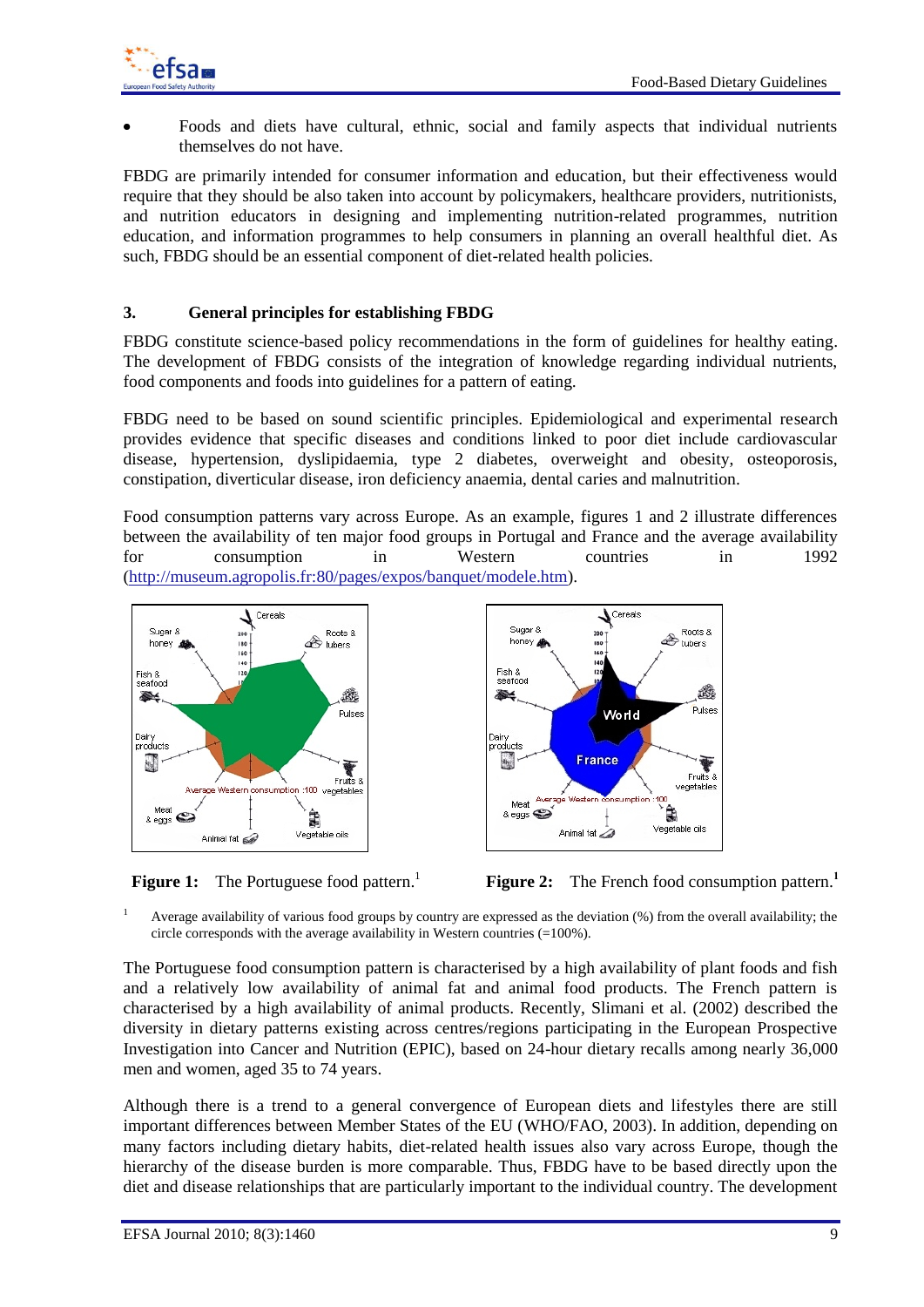

of European FBDG has been proposed in the Countrywide Integrated Non-communicable Disease Intervention (CINDI) Project (WHO, 2000; 2003a). These FBDG would be very general, only related to a number of basic food groups and, as emphasised by WHO, should be tailored to the country-specific situation, culture and habits, to enhance their effectiveness (WHO, 2003a).

The scientific process underpinning the development of FBDG should follow the generally accepted rules of scientific excellence, transparency and independence, in order to merit the confidence of consumers in the final result.

The initial design and final formulation of FBDG, as well as their implementation should involve all stakeholders (from consumer organisations to industry organisations, including representatives of different public authorities responsible for areas such as agriculture, health, industry) and scientists. The early involvement of stakeholders in the process would enhance the openness and transparency and would favour the acceptance and effectiveness of the final result.

Once established and implemented, the impact of FBDG should be monitored and evaluated. In this evaluation, cost effectiveness of the actions based on FBDG (Brunner et al., 2001) but also consumer behaviour should be carefully analysed.

In addition, to make FBDG meaningful to the general public, they should relate to the social, economic, agricultural and environmental factors affecting food availability and eating patterns for the given country or region, be practical to implement and should recognise that health relates to more than one dietary pattern (WHO/FAO, 1998).

Moreover, FBDG should be comprehensible, short, simple, clear and easily memorable. In the implementation stage, attention should be given to the translation into messages and slogans, and to communicating FBDG information effectively to the public. Bodies responsible for developing FBDG are encouraged to integrate the FBDG-messages with other policies related to health promotion.

## <span id="page-9-0"></span>**4. Scientific process in setting FBDG**

In the process of developing FBDG, the following steps, adapted and extended from previous reports (WHO/FAO, 1998; HHS/USDA, 2005; Enghardt Barbieri and Lindvall, 2005; Optimi*X*, 2005), may be considered. These steps follow a logical order, although they can be also iterative, moving back and forth between the different steps. Ideally, all these steps should be followed in order to establish appropriate country-specific guidelines. However, depending on human and financial resources as well as availability and nature of country or even region-specific data, the implementation of all these steps is not necessarily required to develop country specific FDBG, and this will be underlined in the corresponding sections.

## <span id="page-9-1"></span>**4.1. Identification of diet-health relationships**

There is evidence that, for a number of nutrients and food groups, a dietary imbalance can increase the risk of obesity and diet-related diseases (e.g. cardiovascular disease, cancer, diabetes mellitus, osteoporosis and dental disease) that are of importance for public health in the EU.

For example, in 2003, the WHO/FAO published a report which includes a summary of current scientific knowledge concerning the relationships between dietary factors and the most common dietrelated chronic diseases worldwide (WHO/FAO, 2003). The WHO/FAO expert consultation has classified the strength of evidence of these relationships as convincing evidence, probable evidence, possible evidence and insufficient evidence.

The evidence on diet-health relationships is regularly reviewed and weighed at an international level using highly qualified international collective expertise. The resulting reports can be conveniently used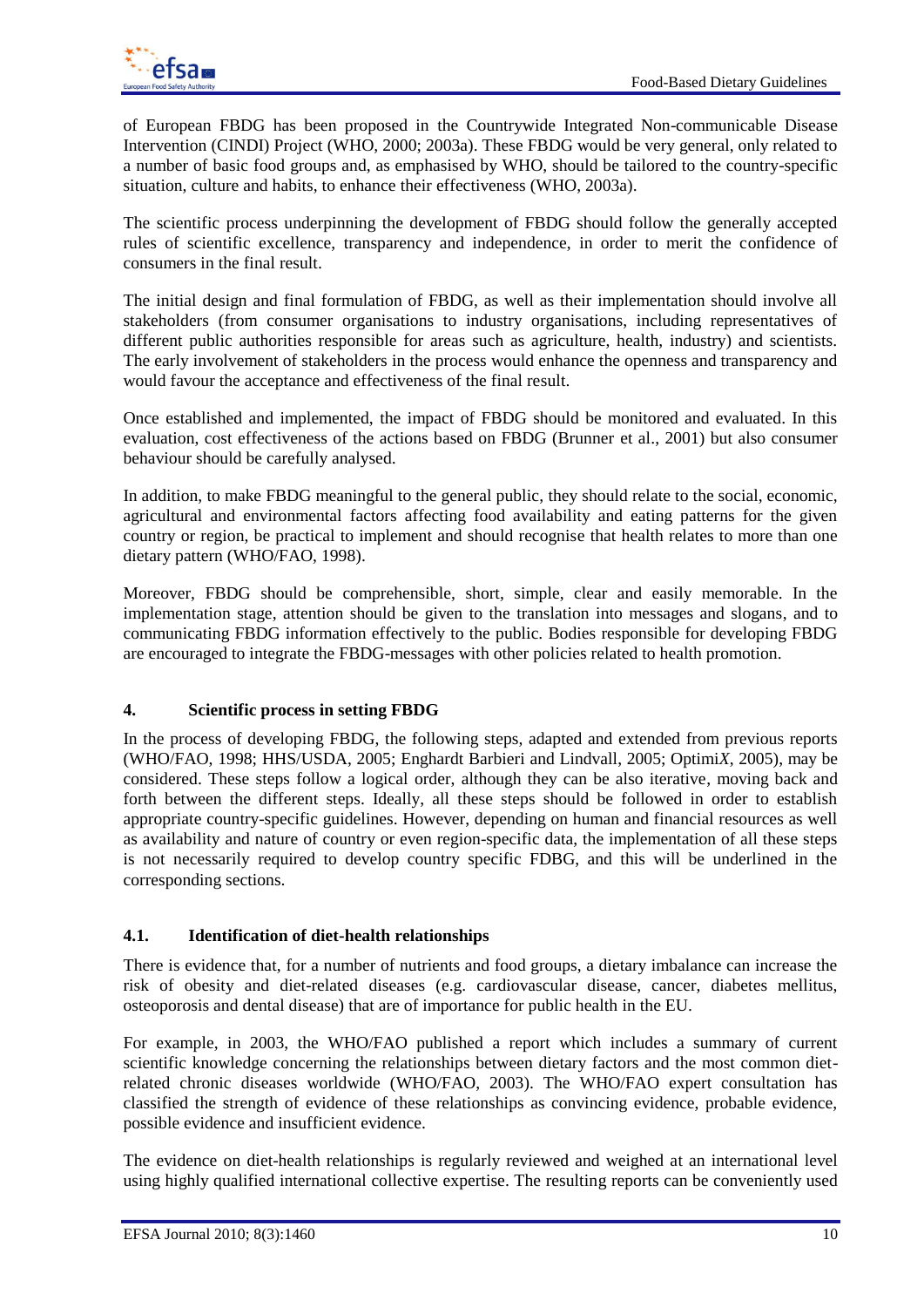at a country level, avoiding duplication of effort (e.g. WHO, WCRF and AICR, IOTF, EFSA). National reports from other countries including such reviews can also be used, where appropriate (e.g. IoM). All these reports provide relevant and recent information that can be sufficient in many cases to move to the next steps. Some specific health issues are not always taken into account in general reports addressing major and worldwide health issues such as cancer, cardiovascular diseases or obesity and completion of these existing reviews could be required to address specific diet-health relationships for some countries.

The public health importance of many nutrients and foods for European populations has also been identified in science based nutrient intake recommendations and FBDG from national and international agencies (e.g. NNR, 2004; GR, 2006; Eurodiet, 2000; WHO, 2006). For a number of nutrients and foods (total fat, saturated, unsaturated and *trans* fatty acids, protein, carbohydrates, sugars, dietary fibre, salt, fruit and vegetables), population intake goals that have been established in a number of Member States are generally consistent (but not uniform), and aimed at the prevention of major dietrelated public health problems in Europe. A summary of the health relationships for a number of nutrients and foods is presented below. As underlined in the following section (4.3), this information is relevant for European countries and could form the starting point to establish FBDG.

*Energy balance* – The main sources of energy in food are carbohydrates and fats, with a small contribution made by proteins and possibly by alcohol. In healthy people, the energy intake should be in balance with energy expenditure. The energy density of foods and diets varies depending on the water content and on the concentration of different macronutrients and dietary fibre. Consuming diets of high energy density can undermine normal appetite regulation leading to increased overall energy intake through "passive over-consumption" of food and can lead to weight gain, particularly in subjects with a sedentary lifestyle (WHO/FAO, 2003; IoM, 2005).

*Total fat* - Diets high in fat generally have a high energy density, can contribute to excessive energy intake and energy imbalance and thus might promote weight gain. However, no causal relationship has been established between total fat intake and obesity or chronic disease risk (IoM, 2005).

*Fatty acid pattern* **-** Diets high in saturated fatty acids (SFA) increase serum LDL-cholesterol and diets high in *trans* fatty acids (TFA) increase LDL-cholesterol, reduce HDL-cholesterol and increase the total cholesterol to HDL-cholesterol ratio, all of which have been associated with an increased risk of cardiovascular diseases. In contrast, diets high in mono- and poly-unsaturated fatty acids (MUFA and PUFA, respectively) and long chain omega-3 PUFA (n-3 LCPUFA) from fish and fish oils (eicosapentaenoic acid (EPA) and docosahexaenoic acid (DHA)) may reduce the risk of cardiovascular disease (IoM, 2005; EFSA, 2004; EFSA, 2005a).

*Fruit and vegetables* **-** Numerous ecological and prospective studies have shown a significant association of a high consumption of fruit and vegetables with a decrease in the risk of obesity, coronary heart disease and stroke (Eurodiet, 2000; WHO/FAO, 2003). Fruit and vegetables are important low-energy density foods and at the same time important sources of dietary fibre, minerals (potassium and magnesium) and vitamins (vitamin C, folate).

*Dietary fibre* **-** High dietary fibre consumption is related to optimal bowel function and reduction of cardiovascular disease risk. An adequate dietary fibre intake is also associated with weight maintenance and sustained weight reduction in overweight subjects, because of its satiating effect (WHO/FAO, 2003; van Dam and Seidell, 2007; IoM, 2005).

*Sugars* **-** Increased risk of dental caries in children is associated with frequent consumption (more than about four times daily) of cariogenic sugars (mainly sucrose, glucose, and fructose) rather than with the total amount of dietary sugars; the evidence indicates that frequent consumption of sweets and confectionery products and sugar-containing drinks increases caries risk (Moynihan and Petersen, 2004; DoH, 1991; IoM, 2005) especially when prophylactic measures, e.g. oral hygiene and fluoride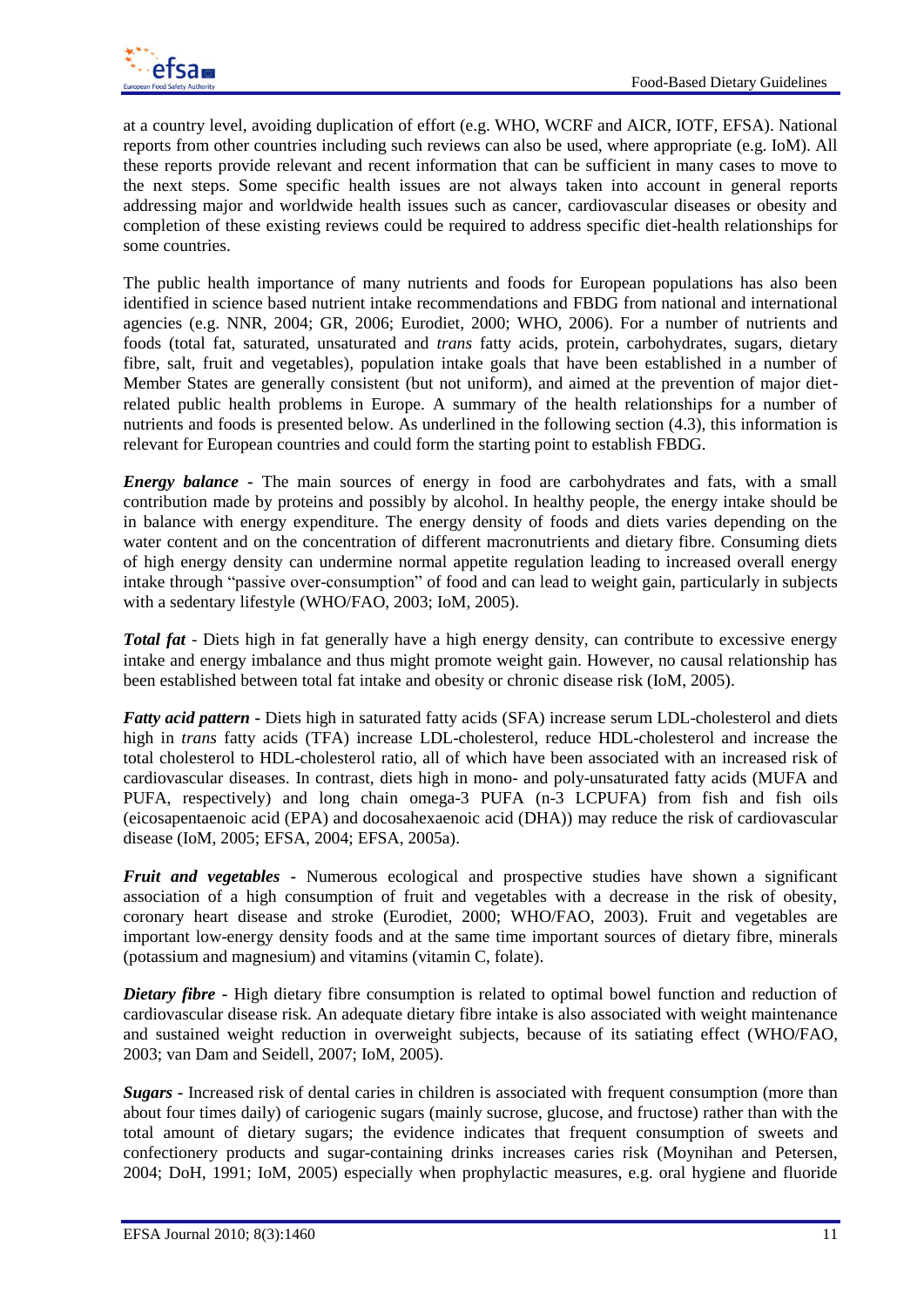prophylaxis, are insufficient. The evidence relating high intake of sugars (mainly as added sugars), compared to high intakes of starch, to weight gain is inconsistent (IoM, 2005; van Dam and Seidell, 2007). However, there is some evidence that sugar-sweetened beverages do not induce satiety to the same extent as solid forms of carbohydrate, and that high intakes of sugars in the form of sugarsweetened beverages contribute to weight gain (van Dam and Seidell, 2007; Mann et al., 2007). Although there is some evidence that high intakes of added sugars, particularly from low nutrient density foods, may be associated with a decrease in the nutrient density of the diet due to displacement of nutrient rich foods (van Dam and Seidell, 2007), a systematic review concluded that the evidence for an association of micronutrient dilution with added sugar intake is limited and inconsistent (Rennie and Livingstone, 2007).

*Vitamins and minerals* **-** For men and women older than 50 to 60 years there is convincing evidence that a sufficient intake of calcium and vitamin D together reduces the risk of osteoporosis (WHO/FAO, 2003). Adequate dietary intake of potassium helps to maintain lower blood pressure levels and to reduce the adverse effects of high sodium intake on blood pressure; fruit and vegetables are important sources of potassium (IoM, 2004; WHO/FAO, 2003). The major adverse effect of high dietary sodium intake is elevated blood pressure; high blood pressure is an acknowledged risk factor for ischaemic heart disease, stroke and renal disease (IoM, 2004; EFSA, 2005b). Iron deficiency anaemia has detrimental health implications, particularly for mothers and young children and there is evidence of low intake and status for iron in young children and in women of child-bearing age in some EU countries (Elmadfa, 2009; WHO, 2002). Low maternal folate intake in early pregnancy is a causal factor for neural tube defects in infants and many EU countries recommend that women planning a pregnancy should supplement their diet with 400µg/day of folic acid (SACN, 2006). Iodine deficiency, of mild to moderate severity, which is an important determinant of foetal and child development, is recognised in a number of EU Member States. National salt iodisation programmes have been implemented in some EU countries to address this problem (WHO, 2002).

*Alcohol* **-** High alcohol intakes are associated with an increased morbidity and mortality (Murray and Lopez 1996). On the other hand, there is some evidence that low to moderate alcohol consumption lowers the risk of coronary heart disease compared with abstainers (Foster and Marriot, 2006).

*Water –* Water is essential for practically all functions of the body and is particularly important for thermoregulation. A water intake which balances losses and thereby assures adequate hydration of body tissues is essential for health and life. Water is consumed from different sources, which include drinking water, beverages, moisture content of foods (EFSA, 2008b). The choice of beverages can have an influence on energy balance and nutrient intake.

*In setting FBDG for individual countries it is important:* 

- *to collect all recent international and national expert reviews on diet-health relationships ;*
- *to complete the review if additional country-specific health and dietary issues have to be considered.*

## <span id="page-11-0"></span>**4.2. Identification of country-specific diet-related health problems**

This step aims to identify country-specific diet-related health issues and helps to rank the different problems according to importance. Analysis of country-specific health statistics forms the basis of this step. A comparison with statistics of other Member States is a valuable help in identifying the health issues which could be improved by implementation of FBDG.

Analyses suggest that poor nutrition accounts for 4.6% of the total disability-adjusted life-years lost in the EU, with obesity and physical inactivity accounting for an additional 3.7% and 1.4%, respectively (WHO/FAO, 2003). In a WHO report the quantitative contribution of dietary risk factors in the WHO European Region to the burden of disease was estimated. Hypertension, high serum cholesterol levels, obesity and low intake of vegetables and fruit, along with smoking contributed to the top 5 most important risk factors (WHO/FAO, 2003).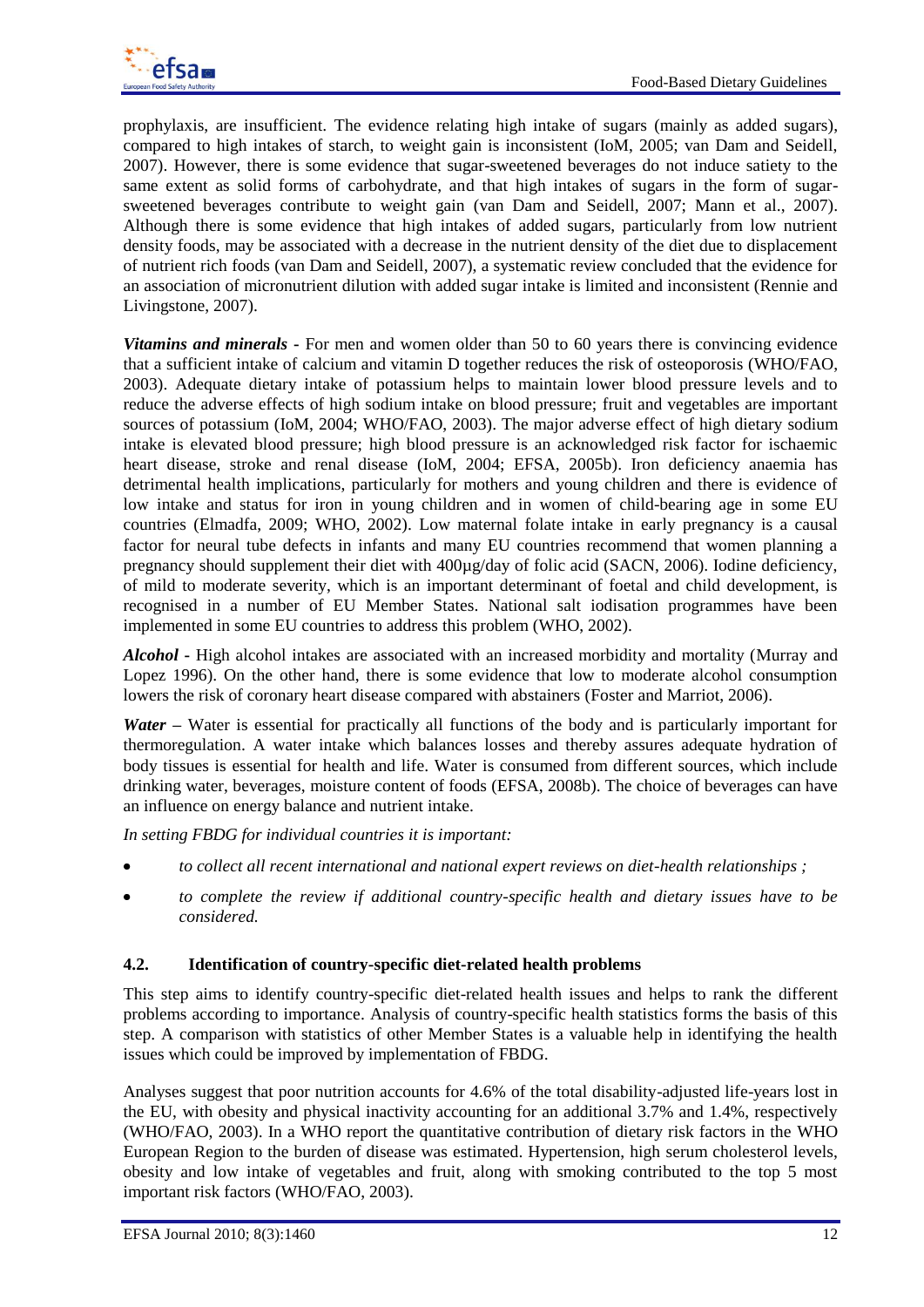In most European countries, cardiovascular diseases contribute about 40% to all cause mortality. Within this category of diseases coronary heart disease and stroke are the most important ones. Coronary heart disease contributes about 50% to total cardiovascular diseases and stroke about 25%. Cardiovascular mortality patterns show a clear West-East gradient in both men and women with the highest mortality rates in Eastern Europe. On the other hand, the lowest stroke rates were observed in northern and western European countries, e.g. Sweden, Denmark, The Netherlands and Germany (Kromhout, 2001).

In Europe, the prevalence of obesity and type 2 diabetes is rising. Evidence from population surveys suggest that obesity levels in the EU have risen by between 10-40% over the past decade and current data suggest that the range of obesity prevalence in EU countries is from 10% to 27% in men and up to 38% in women. In some EU countries more than half of the population is overweight. In Finland, Germany, Greece, Cyprus, the Czech Republic, Slovakia and Malta the combination of reported overweight and obesity exceeds the 67% prevalence (IOTF, 2005). Furthermore, the prevalence of overweight and obesity among children is rising significantly. Surveys show overweight and obesity levels among children in Southern Europe to be higher than in Northern European countries. In Malta, Crete, Spain, Portugal and Italy overweight and obesity levels exceed 30% in children aged 7-11. The rates of the increase in childhood overweight and obesity vary, with England and Poland showing the steepest increase (IOTF, 2005). The major problem associated with childhood and adolescent obesity is its possible persistence into adult life, its association with increasing cardiovascular disease and diabetes risk in later life and with premature death (Nicklas et al., 2002; Maffeis and Tato, 2001).

In order to obtain the most precise picture, it is necessary to distinguish age/gender groups and specific population groups that are affected by the different problems.

*In setting FBDG for individual countries it is important:*

- *to review the specific diet-related health patterns, diseases and mortality in this area;*
- *to identify the nutrition problems of public health significance ;*
- *to try to rank the different problems according to their potential impact on health.*

#### <span id="page-12-0"></span>**4.3. Identification of nutrients of public health importance**

These are nutrients for which there is evidence of a dietary imbalance in the population that might influence the development of overweight and obesity or diet-related diseases such as cardiovascular disease or other disorders; they include nutrients that might be consumed to excess, e.g. energy, total fat, saturated and *trans* fatty acids, sugars and salt, as well as those for which intake might be inadequate, e.g. unsaturated fatty acids, dietary fibre, as well as some vitamins and minerals (such as vitamin D, folate, potassium, calcium, iron, iodine) (EFSA, 2008a).

Representative and country-specific epidemiological studies on health and diet relationships are not always available. Dietary Reference Values (DRVs) for nutrients nowadays generally take into account long-term effects of nutrient intake levels on health outcomes. Therefore, the comparison of intakes with DRVs can be used as a surrogate. This comparison gives some information about nutrient adequacy in the general population and/or in subgroups (EFSA, 2008a). This is an important step to identify critical nutrients in diet-related health problems, i.e. the nutrients whose intakes are excessive or inadequate as compared to DRVs. Careful check of underreporting and food composition issues is important in order to arrive at sound conclusions.

In addition, anthropometry and appropriate biochemical markers of nutrient adequacy can be used, where available.

Since health related dietary effects do not rely only on the intake of nutrients, but also on the consumption of specific foods, critical foods are analysed in section 4.4.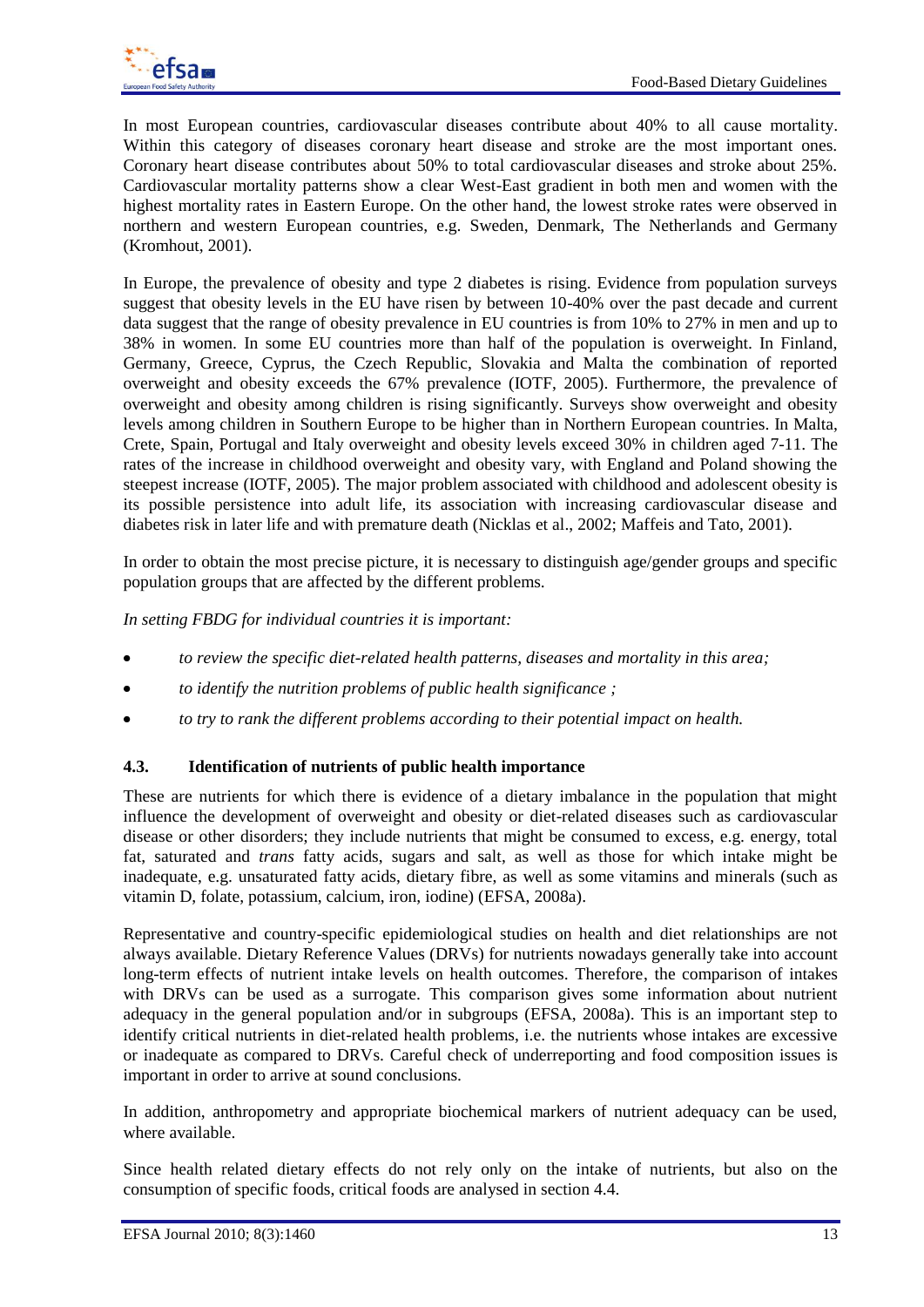In evaluating nutritional adequacy of diets, the levels of intakes obtained from food consumption data are compared to DRVs (e.g. Average Requirements (AR), Adequate Intakes (AI), Reference Intake ranges (RI) and/or dietary guidelines). Nutrient imbalances identified by such evaluation may be characterised in different ways, e.g. as mean intakes, as intake distributions, as prevalence of inadequate/excessive intake. A recent example for a visualisation of the nutritional adequacy of diets was developed by the National Institute of Public Health and the Environment in the Netherlands (Wilson-van den Hooven et al., 2008). Such characterisations may be used by policy makers as a basis to set desirable and attainable nutrient intake targets to be achieved at a population level for the general population or specific groups (e.g. children, pregnant women, elderly) that can be used to guide the development of FBDG. Possible targets might be a specified (high) level of compliance with specific nutrient intake recommendations or achievement of a specified population mean intake for a nutrient. These targets would also provide a basis for monitoring the effectiveness of FBDG.

Food consumption data may be collected at the national, household or individual level. The latter type is most relevant for assessing dietary adequacy. According to WHO (2006), data on individual dietary intakes are available in nearly all European countries. Twenty-four Member States indicated that they have collected individual dietary intake data among adults; about 21 countries undertook surveys for adolescents and school children and about 17 and 11 countries for elderly people and pre-school children, respectively. The methods used for estimating dietary intakes varied between the Member States and even within countries. Food Frequency Questionnaires (FFQ) and 24-hour recalls were used most frequently for adults, followed by two- or seven-day dietary records. Several countries also rely on Household Budget Survey (HBS) data. Twenty-nine European countries being either EU Member States or EU candidate countries provided information to WHO on macronutrient intake. The data indicated that total fat and SFA are consumed in excess of recommendations in most European countries. In 93% of the countries average intake of total fat was above 30% of energy intake (E%), with the highest intake in Latvia, Lithuania and Slovenia  $(\sim 41-45 \text{ E}\%)$ . Only in Italy the intake of SFA was below 10 E%.

In most countries, carbohydrate intake varied between 39 and 49 E%. Only in Portugal, Slovakia (females) and Finland (females) the carbohydrate intake was 50 E% or more. Protein intake ranged from 11 to 16 E%. As a whole, females tended to have lower fat and higher carbohydrate intakes (E%) than males (WHO, 2006).

Some EU countries reported deficiencies of iron and vitamin A. Western European countries also reported iron deficiency anaemia. Iodine deficiency disorders appeared to be a problem in several countries, but not all use universal salt iodisation; most countries iodise household salt only (WHO, 2006).

These findings are in agreement with data on energy and nutrient intake in the European Union, reported by Elmadfa (2009). These authors also mentioned a generally inadequate intake of some vitamins (especially vitamin D and folate) and of calcium in some countries, and a too high intake of sodium.

*In setting FBDG for individual countries or regions it is therefore important:*

- *to identify nutrients of public health importance for the population (group) in that specific country or region by comparing habitual intake from dietary surveys to the DRVs;*
- *to identify nutrients of public health importance for the population (group) in that specific country or region by using anthropometric and biochemical indicators;*
- *to prioritise those nutrients consumed at levels not in accordance with DRVs and for which there is evidence of an important health relationship in that specific country or region.*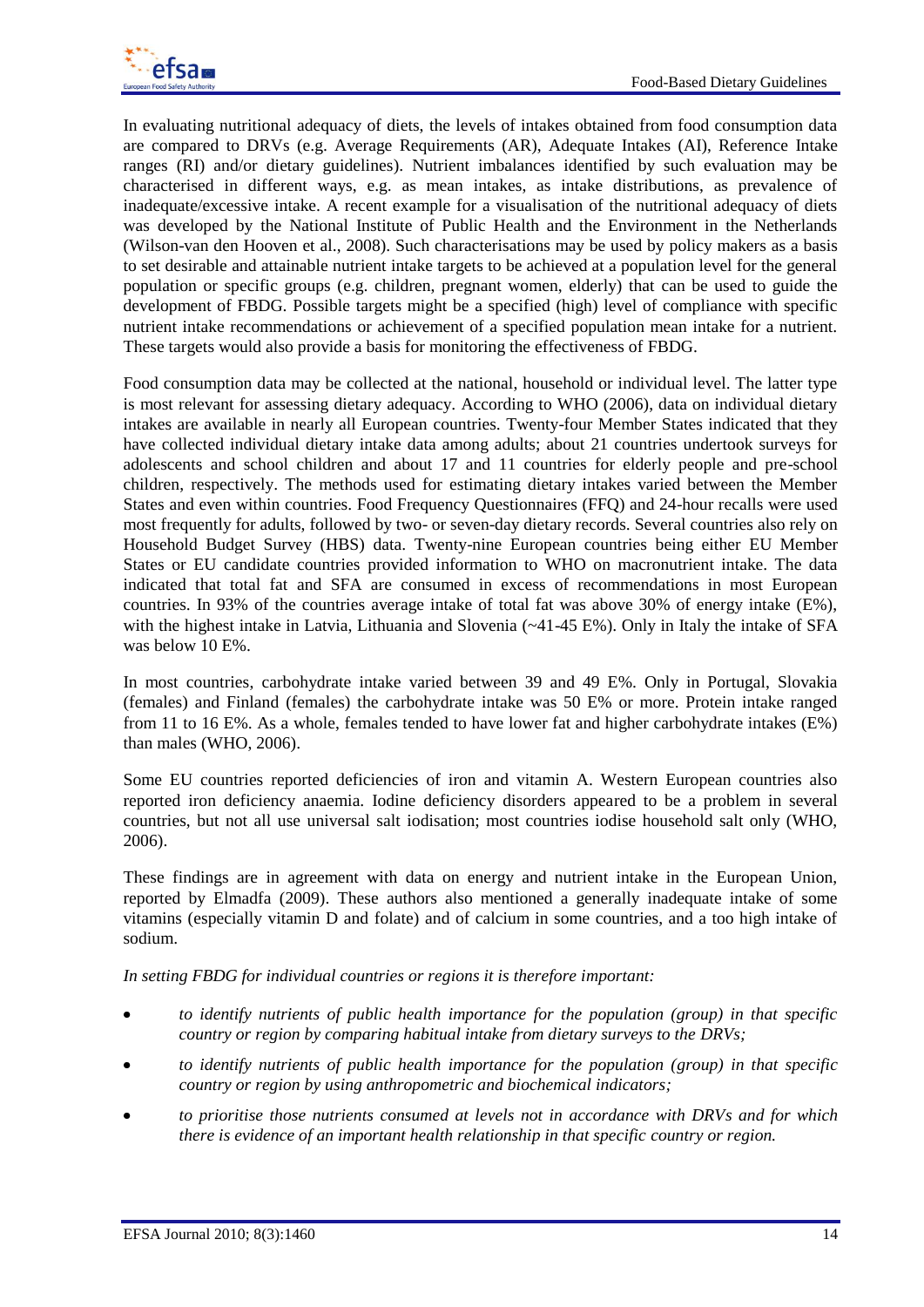## **4.4. Identification of foods relevant for FBDG**

<span id="page-14-0"></span>The aim of this step is to identify foods that: i) are the main vehicles for nutrients of public health importance or ii) have established relationships to health. A major impact on health outcomes and nutrient intakes would be expected from modifications of the level of consumption of these foods. In some cases the nutritional and health benefits associated with a food (e.g. fish) or a food constituent (e.g. folic acid) for the general population might be associated with potential health risks for specific groups of the population. In such situation a country-specific benefit-risk analysis for consumption by vulnerable population subgroups is needed (IoM, 2006; EFSA, 2007).

## <span id="page-14-1"></span>**4.4.1. Food groups that are sources of nutrients of public health importance**

As shown in section 4.3 in several European countries the intake of energy, total fat, saturated and *trans* fatty acids, sugars and salt might be consumed in excess, whereas the intake of unsaturated fatty acids, dietary fibre, as well as of certain vitamins and minerals might be lower than recommended in some countries. Therefore, in setting FBDG it is important to focus on foods providing nutrients that should be limited or increased in a healthy diet. Fat intake is used as an example as it is of concern for most European countries.

By calculating the contribution of foods and food groups (including food supplements and fortified foods) to the intake of nutrients, the main contributors to the intake of critical nutrients can be distinguished. Table 1 shows for instance that in the 2001 diet of adults in the UK meat and meat products, cereals and cereal products (including biscuits/cakes/pastries), milk and milk products (including cheese), butter and fat spreads and potato and savoury snacks were the main sources of total fat, together contributing 78% of total fat, 82% of SFA and 87% of *trans* fatty acid intake (Henderson et al*.*, 2002).

**Table 1:** Percentage contribution of food groups to average daily fat (total fat, saturated fatty acids (SFA), monounsaturated fatty acids (MUFA), polyunsaturated fatty acids (PUFA) and *trans* fatty acids (TFA)) intake by adults in the UK (source: Henderson et al., 2002).

| <b>Type of food</b>             | <b>Total fat</b><br>$\frac{6}{6}$ | <b>SFA</b>    | <b>MUFA</b>   | $n-3$<br><b>PUFA</b> | $n-6$<br><b>PUFA</b> | <b>TFA</b>    |
|---------------------------------|-----------------------------------|---------------|---------------|----------------------|----------------------|---------------|
|                                 |                                   | $\frac{6}{6}$ | $\frac{0}{0}$ | $\frac{6}{9}$        | $\frac{6}{6}$        | $\frac{6}{6}$ |
| Meat & meat products            | 23                                | 22            | 27            | 17                   | 18                   | 21            |
| Cereals & cereal products       | 19                                | 18            | 17            | 17                   | 20                   | 26            |
| of which : pizza                | 2                                 | 2             | 2             | 2                    | 2                    |               |
| white bread                     | 2                                 |               | 2             | 3                    | 4                    |               |
| biscuits/buns/cakes/            |                                   | 8             | 7             | 2                    | 5                    | 17            |
| pastries                        |                                   |               |               |                      |                      |               |
| Milk & milk products            | 14                                | 24            | 10            | 4                    | 3                    | 16            |
| of which: cheese                | 6                                 | 10            | 4             | 2                    |                      | 8             |
| Butter & spreading fats         | 12                                | 11            | 11            |                      | 14                   | 18            |
| Potato & savoury snacks         | 10                                |               | 12            | 17                   | 13                   | 6             |
| of which: chips                 |                                   | 3             | 6             | 12                   |                      |               |
| sayoury snacks                  |                                   | 3             |               |                      | 3                    |               |
| Eggs $&$ egg dishes             |                                   | 3             |               | 2                    |                      |               |
| Vegetables (excluding potatoes) |                                   |               |               | 11                   | 9                    |               |
| Fish & fish dishes              |                                   |               |               | 14                   |                      |               |
| Sugar preserves & confectionery | 3                                 | 5             | 3             |                      |                      |               |
| Fruit & nuts                    |                                   |               |               |                      |                      |               |
| Others                          |                                   |               |               | h                    |                      |               |

In the diet of Irish adults, meat and meat products, butter/spreading fats and oils, biscuits/cakes/pastries, and milk/yoghurt were the four main sources, together contributing 58% of total fat intake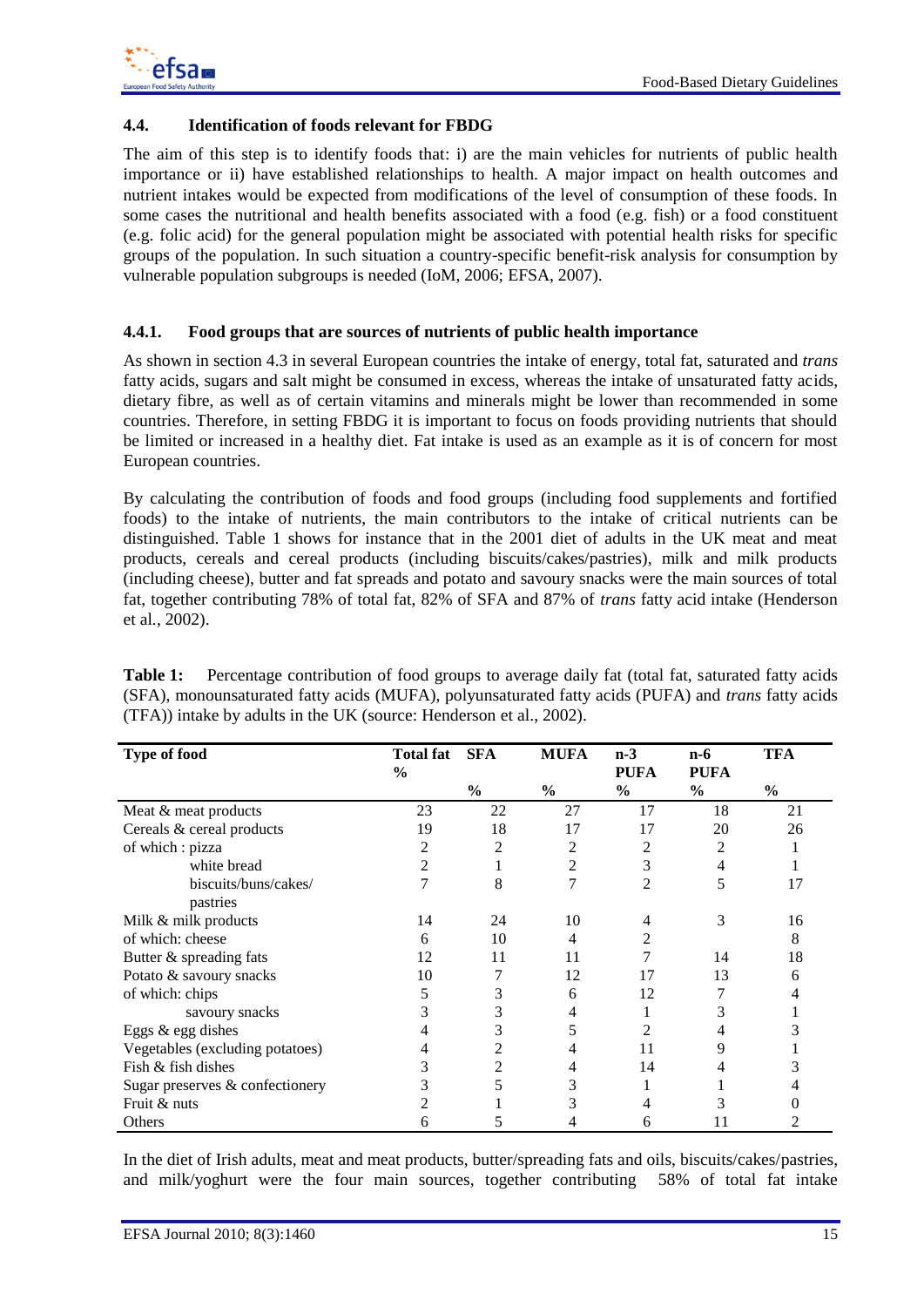

(www.iuna.net). In France, fat came mainly from butter, cheese, meat products, oils and biscuits/cakes/pastry (Volatier and Verger, 1999). In the Netherlands, meat and meat products (20%), spreading fats and oils (19%), milk and milk products, including cheese (19%) and biscuits/cakes/pastry (8%) were the main sources of total fat in the diet of young adults. Together these sources also accounted for three fourths of the intake of SFA, 58% of unsaturated fatty acids and 62% of *trans* fatty acids (Hulshof et al., 2004).

Analysis at the level of the whole population provides average consumption levels, mixing consumers and non-consumers of specific foods or food groups. It is useful in this step to study the specific contributions of some food groups only in consumers of the foods of these groups. From the different examples given, it could appear that cheese is a relatively low contributor as compared to other groups; however, for cheese consumers alone, the situation could be somewhat different and cheese might represent a major contributor, suggesting that specific messages for consumers could be envisaged.

To decrease fat intake in the population, it is helpful to identify those foods which best discriminate those people who have a level of fat intake in compliance with recommendations from those who have not by studying the data in more detail.

Data of the national food consumption survey in Ireland also showed that the food groups of cereal and dairy products together make important contributions to energy, macronutrient and micronutrient intakes in adults (Burke et al., 2005). Cereal products were important sources for the mean intake of energy (26%), protein (21%), fat (13%), carbohydrate (41%), dietary fibre (45%), iron (43%) and folate (27%). Dairy products contributed largely to the mean daily intakes of energy (11%), protein (14%), fat (17%), calcium (48%), phosphorus (24%) and vitamin A (27%). Comparable studies in UK (Henderson et al., 2002) and Italy (Turrini et al., 2001) revealed similar conclusions regarding their quantitative importance in the diet. Burke et al. (2005) studied the role of these products in depth by examining the quality of the diet in those who are high, medium and low consumers of cereal and dairy products, and examined the potential use of this information for FBDG. Analysis of nutrient intakes across tertiles of cereal and dairy consumption showed that high consumers of wholemeal bread and breakfast cereals had lower fat and higher carbohydrate, fibre and micronutrient intakes than low consumers of these foods. High consumption of reduced-fat milk and yoghurt was also associated with lower fat and higher fibre and micronutrient intakes, particularly in women. According to these results, an increased consumption of wholemeal bread (by increasing the number of consumers or the number of servings or the serving sizes) could help to reduce the percentage of fat and to increase the intake of dietary fibre, folate and iron in Irish adults.

This example illustrates that a detailed analysis of the contribution of individual staple foods provides valuable information for the development of FBDG. It also shows the importance of identifying foods which account for a high proportion of inter-individual variability in the intake of a given nutrient (Leclercq and Arcella, 2001). Other examples can be found in the literature (Turrini et al., 1999; Anderson and Zlotkin, 2000; Matthys et al., 2006).

The development of FBDG targeted to specific population groups (such as children, elderly people, pregnant women or women of childbearing age, sportsmen) would require this type of analysis based on the relevant data.

Country-specific food cooking/processing that may affect nutrient content or bio-availability, as well as food availability and seasonality, should be further considered at this step. The contribution of fortified foods and dietary supplements to micronutrient intake should also be taken into account.

## <span id="page-15-0"></span>**4.4.2. Food groups with established relationships to health**

For some foods, there is evidence of health benefits that cannot be attributed to their specific content of nutrients. For instance, a higher consumption of foods from the fruit and vegetable group has been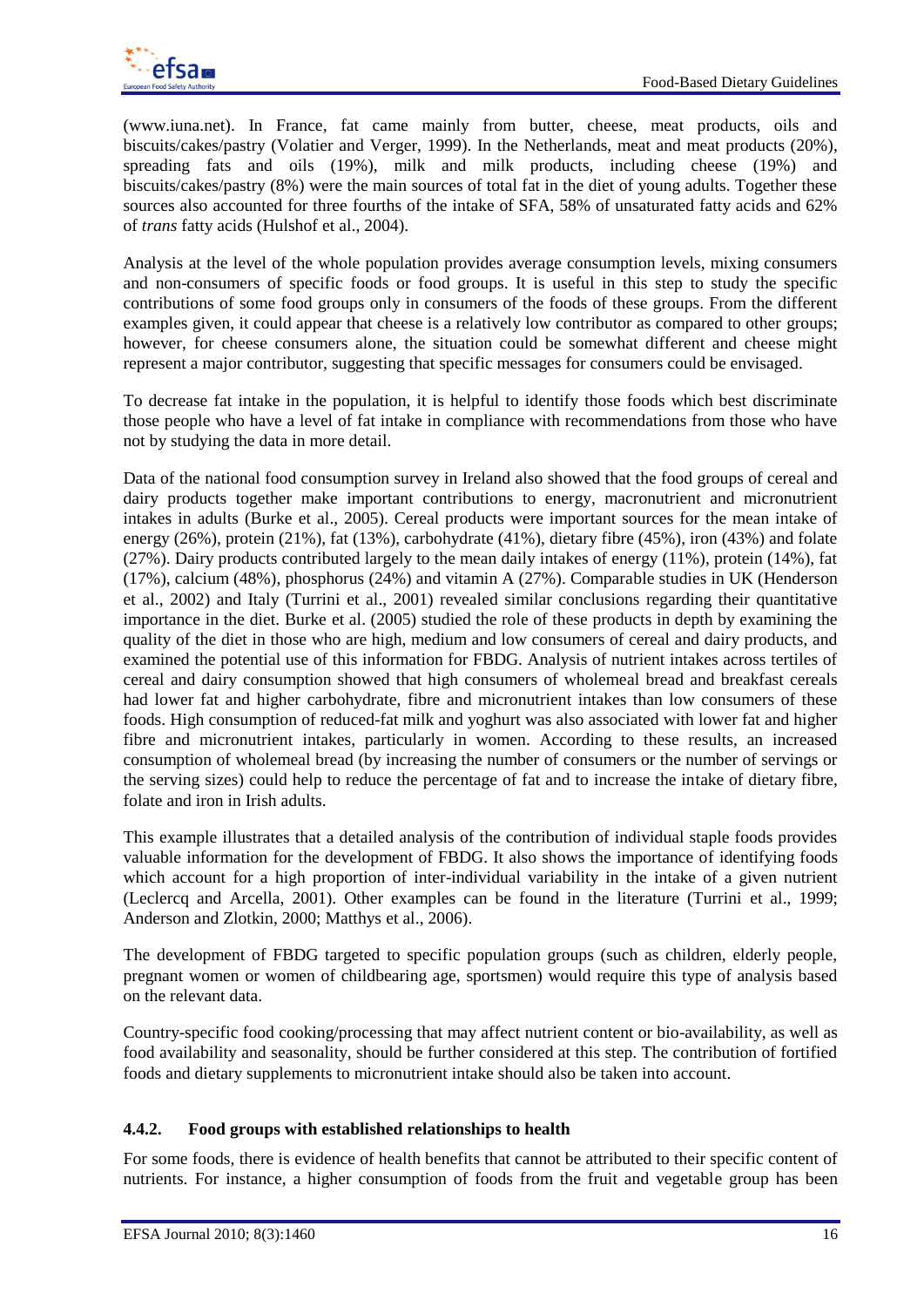associated with a lower risk of some chronic diseases (Eurodiet, 2000; WHO/FAO, 2003), an effect that cannot be easily explained on the basis of specific nutrients.

Fruit and vegetable consumption varies considerably among countries, in large part reflecting the prevailing economic, cultural and agricultural environments. Although data of household budget surveys reflect the availability of foods rather than the consumption, the data are a useful tool to depict comparisons between European countries. For instance, data from the DAFNE (Data Food Networking) database show that for fruit in Europe the mean availability per person per day is highest in the Southern countries (Figure 3). The availability of vegetables in Cyprus and Greece is much higher than in other European countries (Figure 4). National food consumption surveys at the individual level provide more information on the consumption in specific population groups, consumption occasions, differences among high and low consumers etc. and should preferably be used when available.



**Figure 3:** Mean availability of fruit in selected European countries in the period 1996-2000 (source: DAFNE; [http://www.nut.uoa.gr/dafnesoftweb\)](http://www.nut.uoa.gr/dafnesoftweb).



**Figure 4:** Mean availability of vegetables in selected European countries in the period 1996-2000 (source: DAFNE; http://www.nut.uoa.gr/dafnesoftweb).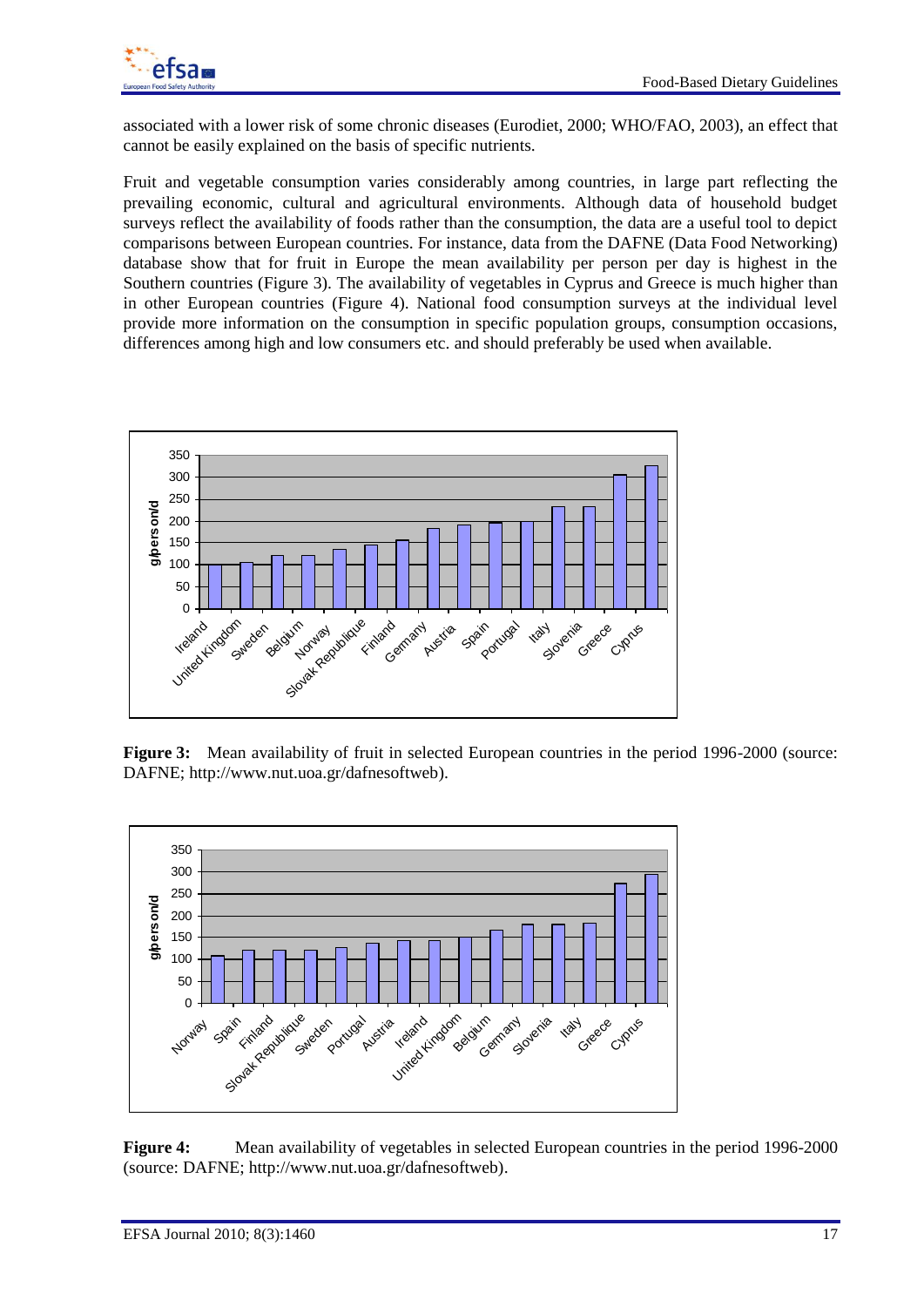



*In setting FBDG for individual countries it is therefore important:*

- *to identify main dietary sources/rich sources of the nutrients of public health importance;*
- *to identify foods which explain differences between those who do and those who do not achieve target nutrient recommendations;*
- *to consider the level of consumption of foods with established relationships to health that are not nutrient specific.*

Indeed, some objectives and recommendations which have been shown to be associated with health can already be derived at this step for the general population or for high or low consumers of a specific food (sub)group. The first draft of the FBDG can thus be processed from that step for finalisation of guidelines and implementation (see section 5). However, whenever possible, one or more of the following steps (4.5 - 4.7) could be useful.

#### <span id="page-17-0"></span>**4.5. Identification of food consumption patterns**

Epidemiological research is increasingly investigating the relationship of health with overall diet rather than with single nutrients, foods or food groups. Results from the Dietary Approaches to Stop Hypertension trial (DASH) (Appel et al., 1997, Sacks et al., 2001) showed that a diet rich in fruit, vegetables, nuts and low-fat dairy products has a favourable influence on some cardiovascular disease risk factors, including reduction of blood pressure. Various studies have indicated that consumption of a traditional Mediterranean diet is associated with reduced risk of mortality from cardiovascular diseases and certain types of cancer in several countries (Trichopoulou et al., 1995 and 2005; Lagiou et al*.*, 2006; Kouris-Blazos et al., 1999; Osler and Schroll, 1997). Significant associations have also been observed between dietary pattern and dyslipidaemia (Van Dam et al., 2003), and the risk of chronic obstructive pulmonary disease (Varraso et al., 2007). These health benefits cannot be readily attributed to specific nutrient contents of such diets.

Food consumption patterns consist of specific associations of foods or food groups that can be distinguished within a population. The use of statistical techniques is required to define these patterns using food consumption data. In addition, the analysis might take into account other parameters, such as the distribution (nature and quantity) of the foods over the different meals, the chronology and the place of consumptions (Kearney et al., 2001; O'Dwyer et al., 2005). This can only be done if the relevant information is provided by the dietary survey.

Identification of food consumption patterns might be helpful in setting FBDG:

- to demonstrate or support the feasibility of the FBDG if some existing patterns already comply with nutrient recommendations and proposed FBDG;
- to ensure the coherence of recommendations for the total diet;
- to enhance cultural acceptability, targeted recommendations and targeted communication,  $\bullet$ because dietary changes may be more readily achieved if recommended foods are compatible with existing food consumption patterns.

To examine food consumption patterns, generally two approaches have been used, i.e. the a priori and the a posteriori approach.

The a priori approach is based on prevailing knowledge concerning favourable or adverse effects of various dietary constituents. Diets are assessed for the presence or absence of certain food or nutrient characteristics, and the resulting score is then operationalised as a dietary exposure variable (Kant, 2004, Patterson et al., 1994; Kennedy et al., 1995; Trichopoulou et al., 1995; Huijbregts et al., 1997; Haines et al., 1999; McCullough et al., 2002).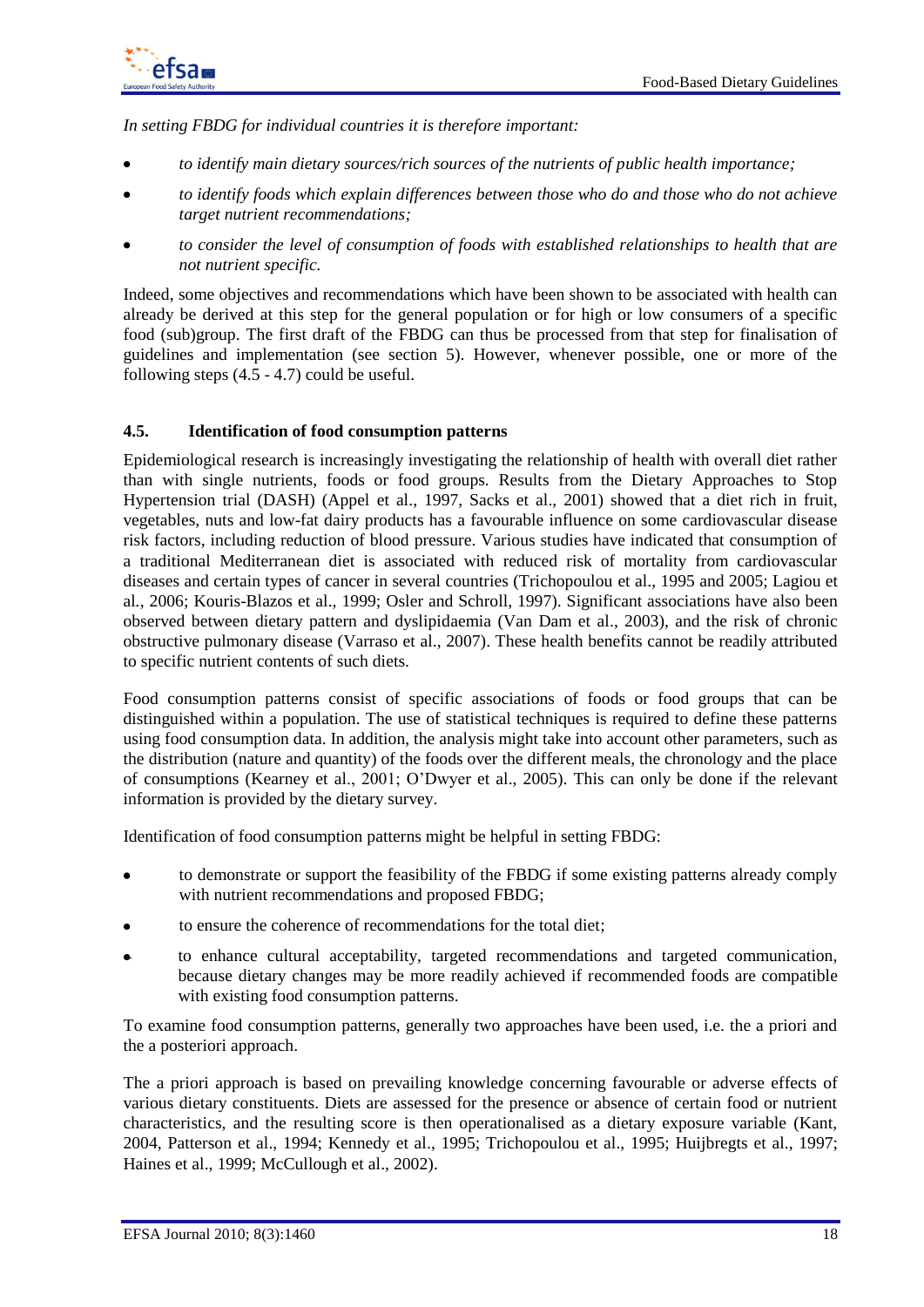The *a posteriori* approach is data driven, with exposure summarised using factor or cluster analysis. Factor analysis may be considered as a pattern detection method that reduces the number of dietary variables by transforming the original large set of correlated dietary variables into a new, smaller set of uncorrelated variables, which are called principal components or factors (Prevost et al., 1997; McCann et al., 2001; Schulze et al., 2001; Balder et al., 2003; Van Dam et al., 2003; Costacou et al., 2003; Bamia et al., 2005, Varraso et al., 2007). In contrast to factor or principal component analysis, cluster analysis classifies persons into naturally existing, mutually exclusive groups on the basis of a similarity in food intake (Hulshof et al., 1992; Tucker et al., 1992; Wirfalt and Jeffry, 1997; Greenwood et al., 2000; Villegas et al., 2004).

Irrespective of the approach used, patterns characterised by fruit, vegetables, whole grain, fish, poultry consumption generally have been reported to relate to micronutrient intake, and to selected biomarkers of dietary exposure and disease risk in the expected direction (Kant, 2004).

The determination of country-specific food consumption patterns can be complemented by other analyses. When extended socio-demographic data are available in the dietary surveys, they allow characterising the population following each pattern. In the French survey INCA ("Enquête Individuelle et Nationale sur les Consommations Alimentaires"), five patterns have been distinguished using an a posteriori technique: the pattern rich in fruits and vegetables, with a low energy density and diversified diet is followed essentially by middle aged women (the population in the pattern is 80% women of which 75% are above 45 yr of age); on the opposite, the pattern rich in high energy dense foods, low in fruits and vegetables and with a low diversity is followed essentially by middle-aged men (90%) of medium or low socio-cultural categories (Martin, 2001). In the food consumption patterns distinguished by van Dam (2003) (see above), higher scores for the "traditional" pattern were associated with older age, and higher scores for the "refined-foods" pattern with younger age, but both were associated with lower educational level, cigarette smoking, less physical activity, and higher body mass index.

*In setting FBDG for individual countries it is therefore important:*

- *to identify main food consumption patterns in the population;*
- *to identify those patterns which are likely associated to a better health;*
- *to identify foods characteristic of the more favourable patterns or less favourable patterns as the basis for food intake recommendation;*
- *to identify the characteristics of the population for each pattern of food consumption for targeting recommendations and actions;*
- *to derive recommendations to be included in FBDG.*

At this step, finalisation and implementation of FBDG can be done (see section 5); however, whenever possible, one or both of the following steps should be useful.

#### <span id="page-18-0"></span>**4.6. Testing and optimising FBDG**

This step is useful to confirm that adherence to FBDG is compatible with nutrient intake recommendations and does not lead to dietary imbalance. Consideration of different scenarios and iterative adjustments may help to optimise FBDG. Different modelling methodologies can be used on data based on household budget surveys (for instance DAFNE) and individual surveys, and some nonexhaustive examples are given below. Field testing can also be applied.

In Germany, Kersting et al. (2005) composed 7-day menus for children (4-6 years) and adolescents (13- 14 years), taking into account the German meal patterns, common non-fortified foods, and sensory preferences of children (practical criteria). Food amounts and food selection within the menus were optimised in order to reach the German dietary reference values for 22 nutrients (scientific criteria).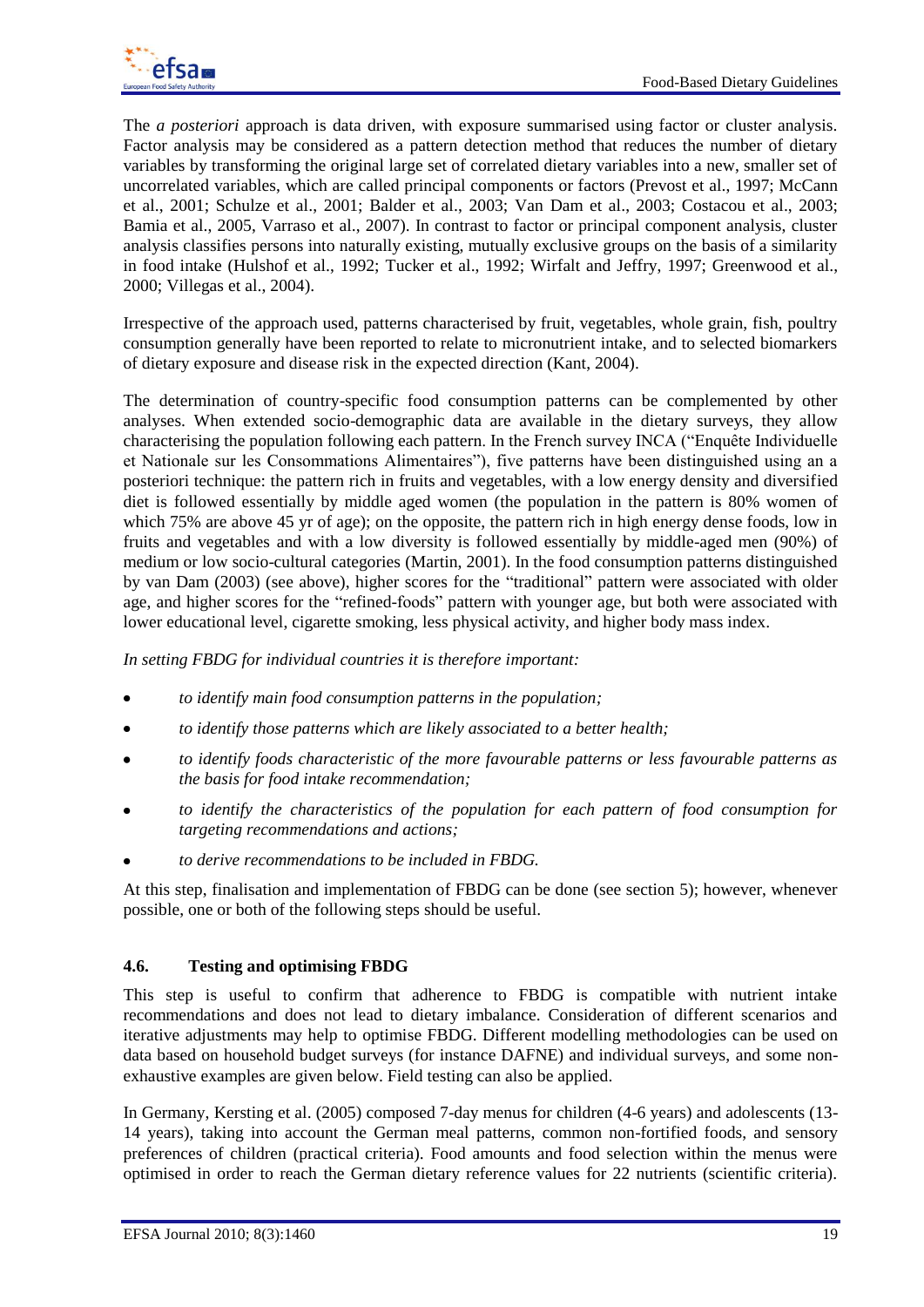Compared to the existing diet reported from the DONALD study, the Optimised Mixed Diet (OMD) was lower in fat and SFA. Nutrient densities for age groups were achieved or exceeded, except for folate. Foods from the optimised menus were classified into 11 food groups based on nutritional and practical considerations. Proportions of food groups were expressed by weight and could be used to recalculate food amounts for various age groups or energy requirement, respectively. For the communication to the general public (see section 5.1.1) it was simplified into the slogans "recommended foods" and "tolerated foods" distinguished by their nutrient densities. Three simple rules for food consumption were deduced, i.e. beverages and plant foods: ample; animal foods: moderate; high-fat, high-sugar foods: sparingly. The OMD demonstrates that a single diet concept with a core of quantified food groups can be adequate for age groups between 1 and 18 years within a country, such as Germany.

In the Netherlands, using data from recent dietary surveys, a number of food groups have been characterised as basic foods, i.e. groups of foods with a high nutrient density that are important for micronutrient supply in the typical Dutch diet. The other food groups, with a low nutrient density, but usually a high energy density, are considered as non basic food groups. Within each of these groups of basic foods, a tripartite classification (food to use "preferably", "middle road" and "exceptionally") has been made for each individual food, based on their nutritional quality. The criteria for this classification are based on analysis of the nutrient content of the typical Dutch diet in relation to the desired composition based on data from scientific (epidemiological) research. Data of the Dutch food consumption survey and model calculations have been used to quantify recommended amounts for all groups of basic food for different population groups. In general, the basic diet provides roughly the recommended amounts of various micronutrients but not sufficient energy. Therefore, consumers may choose from non basic food groups to fill this gap. Excessive energy intake should be avoided by providing tailored information on the energy content per serving (www.Voedingscentrum.nl).

In France, using data from a representative dietary survey, different methodologies were used to assess the possible impact of the implementation of the FBDG (Martin, 2001). To assess the recommendation about the consumption of dairy products, the average amount of dairy product intake of the average consumer has been determined (x g of full milk, y g of low fat milk, z g of yoghurt, n g of cheese etc.). The result of recommending the consumption of 3 milk products per day was calculated using the corresponding food composition table, providing an estimate of the possible average intake for all nutrients. The modelling is repeated for all the recommendations.

Linear programming (Ferguson et al., 2004) from a food database is now frequently used to establish diets fulfilling a set of constraints and goals (Ferguson et al., 2006; Rambeloson et al., 2008). It could also be used to identify the foods that are indispensable to establish diets which fulfil all the nutrient recommendations. The comparison of the result of linear programming to the actual food consumption can give quantitative estimates of the magnitude of the desirable change.

These techniques can also take into account food prices, especially when recommendations are made for people assisting low income persons. For example, it has been shown by linear programming that to comply with the population reference intakes in France at least 5 euros per day are required. This could be decreased to 3 euros by using cheaper and highly nutritious foods that are, however, not frequently present in the food repertoire of the target population group (Maillot et al., 2007). It is important for the successful implementation of recommendations that psycho-social factors, cultural practices and economical and environmental considerations are taken into account in the final recommendations.

*In setting FBDG for individual countries it is therefore useful:*

- *to model effectiveness and potentially undesirable effects on overall dietary balance;*
- *to modify and adapt FBDG according to the results of modelling and in accordance with conditions prevailing in the country.*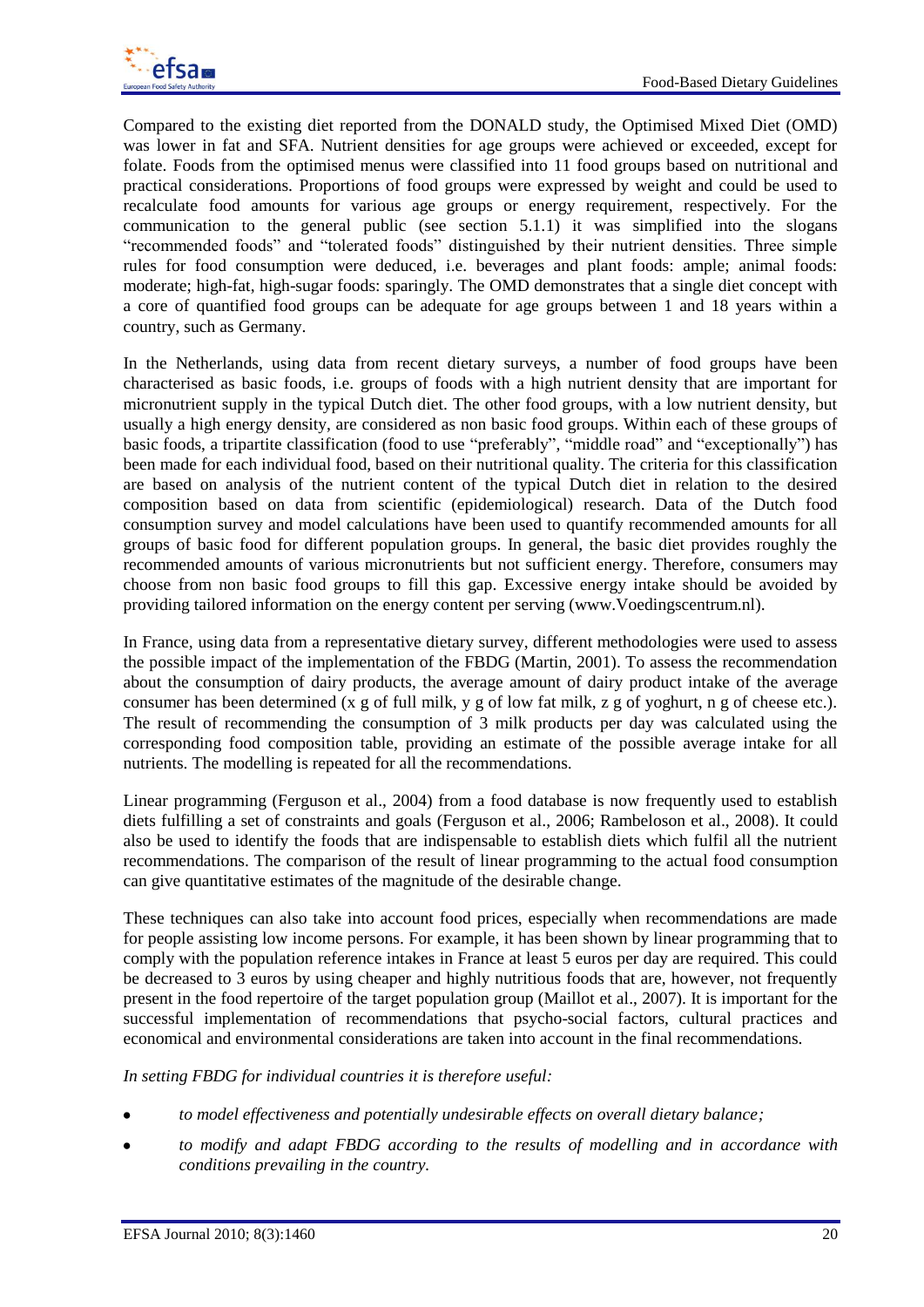## **4.7. Graphical representations of the FBDG**

<span id="page-20-0"></span>For communication purposes to consumers (see section 5.1.1), it is often useful to present recommendations using graphical formats. These formats facilitate the promotion and dissemination of guidelines and increase their understanding, which will assist consumers in selecting a healthier diet (Koenig, 2007). Various formats have been used in different countries and are easily available in articles, books or websites. However, they would require adaptations to the country-specific FBDG which would need a scientific validation. Examples of graphic formats are food pyramid, food plate, food circle, food boat. In addition, interactive tools could be developed, e.g. for use on official websites (such as in USA, France). The best graphical formats for a given population should be determined in collaboration with people in charge of the communication.

*In setting FBDG for individual countries it may be therefore useful:*

- *to develop graphical representations of FBDG in order to facilitate communication to consumers;*
- *to adapt and validate existing tools for the country-specific FBDG or to develop country specific graphical tools.*

## <span id="page-20-1"></span>**5. Implementation and evaluation of FBDG**

Once established, FBDG need to be implemented and results monitored and evaluated. Since implementation is out of the remit of the Panel, only some indications about possible implementation strategies are indicated.

#### <span id="page-20-2"></span>**5.1. Implementation**

Experience from countries, which already have developed FBDG, shows that the existence of FBDG is not always followed by the necessary compliance by consumers, awareness of policymakers and nutritional educators. Therefore, having FBDG alone is not effective in managing or preventing the diet related health issues. Their effectiveness depends on their integration into a coherent food nutrition policy going beyond communication to consumers alone (Stockley, 2001; Walter and Elmadfa, 2007; Albert, 2007).

Therefore, when established, FBDG can be used in different ways following an implementation plan.

### <span id="page-20-3"></span>**5.1.1. Communication to consumers**

The consistency of the communication of nutrition messages to consumers is essential.

This can only be achieved through a multidisciplinary, interactive approach involving professionals from various fields of expertise, such as communication experts, specialists in social sciences, cognitive sciences or psychology, specialists in food behaviour, and nutritionists.

When the final selections of foods (and quantities) have been made through the steps described in section 4, guidelines can be transformed into messages and slogans. For the general public it is important that messages are practical, comprehensible, simple, appealing and easy to remember. As a general rule, it could be recommended that these communications tools are pre-tested on representatives of the targeted population for a better adaptation of the tool. Post-testing can also be informative.

Governments, nutrition societies, consumer organisations or industry can use various channels and means for communication of FBDG messages depending on available resources: e.g. leaflets, booklets, media campaigns, TV promotional activities, labels and logos on food products. FBDG can also be integrated into the school educational curricula.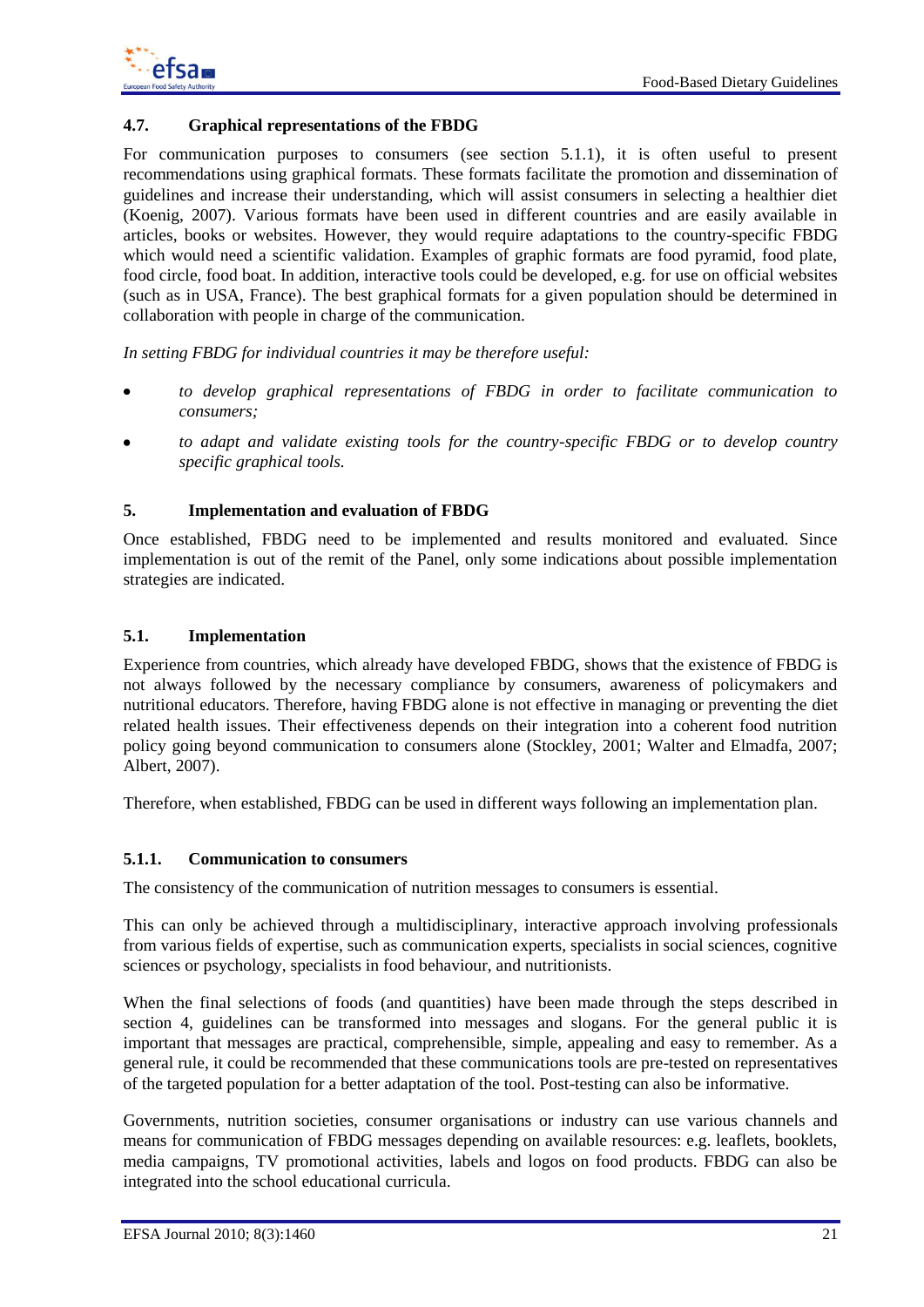## **5.1.2. Communication to professionals**

<span id="page-21-0"></span>Adapted communication including the scientific rationale and background can be made to various health professionals, and FBDG should be integrated into their curricula.

Other professionals who could be targeted are those working in the food/diet area (such as canteen chefs, workers of the food industry) or in the area of services to disabled/elderly people.

## <span id="page-21-1"></span>**5.1.3. Application to policies**

Accepted FBDG can together with other nutrition related data be used as a basis of policies with respect to health and nutrition. FBDG could also be considered in devising meal programs of institutions or organisations such as school canteens, hospital, catering services.

## <span id="page-21-2"></span>**5.2. Monitoring and evaluation**

The implementation of FBDG should be accompanied by monitoring and evaluation of the effects. The results of the monitoring and evaluation should be used to introduce necessary changes in FBDG or their implementation.

Different types of indicators, both of implementation and effect, can be collected in various time frames, depending on the available tools and resources. Each country should define the indicators which will be measured at baseline and during the follow up, using already existing indicators or developing more specific indicators. It should be kept in mind that food consumption patterns and health status are influenced by several factors, so that most of these indicators do not allow unravelling the specific effect of implementation of FBDG, especially when other actions are implemented at the same time, especially in the context of nutrition-health policy.

## <span id="page-21-3"></span>**5.2.1. Monitoring of implementation**

Indicators of "activity" are the most simple and easy to collect: such as number and contents of leaflets, booklets, which are distributed/sold/requested over time, number and contents of advertising campaigns and their impact.

Consumer or health professional surveys can determine the awareness of the existence and the knowledge of the content of the guidelines.

The above indicators can be quantified; the impact of FBDG on policies can be assessed in a qualitative way.

## <span id="page-21-4"></span>**5.2.2. Evaluation of the effects**

The evaluation of effects can be based on the quantification of the evolution of food sales/purchases, food composition, food consumption and health status. These indicators do not have the same time scale, health status requiring the longest follow-up.

*Changes in food sales/purchases -* Different indicators already exist in many countries, sometimes since a long time, that allow monitoring of trends in food purchases or sales, either public (e.g. statistics of Ministries in charge of agriculture or economy) or private. Taking into account that they were not designed for this purpose and that sales or purchases do not reflect the true picture of consumption, their careful analysis and cautious interpretation may allow detection of changes in trends over time.

*Changes in food composition -* FBDG could have an impact on the composition of food products and on food reformulation by industry (Leclercq et al., 2001). The monitoring of such changes is important,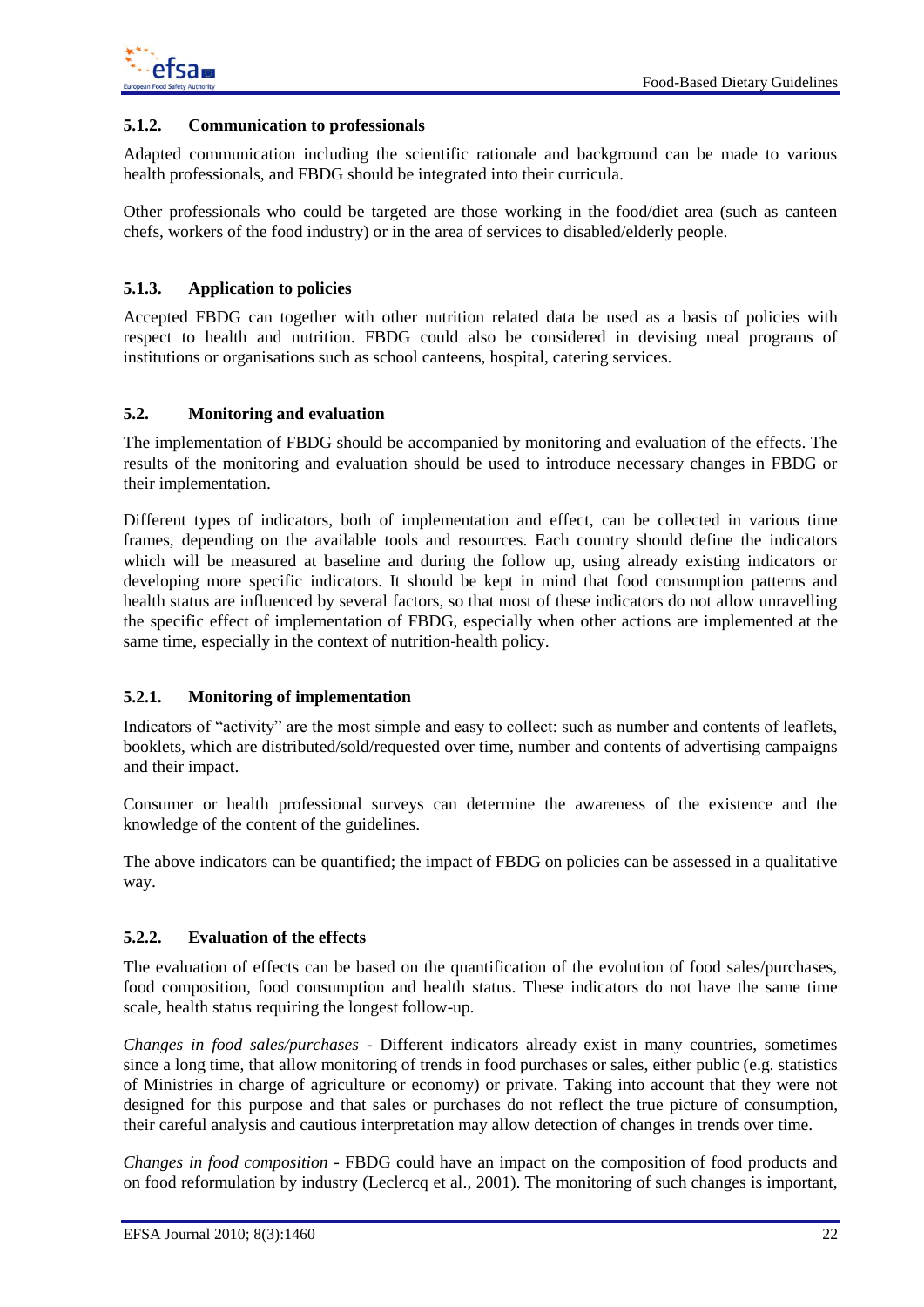

because the knowledge of nutrient contents of foods is essential to assess nutrient intake trends in a population (Beemster et al., 2000).

*Changes in food/nutrient consumption* - Indicators are obtained through representative individual dietary surveys. Indices of compliance with FBDG can be used (Kennedy et al., 1995; Rafferty et al., 2002). Recently, Fogli-Cawley et al (2006) developed the 2005 Dietary Guidelines Adherence Index (DGAI), an instrument consisting of a total of 20 items, to measure the adherence to the target dietary intake recommendations using individual dietary data. To enhance comparability of food consumption surveys across Europe, the results of the European programs EFCOSUM (Löwik and Brussaard, 2002) and DAFNE (Lagiou et al., 2001) should be taken into account.

*Changes in health status -* Indicators can include validated biomarkers as well as clinical endpoints such as morbidity and mortality. Whether there is a need for the development of more specific indicators in relation to diet could be addressed.

## <span id="page-22-0"></span>**6. FBDG in Member States**

In 2002, WHO assessed the existence of national, governmental-endorsed FBDG in 48 Member States of the WHO European Region. Of the 25 countries that reported to have national FBDG (either officially endorsed or not), most included information similar to that put forth in the CINDI guidelines. However, quantification of portions and sizes was often unclear and difficult to interpret. Important discrepancies in national FBDG were observed (WHO, 2003a). No information was available on the process of development of these FBDG.

To get more information on the availability of FBDG and the principles in setting these FBDG, a computerised questionnaire (Annex 1) was sent to 20 Member States and 13 responses were obtained. The results are briefly summarised in this section (see also Annex 2).

Eleven out of these 13 countries reported having FBDG. One country reported that their most recent FBDG dated from 1994; in the other countries they were established between 2001 and 2007. Most FBDG were country-specific. Two countries reported the use of the WHO CINDI dietary guide (one country together with FBDG from another country). In developing FBDG, eight countries reported to take into account country-specific diet-related health problems. Cardiovascular diseases, overweight/obesity, dyslipidaemia, hypertension, type 2 diabetes, osteoporosis and dental caries were mentioned most frequently (Figure 5).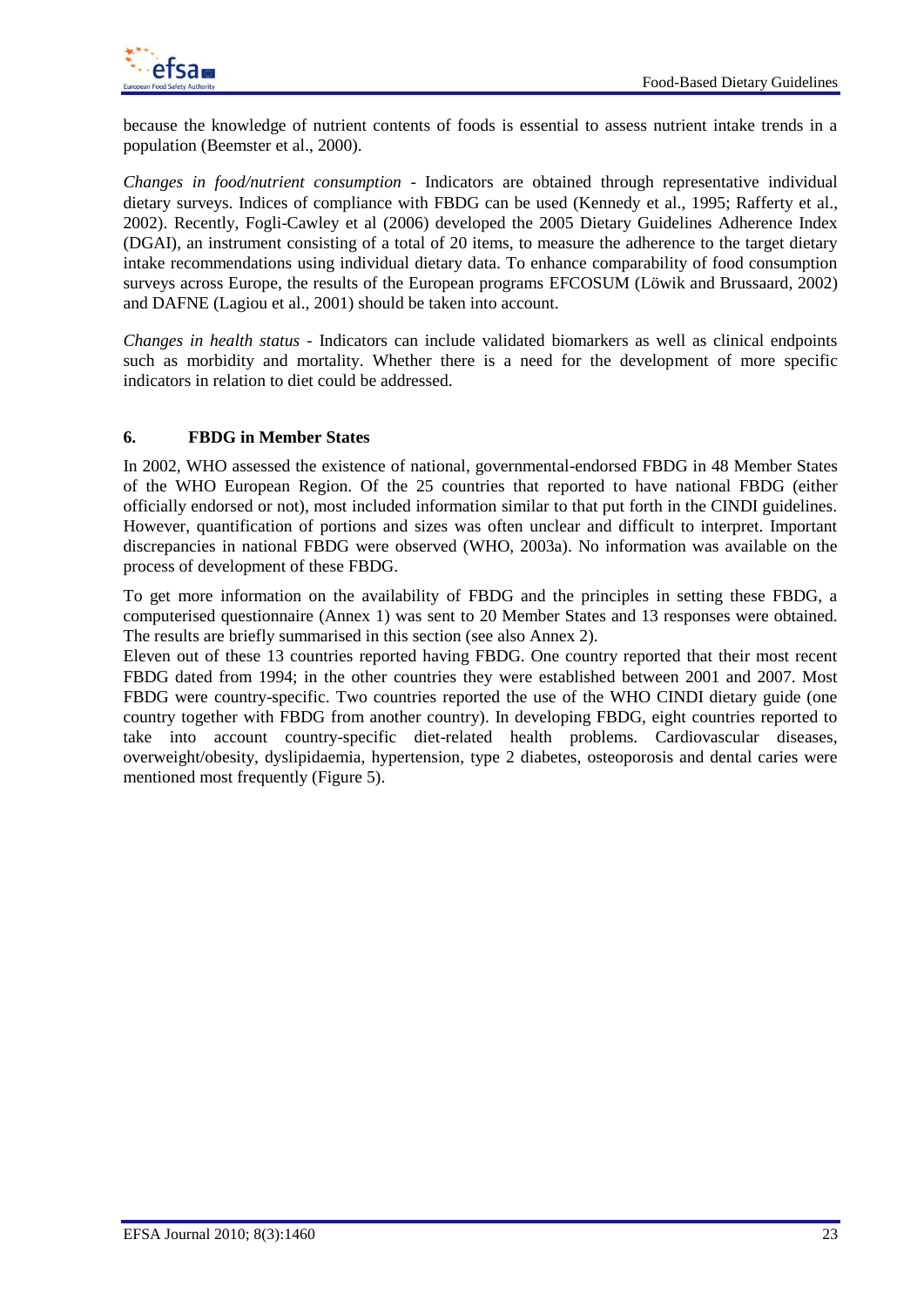







For reviewing food consumption patterns most countries used individual food consumption data, followed by food consumption data on the household level and national food supply data. For the assessment of adequacy of the diet, nearly all countries used their national dietary reference values. The number of principal nutrients addressed by FBDG varied between the eight countries. Only SFA and dietary fibre were mentioned by all eight countries, total fat, n-3 fatty acids, added sugars, calcium, iron and folate by seven countries. Energy, total protein, other fatty acids (MUFA, PUFA, n-6 and *trans*  fatty acids), total carbohydrates and vitamin D were mentioned by six countries (Table 2).

| Eight<br>countries | Seven<br>countries | <b>Six countries</b> | Five<br>countries     | Four<br>countries | Three<br>countries | Two<br>countries | One country |
|--------------------|--------------------|----------------------|-----------------------|-------------------|--------------------|------------------|-------------|
| <b>SFA</b>         | Total fat          | Energy               | Cholesterol           | Animal protein    | Plant protein      | Total sugars     | Phosphorus  |
| Dietary fibre      | $n-3$ FA           | Total protein        | Complex<br><b>CHO</b> | Zinc              | Water              | Iodine           | Copper      |
|                    | Added sugars       | <b>MUFA</b>          | Sodium                | Vitamin A         | Potassium          |                  | Alcohol     |
|                    | Calcium            | <b>PUFA</b>          | Vitamin C             | Vitamin B1        | Magnesium          |                  |             |
|                    | Iron               | $n-6$ FA             |                       | Vitamin B2        | Selenium           |                  |             |
|                    | Folate             | <b>TFA</b>           |                       | Niacin            |                    |                  |             |
|                    |                    | <b>Total CHO</b>     |                       | Vitamin B6        |                    |                  |             |
|                    |                    | Vitamin D            |                       | Vitamin B12       |                    |                  |             |

**Table 2:** Principal nutrients reported to be addressed in national FBDG.

SFA = Saturated Fatty Acids; FA = Fatty Acids; MUFA = Monounsaturated Fatty Acids; PUFA = Polyunsaturated Fatty Acids; TFA = Trans Fatty Acids; CHO = Carbohydrates

Seven food groups are common in the FBDG of nine countries: bread/cereals: rice/pasta/potatoes: vegetables; fruit; milk/dairy products; meat; fish. Other food groups included were oils/fats, legumes and eggs (Figure 6). In most countries the amounts of food were quantified or partly quantified.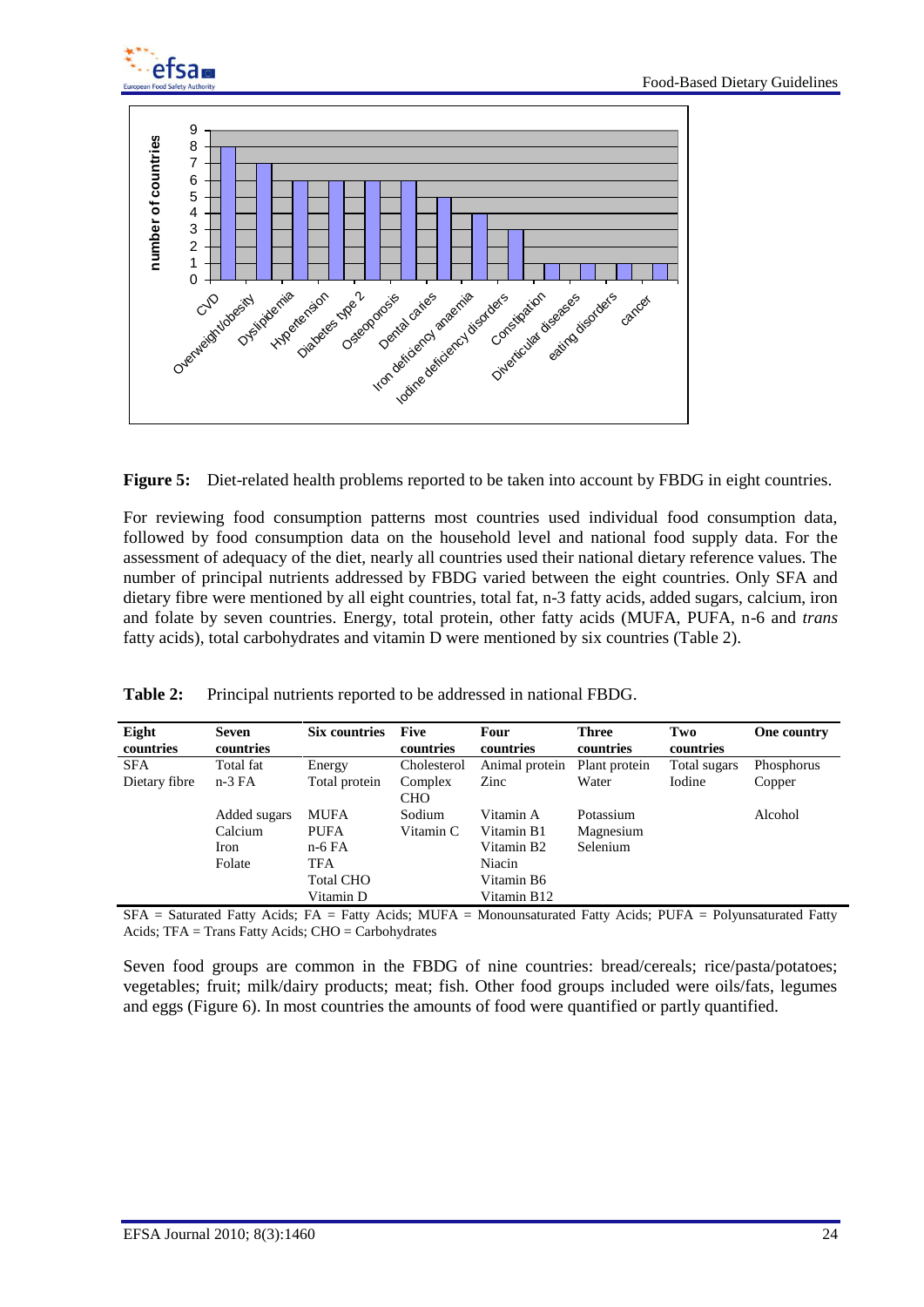



**Figure 6:** Food groups reported to be included in national FBDG.

Only three countries reported modelling of diets or performing simulation studies, to optimise guidelines and to study the effects of FBDG on the total diet before finalising FBDG.

FBDG were mostly directed to the general population and adults, but pregnant women, school children, pre-school children, adolescents and elderly were also mentioned.

Most countries included health-related and other messages in their FBDG. These recommendations were related to physical activity, food variety/balance, meal pattern and safety in cooking and preservation.

Five countries reported field-testing of FBDG before publication.

Most countries used a graphical representation of their FBDG. The use of food plates was reported five times, food pyramid and food circle three times each. In three countries no visual guides were used.

In most countries national nutrition or health institutes and/or the Ministry of Health were responsible for producing and revising FBDG.

Only three countries reported monitoring and evaluation of FBDG (Annex 2).

#### <span id="page-24-0"></span>**CONCLUSIONS AND RECOMMENDATIONS**

From the analyses presented in this Opinion and the results of the survey on food-based dietary guidelines in the EU, the Panel considers that it is not feasible to establish detailed and effective foodbased dietary guidelines which could be used at the EU level:

the priorities in public health may differ between countries. In most EU Member States cardiovascular diseases, cancer, hypertension, dyslipidaemia, type 2 diabetes, overweight and obesity and osteoporosis can be identified as major public health issues. Therefore, it might be expected that food-based dietary guidelines in European countries can be based on the same diet-health relationships. However, the priorities of the diseases addressed by food-based dietary guidelines may substantially differ. From the survey reported in this Opinion, it appears that most reporting countries established recently their own national food-based dietary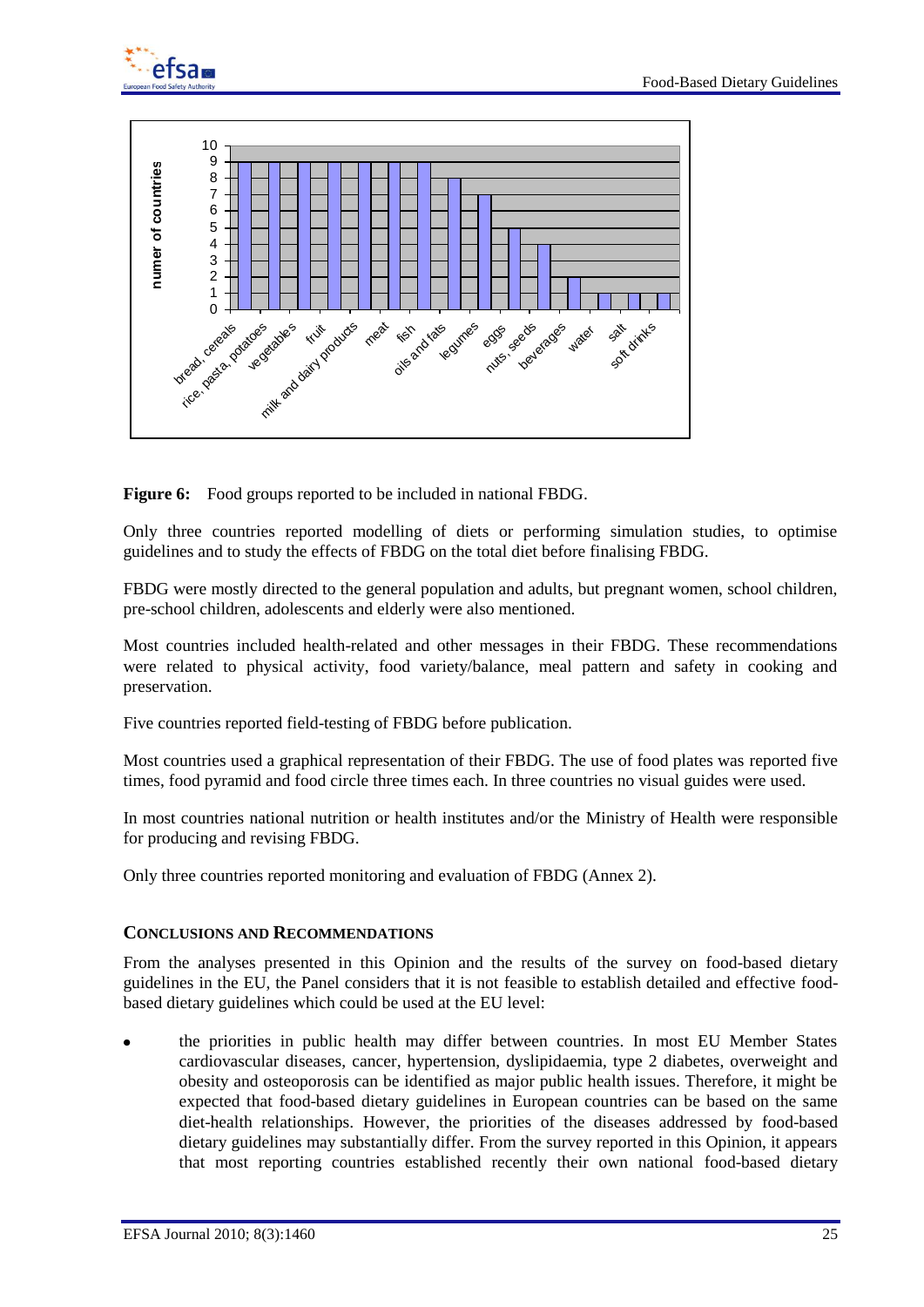

guidelines and based their food-based dietary guidelines on country-specific diet-related health problems;

- the priorities in selecting principal nutrients may vary, depending on the country-specific nutrient intake levels and on the impact of the related diseases on morbidity and mortality rates and the desirable changes;
- there are wide disparities in dietary/cultural habits and the availability of food products between European Member States. Although the results of the questionnaire sent by EFSA to a number of European Member States give only a rough indication, there was little difference in the type of main food groups included in national food-based dietary guidelines. However, due to variation in and between food patterns in Europe, the differences in type of foods within main food groups and the recommended amounts might differ substantially. Thus, the individual country has to take the (final) decision which foods and in which amounts are important and appropriate to include in their national food-based dietary guidelines;
- In developing food-based dietary guidelines, it is important that the nutrient needs of the (target) population are covered. Therefore, it is recommended to conduct modelling and simulation studies of food-based dietary guidelines. There is clearly a lack of European representative consumption data to perform these modelling studies at the European level;
- Food-based dietary guidelines will fail if the public finds them culturally unacceptable. In implementing food-based dietary guidelines it is crucial that the messages are understood. Therefore, it is necessary to test food-based dietary guidelines before a full implementation; this is difficult to achieve at the European level. To be informative, pre-testing of food-based dietary guidelines should be performed on a specific population in a specific cultural and dietary context.

Therefore, in this Opinion, the main focus is on the scientific process of developing food-based dietary guidelines for the diverse European populations, following a stepwise approach (see section 4). Most steps can be achieved in different ways, depending on the desired change(s), the available information and the available resources. To be successful, the process of developing food-based dietary guidelines should be conducted using a multidisciplinary approach. Monitoring of the implementation and the compliance with food-based dietary guidelines is considered to be essential. These areas require improvement in several countries. The examples presented in several steps in this Opinion are meant to be an illustration of possibilities, without being exhaustive.

Establishing food-based dietary guidelines is an important step for the development of nutrition policies and for the dissemination of consistent information about a healthy diet and lifestyle. Food-based dietary guidelines should be integrated into other policies that have an impact on food availability within the population and also fit with other public health messages. Therefore, it is recommended to include into food-based dietary guidelines encouragement of daily physical activity and maintenance of a healthy body weight and, if suitable, also other lifestyle and health-related messages.

If a country has no national food-based dietary guidelines, it can adapt and/or utilise existing foodbased dietary guidelines from neighbouring or similar countries that have already produced food-based dietary guidelines. The use of the CINDI (Countrywide Integrated Non-communicable Disease Intervention Project) guide might be also an interim alternative (WHO, 2000). The present EFSA Opinion could be helpful by presenting suggestions how to realise the adaptations and implementation at the national level.

## <span id="page-25-0"></span>**REFERENCES**

Albert J, 2007. Global Patterns and Country Experiences with the Formulation and Implementation of Food-Based Dietary Guidelines. Annals of Nutrition and Metabolism, 51, 2-7.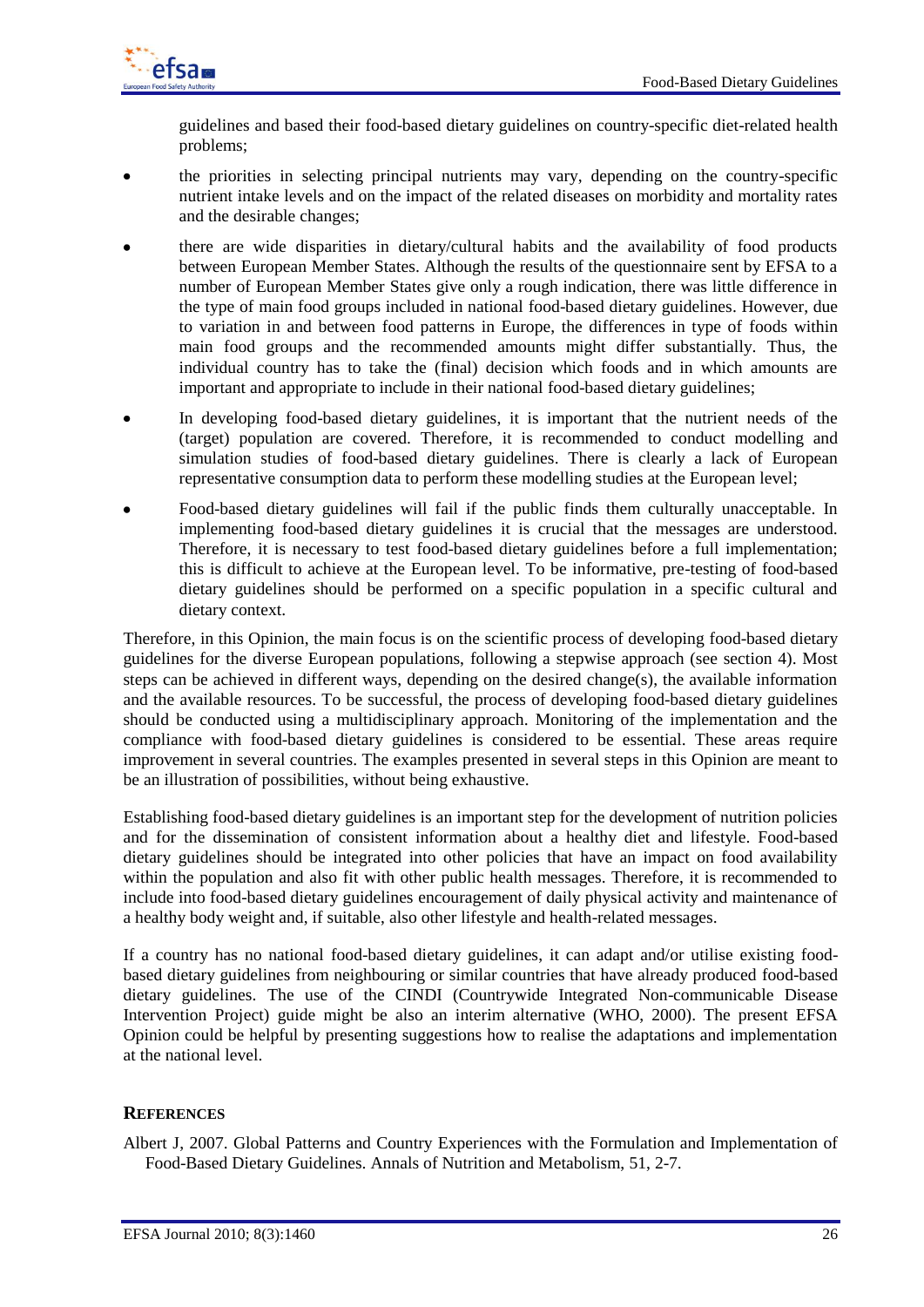- Anderson GH and Zlotkin SH, 2000. Developing and implementing food-based dietary guidance for fat in the diets of children. American Journal of Clinical Nutrition, 72, 1404S-1409S.
- Appel LJ, Moore TJ, Obarzanek E, Vollmer WM, Svetkey LP, Sacks FM, Bray GA, Vogt TM, Cutler JA, Windhauser MM, Lin PH and Karanja N, 1997. A clinical trial of the effects of dietary patterns on blood pressure. DASH Collaborative Research Group. New England Journal of Medicine, 336, 1117-1124.
- Balder HF, Virtanen M, Brants HA, Krogh V, Dixon LB, Tan F, Mannisto S, Bellocco R, Pietinen P, Wolk A, Berrino F, Van den Brandt PA, Hartman AM and Goldbohm RA, 2003. Common and country-specific dietary patterns in four European cohort studies. Journal of Nutrition, 133, 4246- 4251.
- Bamia C, Orfanos P, Ferrari P, Overvad K, Hundborg HH, Tjonneland A, Olsen A, Kesse E, Boutron-Ruault MC, Clavel-Chapelon F, Nagel G, Boffetta P, Boeing H, Hoffmann K, Trichopoulos D, Baibas N, Psaltopoulou T, Norat T, Slimani N, Palli D, Krogh V, Panico S, Tumino R, Sacerdote C, Bueno-de-Mesquita HB, Ocke MC, Peeters PH, van Rossum CT, Quiros JR, Sanchez MJ, Navarro C, Barricarte A, Dorronsoro M, Berglund G, Wirfalt E, Hallmans G, Johansson I, Bingham S, Khaw KT, Spencer EA, Roddam AW, Riboli E and Trichopoulou A, 2005. Dietary patterns among older Europeans: the EPIC-Elderly study. British Journal of Nutrition, 94, 100-113.
- Beemster CJM, Hulshof KFAM, Breedveld BC and Westenbrink S, 2000. Creation of a Database for the Calculation of Nutrient Intake Over Time. Journal of Food Composition and Analysis, 13, 411- 417.
- Brunner E, Cohen D and Toon L, 2001. Cost effectiveness of cardiovascular disease prevention strategies: a perspective on EU food based dietary guidelines. Public Health Nutrition, 4, 711-715.
- Burke SJ, Gibney MJ, O'Dwyer NA and McCarthy SN, 2005. The influence of cereal and dairy consumption on the Irish diet: implications for developing food-based dietary guidelines. Public Health Nutrition, 8, 227-237.
- Costacou T, Bamia C, Ferrari P, Riboli E, Trichopoulos D and Trichopoulou A, 2003. Tracing the Mediterranean diet through principal components and cluster analyses in the Greek population. European Journal of Clinical Nutrition, 57, 1378-1385.
- DAFNE (Data Food Networking), Available from: <http://www.nut.uoa.gr/dafnesoftweb>
- DoH (Department of Health), 1991. Dietary Reference Values for Food Energy and Nutrients for the United Kingdom. Report of the Panel on Dietary Reference Values of the Committee on Medical Aspects of Food Policy. HMSO, London.
- EFSA (European Food Safety Authority), 2004. Opinion of the Scientific Panel on Dietetic Products, Nutrition and Allergies on a request from the Commission related to the presence of trans fatty acids in foods and the effect on human health of the consumption of trans fatty acids. The EFSA Journal, 81, 1-49.
- EFSA (European Food Safety Authority), 2005a. Opinion of the Scientific Panel on Dietetic Products, Nutrition and Allergies on a request from the Commission related to nutrition claims concerning omega-3 fatty acids, monounsaturated fat, polyunsaturated fat and unsaturated fat. The EFSA Journal, 253, 1-29.
- EFSA (European Food Safety Authority), 2005b. Opinion of the Scientific Panel on Dietetic Products, Nutrition and Allergies on a request from the Commission relating to the Tolerable Upper Intake Level of Sodium. The EFSA Journal, 209, 1-26.
- EFSA (European Food Safety Authority), 2006a. Opinions of the Scientific Committee on Food / Scientific Panel on Dietetic Products, Nutrition and Allergies on Tolerable Upper Intake Levels for Vitamins and Minerals.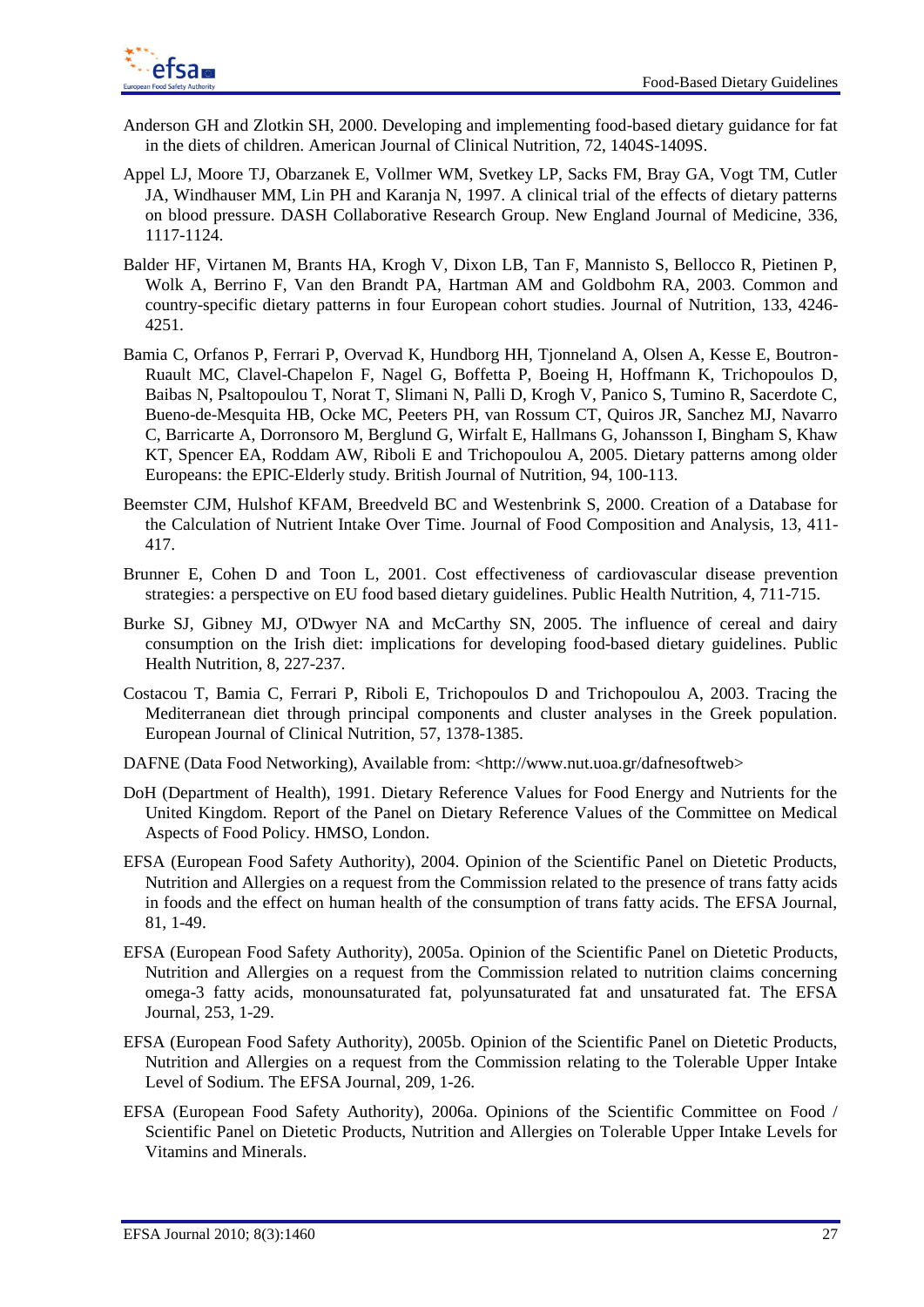

- EFSA (European Food Safety Authority), 2006b. Summary Report Scientific Colloquium 5, 21-22 March 2006, Parma.
- EFSA (European Food Safety Authority), 2007. Summary Report Scientific Colloquium 6, 13-14 July 2006, Tabiano.
- EFSA (European Food Safety Authority), 2008a. Opinion of the Scientific Panel on Dietetic Products, Nutrition and Allergies on a request from the Commission related to the setting of nutrient profiles for foods bearing nutrition and health claims pursuant to Article 4 of the Regulation (EC) No 1924/2006. The EFSA Journal, 644, 1-44.
- EFSA (European Food Safety Authority), 2008b. Draft Scientific Opinion on Dietary Reference Values for Water (published for public consultation).
- Elmadfa I, ed 2009. European Nutrition and Health Report 2009. Forum of Nutrition Vol. 62. Karger, Basel, 426 pp.
- Enghardt Barbieri H and Lindvall C, 2005. Swedish Nutrition Recommendations Objectified (SNO) − Basis for general advice on food consumption for healthy adults. National Food Administration, Sweden.
- Eurodiet, 2000. Eurodiet core report: Nutrition and diet for healthy lifestyles in Europe. Science and policy implications. Available from: [http://ec.europa.eu/health/ph\\_determinants/life\\_style/nutrition/report01\\_en.pdf](http://ec.europa.eu/health/ph_determinants/life_style/nutrition/report01_en.pdf)
- FAO/WHO (Food and Agriculture Organization/World Health Organization), 1992. World Declaration and Plan of Action for Nutrition. FAO/WHO International Conference on Nutrition, Rome.
- Ferguson EL, Darmon N, Briend A and Premachandra IM, 2004. Food-based dietary guidelines can be developed and tested using linear programming analysis. Journal of Nutrition, 134, 951-957.
- Ferguson EL, Darmon N, Fahmida U, Fitriyanti S, Harper TB and Premachandra IM, 2006. Design of optimal food-based complementary feeding recommendations and identification of key "problem nutrients" using goal programming. Journal of Nutrition, 136, 2399-2404.
- Ferro Luzzi A, Gibney M and Sjöström M, eds, 2001. Nutrition and Diet for Healthy Lifestyle. Public Health Nutrition 4, Issue 2b.
- Fogli-Cawley JJ, Dwyer JT, Saltzman E, McCullough ML, Troy LM and Jacques PF, 2006. The 2005 Dietary Guidelines for Americans Adherence Index: development and application. Journal of Nutrition, 136, 2908-2915.
- Foster RK and Marriott HE, 2006. Alcohol consumption in the new millennium  $&\#x2013$ ; weighing up the risks and benefits for our health. Nutrition Bulletin, 31, 286-331.
- GR (Gezondheidsraad), 2006. Guidelines for healthy nutrition 2006. Publication no. 2006/21E. Health Council of the Netherlands, The Hague, 110 pp.
- Greenwood DC, Cade JE, Draper A, Barrett JH, Calvert C and Greenhalgh A, 2000. Seven unique food consumption patterns identified among women in the UK Women's Cohort Study. European Journal of Clinical Nutrition, 54, 314-320.
- Haines PS, Siega-Riz AM and Popkin BM, 1999. The Diet Quality Index revised: a measurement instrument for populations. Journal of the American Dietetic Association, 99, 697-704.
- Henderson L, Gregory J and Swan G, 2002. The National Diet and Nutrition Survey: Adults aged 19-64 years. HMSO, London.
- HHS/USDA (US Department of Health and Human Services/US Department of Agriculture), 2005. Dietary Guidelines for Americans.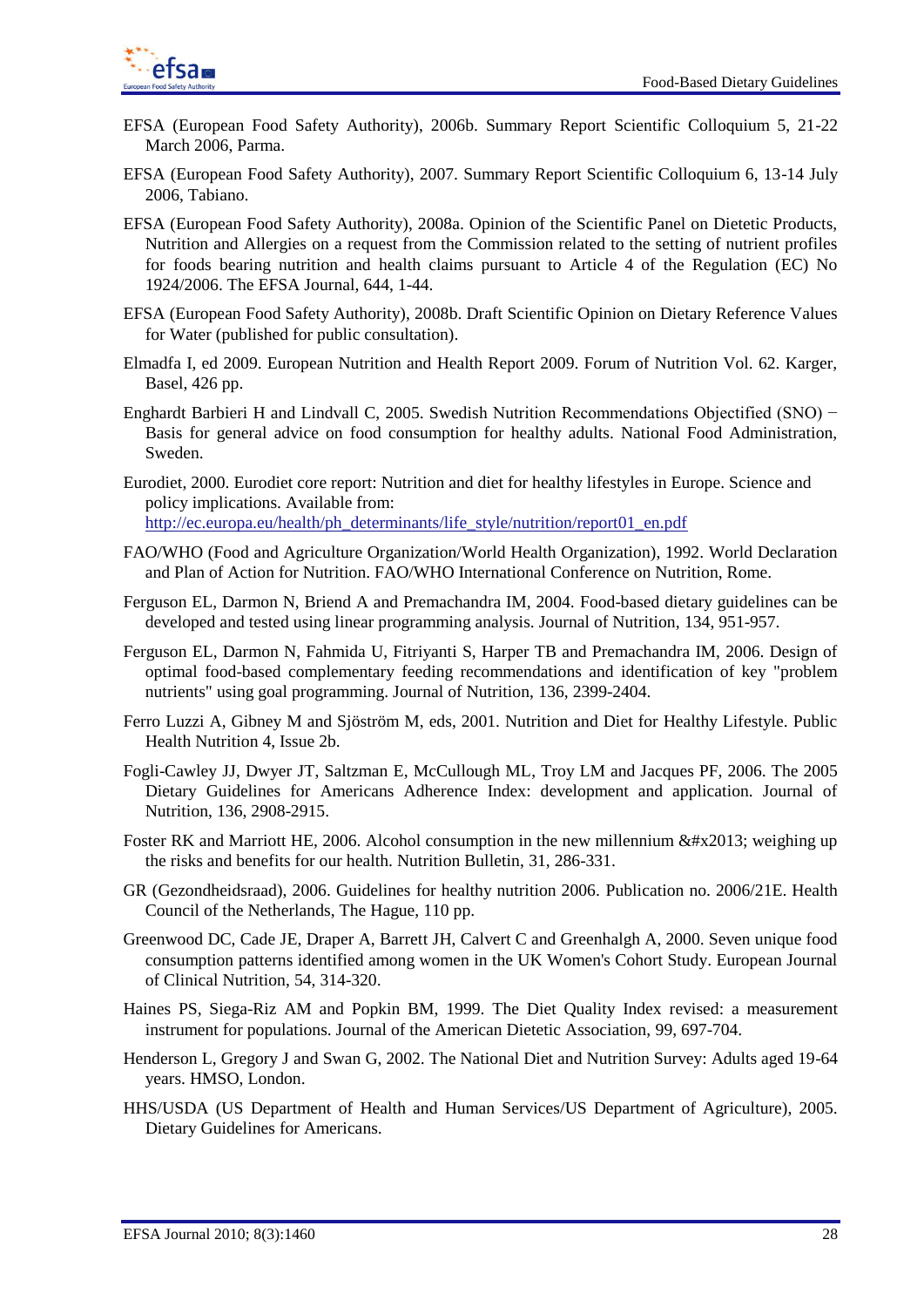- Huijbregts P, Feskens E, Rasanen L, Fidanza F, Nissinen A, Menotti A and Kromhout D, 1997. Dietary pattern and 20 year mortality in elderly men in Finland, Italy, and The Netherlands: longitudinal cohort study. BMJ (Clinical Research Ed.), 315, 13-17.
- Hulshof KF, Wedel M, Lowik MR, Kok FJ, Kistemaker C, Hermus RJ, ten Hoor F and Ockhuizen T, 1992. Clustering of dietary variables and other lifestyle factors (Dutch Nutritional Surveillance System). Journal of Epidemiology and Community Health, 46, 417-424.
- Hulshof KFAM, Ocké MC, van Rossum CTM, Buurma –Rethans EJM, Brants HAM, Drijvers JJMM and ter Doest D, 2004. Resultaten van de Voedselconsumptiepeiling 2003. Report 350030002/2004. RIVM, Bilthoven.
- ILSI (International Life Sciences Institute), 2004. National Food-Based Dietary Guidelines: Experiences, Implications and Future Directions. Summary Report of a Workshop held on 28 – 30 April 2004 in Budapest, Hungary. Organised by the International Life Sciences Institute (ILSI Europe) with the technical collaboration of the Food and Agriculture Organization of the United Nations (FAO).
- IoM (Institute of Medicine), 1997. Dietary Reference Intakes for Calcium, Phosphorus, Magnesium, Vitamin D, and Fluoride. National Academies Press, Washington DC.
- IoM (Institute of Medicine), 1998. Dietary Reference Intakes for thiamin, riboflavin, niacin, vitamin B6, folate, vitamin B12, pantothenic acid, biotin and choline. National Academies Press, Washington DC.
- IoM (Institute of Medicine), 2000. Dietary Reference Intakes: Applications in Dietary Assessment. National Academies Press, Washington D.C.
- IoM (Institute of Medicine), 2002. Dietary Reference Intakes for Energy, Carbohydrate, Fiber, Fat, Fatty acids, Cholesterol, Protein, and Amino Acids. National Academies Press, Washington D.C.
- IoM (Institute of Medicine), 2003a. Dietary Reference Intakes: Applications in Dietary Planning. National Academies Press, Washington D.C.
- IoM (Institute of Medicine), 2003b. Dietary Reference Intakes: Guiding principles for nutrition labelling and fortification. National Academies Press, Washington D.C.
- IoM (Institute of Medicine), 2004. Dietary Reference Intakes for Water, Potassium, Sodium, Chloride, and Sulfate. National Academies Press, Washington DC.
- IoM (Institute of Medicine), 2005. Dietary reference intakes for energy, carbohydrate, fiber, fat, fatty acids, cholesterol, protein, and amino acids. National Academies Press, Washington DC.
- IoM (Institute of Medicine), 2006. Seafood Choices, Balancing Benefits and Risks. National Academies Press, Washington DC.
- IOTF (International Obesity Task Force), 2005. International Obesity Task Force EU Platform Briefing Paper, March 2005.
- Kafatos AG and Codrington CA, eds, 2001. Eurodiet Reports and Proceedings. Public Health Nutrition 4, Issue 2a.
- Kant AK, 2004. Dietary patterns and health outcomes. Journal of the American Dietetic Association, 104, 615-635.
- Kearney JM, Hulshof KF and Gibney MJ, 2001. Eating patterns--temporal distribution, converging and diverging foods, meals eaten inside and outside of the home--implications for developing FBDG. Public Health Nutrition, 4, 693-698.
- Kennedy ET, Ohls J, Carlson S and Fleming K, 1995. The Healthy Eating Index: design and applications. Journal of the American Dietetic Association, 95, 1103-1108.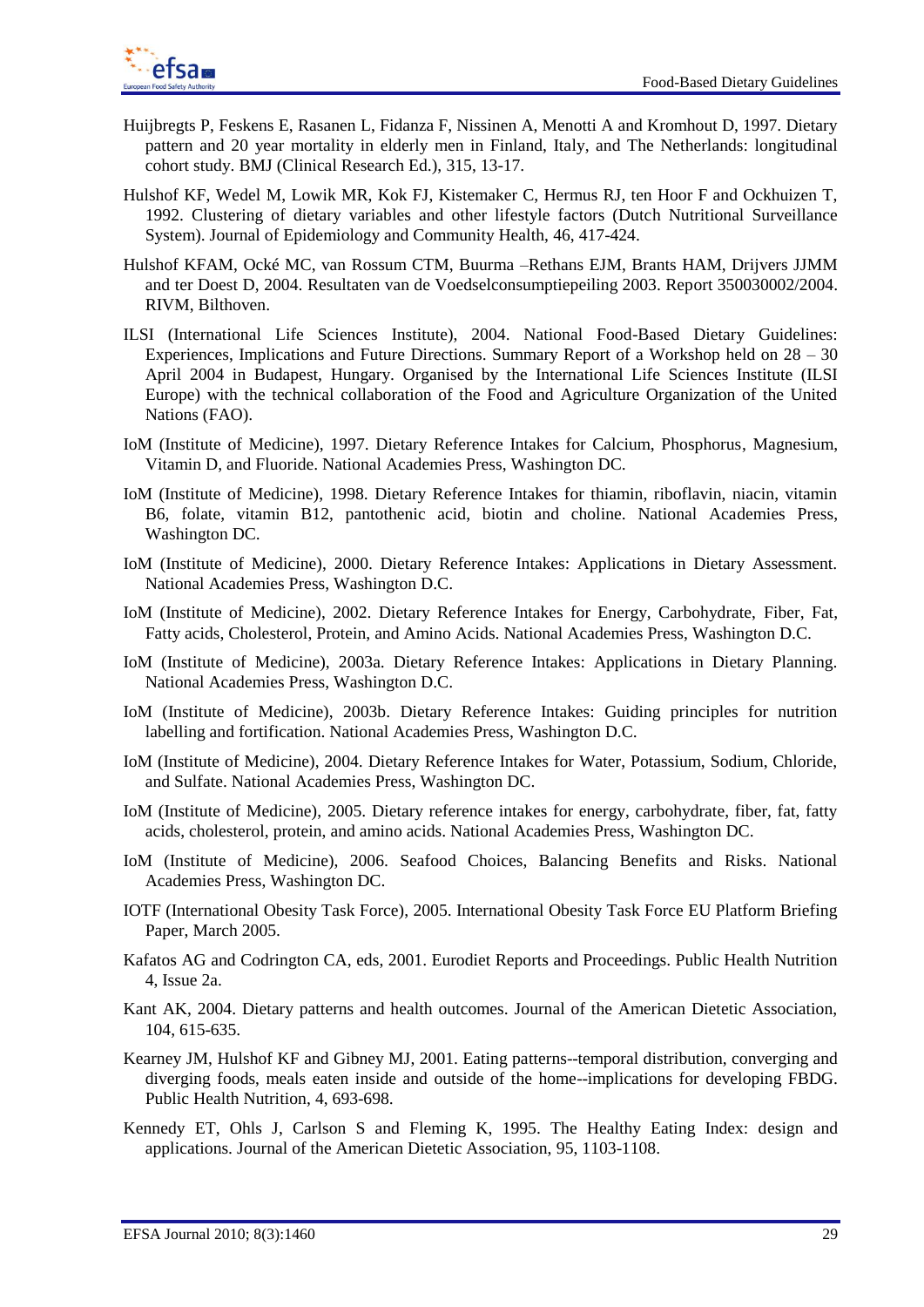- Kersting M, Alexy U and Clausen K, 2005. Using the concept of Food Based Dietary Guidelines to Develop an Optimized Mixed Diet (OMD) for German children and adolescents. Journal of Pediatric Gastroenterology and Nutrition, 40, 301-308.
- King JC, 2007. An evidence-based approach for establishing dietary guidelines. Journal of Nutrition, 137, 480-483.
- Koenig JS, 2007. Visualization of Food-Based Dietary Guidelines Examples. Annals of Nutrition and Metabolism, 51, 36-43.
- Kouris-Blazos A, Gnardellis C, Wahlqvist ML, Trichopoulos D, Lukito W and Trichopoulou A, 1999. Are the advantages of the Mediterranean diet transferable to other populations? A cohort study in Melbourne, Australia. British Journal of Nutrition, 82, 57-61.
- Kromhout D, 2001. Epidemiology of cardiovascular diseases in Europe. Public Health Nutrition, 4, 441-457.
- Lagiou P, Trichopoulos D, Sandin S, Lagiou A, Mucci L, Wolk A, Weiderpass E and Adami HO, 2006. Mediterranean dietary pattern and mortality among young women: a cohort study in Sweden. British Journal of Nutrition, 96, 384-392.
- Lagiou P and Trichopoulou A, 2001. The DAFNE initiative: the methodology for assessing dietary patterns across Europe using household budget survey data. Public Health Nutrition, 4, 1135-1141.
- Leclercq C and Arcella D, 2001. Correlation analyses as a step to identify foods that are sources of inter-individual variability in nutrients; their use for the development of food based dietary guidelines. Public Health Nutrition, 4, 689-692.
- Leclercq C, Valsta LM and Turrini A, 2001. Food composition issues--implications for the development of food-based dietary guidelines. Public Health Nutrition, 4, 677-682.
- Löwik MRH and Brussaard JH, eds, 2002. EFCOSUM: European Food Consumption Survey Methods. European Journal of Clinical Nutrition, 56, S1-S96.
- Maffeis C and Tato L, 2001. Long-term effects of childhood obesity on morbidity and mortality. Hormone Research, 55 Suppl 1, 42-45.
- Maillot M, Darmon N, Darmon M, Lafay L and Drewnowski A, 2007. Nutrient-dense food groups have high energy costs: an econometric approach to nutrient profiling. Journal of Nutrition, 137, 1815- 1820.
- Mann J, Cummings JH, Englyst HN, Key T, Liu S, Riccardi G, Summerbell C, Uauy R, van Dam RM, Venn B, Vorster HH and Wiseman M, 2007. FAO/WHO scientific update on carbohydrates in human nutrition: conclusions. European Journal of Clinical Nutrition, 61 Suppl 1, S132-137.
- Martin A, 2001. Nutritional recommendations for the French population. Sciences des aliments, 21, 309-458.
- Matthys C, De Henauw S, Bellemans M, De Maeyer M and De Backer G, 2006. Sources of saturated fatty acids in Belgian adolescents' diet: implications for the development of food-based dietary guidelines. British Journal of Nutrition, 95, 546-554.
- McCann SE, Weiner J, Graham S and Freudenheim JL, 2001. Is principal components analysis necessary to characterise dietary behaviour in studies of diet and disease? Public Health Nutrition, 4, 903-908.
- McCullough ML, Feskanich D, Stampfer MJ, Giovannucci EL, Rimm EB, Hu FB, Spiegelman D, Hunter DJ, Colditz GA and Willett WC, 2002. Diet quality and major chronic disease risk in men and women: moving toward improved dietary guidance. American Journal of Clinical Nutrition, 76, 1261-1271.
- Moynihan P and Petersen PE, 2004. Diet, nutrition and the prevention of dental diseases. Public Health Nutrition, 7, 201-226.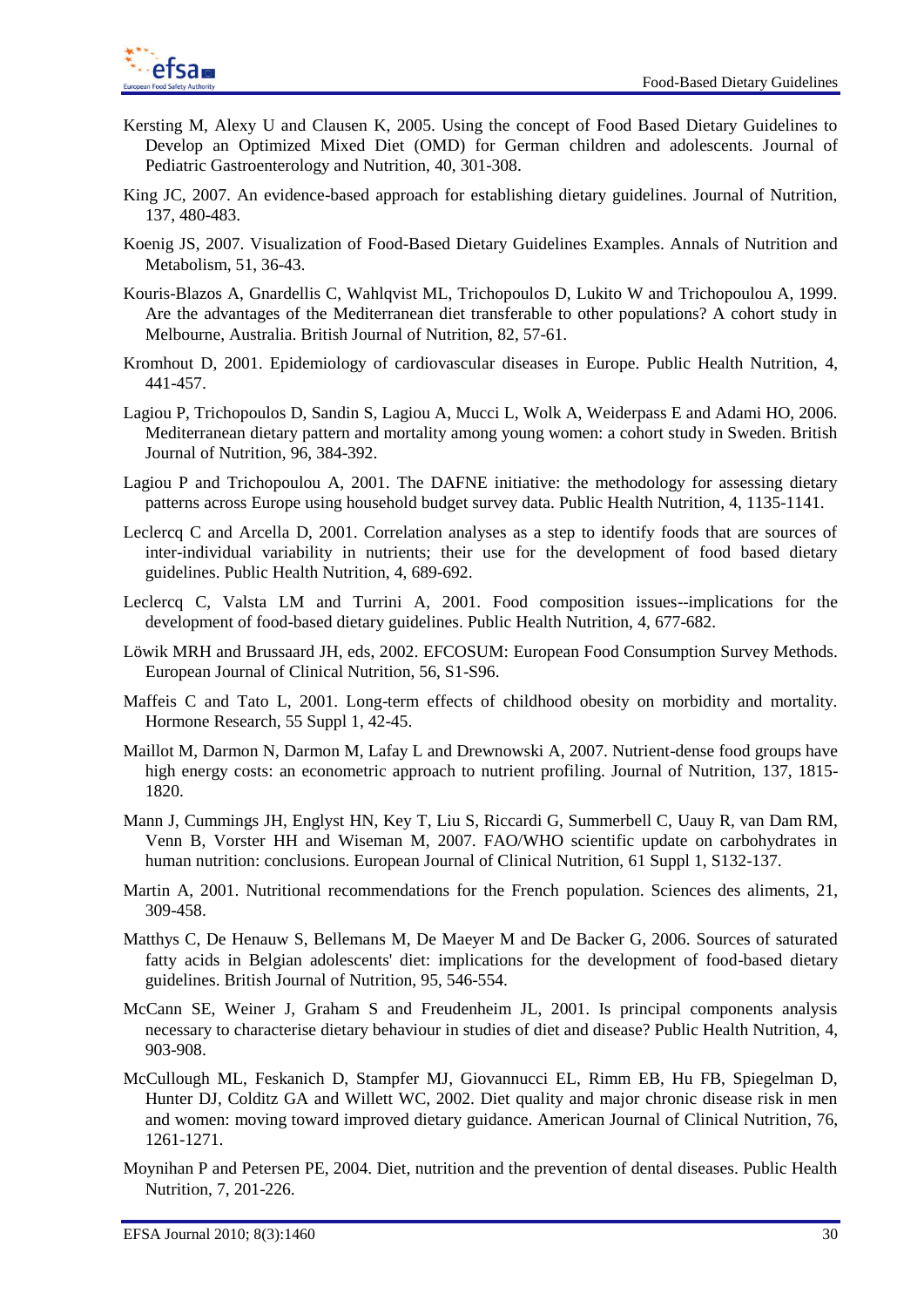- Murray CJ and Lopez AD, 1996. Evidence-based health policy-lessons from the Global Burden of Disease Study. Science 274, 740-3.
- Nicklas TA, von Duvillard SP and Berenson GS, 2002. Tracking of serum lipids and lipoproteins from childhood to dyslipidemia in adults: the Bogalusa Heart Study. International Journal of Sports Medicine, 23 Suppl 1, S39-43.
- NNR (Nordic Nutrition Recommendations), 2004. Integrating nutrition and physical activity. Nordic Council of Ministers, Copenhagen, 436 pp.
- O'Dwyer NA, Gibney MJ, Burke SJ and McCarthy SN, 2005. The influence of eating location on nutrient intakes in Irish adults: implications for developing food-based dietary guidelines. Public Health Nutrition, 8, 258-265.
- OptimiX, 2005. Ernährung von Kindern und Jugendlichen (Recommendations for the diet of children and adolescents). Brochure no 4, Research Institute of Child Nutrition, Dortmund.
- Osler M and Schroll M, 1997. Diet and mortality in a cohort of elderly people in a north European community. International Journal of Epidemiology, 26, 155-159.
- Patterson RE, Haines PS and Popkin BM, 1994. Diet quality index: capturing a multidimensional behavior. Journal of the American Dietetic Association, 94, 57-64.
- Prevost AT, Whichelow MJ and Cox BD, 1997. Longitudinal dietary changes between 1984-5 and 1991-2 in British adults: association with socio-demographic, lifestyle and health factors. British Journal of Nutrition, 78, 873-888.
- Rafferty AP, Anderson JV, McGee HB and Miller CE, 2002. A healthy diet indicator: quantifying compliance with the dietary guidelines using the BRFSS. Preventive Medicine, 35, 9-15.
- Rambeloson ZJ, Darmon N and Ferguson EL, 2008. Linear programming can help identify practical solutions to improve the nutritional quality of food aid. Public Health Nutrition, 11, 395-404.
- Rennie KL and Livingstone MB, 2007. Associations between dietary added sugar intake and micronutrient intake: a systematic review. British Journal of Nutrition, 97, 832-841.
- Sacks FM, Svetkey LP, Vollmer WM, Appel LJ, Bray GA, Harsha D, Obarzanek E, Conlin PR, Miller ER, 3rd, Simons-Morton DG, Karanja N and Lin PH, 2001. Effects on blood pressure of reduced dietary sodium and the Dietary Approaches to Stop Hypertension (DASH) diet. DASH-Sodium Collaborative Research Group. New England Journal of Medicine, 344, 3-10.
- SACN (Scientific Advisory Committee on Nutrition), 2006. Folate and Disease Prevention. TSO, London.
- SCF (Scientific Committee on Food), 1993. Report on nutrient and energy intakes for the European Community, 31st Series. European Commission, Luxembourg.
- Schulze MB, Hoffmann K, Kroke A and Boeing H, 2001. Dietary patterns and their association with food and nutrient intake in the European Prospective Investigation into Cancer and Nutrition (EPIC)-Potsdam study. British Journal of Nutrition, 85, 363-373.
- Slimani N, Fahey M, Welch AA, Wirfalt E, Stripp C, Bergstrom E, Linseisen J, Schulze MB, Bamia C, Chloptsios Y, Veglia F, Panico S, Bueno-de-Mesquita HB, Ocke MC, Brustad M, Lund E, Gonzalez CA, Barcos A, Berglund G, Winkvist A, Mulligan A, Appleby P, Overvad K, Tjonneland A, Clavel-Chapelon F, Kesse E, Ferrari P, Van Staveren WA and Riboli E, 2002. Diversity of dietary patterns observed in the European Prospective Investigation into Cancer and Nutrition (EPIC) project. Public Health Nutrition, 5, 1311-1328.
- Stockley L, 2001. Toward public health nutrition strategies in the European Union to implement food based dietary guidelines and to enhance healthier lifestyles. Public Health Nutrition, 4, 307-324.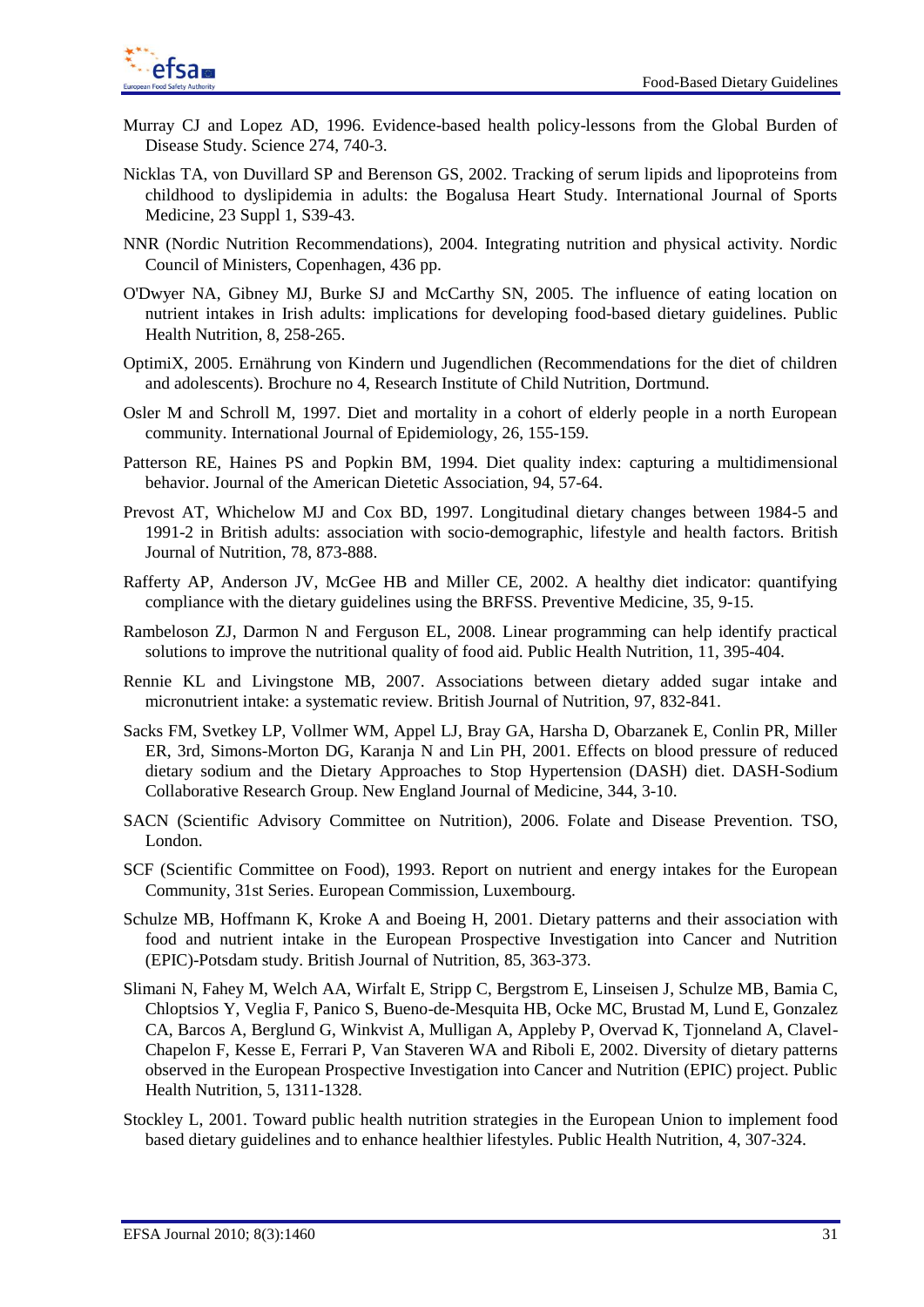- Trichopoulou A, Kouris-Blazos A, Wahlqvist ML, Gnardellis C, Lagiou P, Polychronopoulos E, Vassilakou T, Lipworth L and Trichopoulos D, 1995. Diet and overall survival in elderly people. BMJ (Clinical Research Ed.), 311, 1457-1460.
- Trichopoulou A, Orfanos P, Norat T, Bueno-de-Mesquita B, Ocke MC, Peeters PH, van der Schouw YT, Boeing H, Hoffmann K, Boffetta P, Nagel G, Masala G, Krogh V, Panico S, Tumino R, Vineis P, Bamia C, Naska A, Benetou V, Ferrari P, Slimani N, Pera G, Martinez-Garcia C, Navarro C, Rodriguez-Barranco M, Dorronsoro M, Spencer EA, Key TJ, Bingham S, Khaw KT, Kesse E, Clavel-Chapelon F, Boutron-Ruault MC, Berglund G, Wirfalt E, Hallmans G, Johansson I, Tjonneland A, Olsen A, Overvad K, Hundborg HH, Riboli E and Trichopoulos D, 2005. Modified Mediterranean diet and survival: EPIC-elderly prospective cohort study. BMJ (Clinical Research Ed.), 330, 991.
- Tucker KL, Dallal GE and Rush D, 1992. Dietary patterns of elderly Boston-area residents defined by cluster analysis. Journal of the American Dietetic Association, 92, 1487-1491.
- Turrini A, Leclercq C and D'Amicis A, 1999. Patterns of food and nutrient intakes in Italy and their application to the development of food-based dietary guidelines. British Journal of Nutrition, 81 Suppl 2, S83-89.
- Turrini A, Saba A, Perrone D, Cialfa E and D'Amicis A, 2001. Food consumption patterns in Italy: the INN-CA Study 1994-1996. European Journal of Clinical Nutrition, 55, 571-588.
- van Dam RM, Grievink L, Ocke MC and Feskens EJ, 2003. Patterns of food consumption and risk factors for cardiovascular disease in the general Dutch population. American Journal of Clinical Nutrition, 77, 1156-1163.
- van Dam RM and Seidell JC, 2007. Carbohydrate intake and obesity. European Journal of Clinical Nutrition, 61 Suppl 1, S75-99.
- Varraso R, Fung TT, Barr RG, Hu FB, Willett W and Camargo CA, Jr., 2007. Prospective study of dietary patterns and chronic obstructive pulmonary disease among US women. American Journal of Clinical Nutrition, 86, 488-495.
- Villegas R, Salim A, Collins MM, Flynn A and Perry IJ, 2004. Dietary patterns in middle-aged Irish men and women defined by cluster analysis. Public Health Nutrition, 7, 1017-1024.
- Volatier JL and Verger P, 1999. Recent national French food and nutrient intake data. British Journal of Nutrition, 81 Suppl 2, S57-59.
- Walter P and Elmadfa I, 2007. Food-Based Dietary Guidelines Practical Aspects of Implementation. Annals of Nutrition and Metabolism, 51, 1-1.
- WCRF (World Cancer Research Fund) and AICR (American Institute for Cancer Research), 2007. Food, Nutrition, Physical Activity and the Prevention of Cancer: a Global Perspective.
- WHO (World Health Organization), 2000. CINDI Dietary Guidelines. Document EUR/00/5018028, WHO Regional Office for Europe, Copenhagen.
- WHO (World Health Organization), 2002. The world health report 2002: reducing risks, promoting healthy lifestyle.
- WHO (World Health Organization), 2003a. Food based dietary guidelines in the WHO European Region. Document E7983, WHO Regional Office for Europe, Copenhagen.
- WHO (World Health Organization), 2003b. Development of a WHO global strategy on diet, physical activity and health: European regional consultation. Report on the consultation Copenhagen, 2-4 April 2003. Document E81281.
- WHO (World Health Organization), 2006. Comparative analysis of nutrition policies in the WHO European Region. Document EUR/06/5062700/BD/2, WHO Regional Office for Europe, Copenhagen.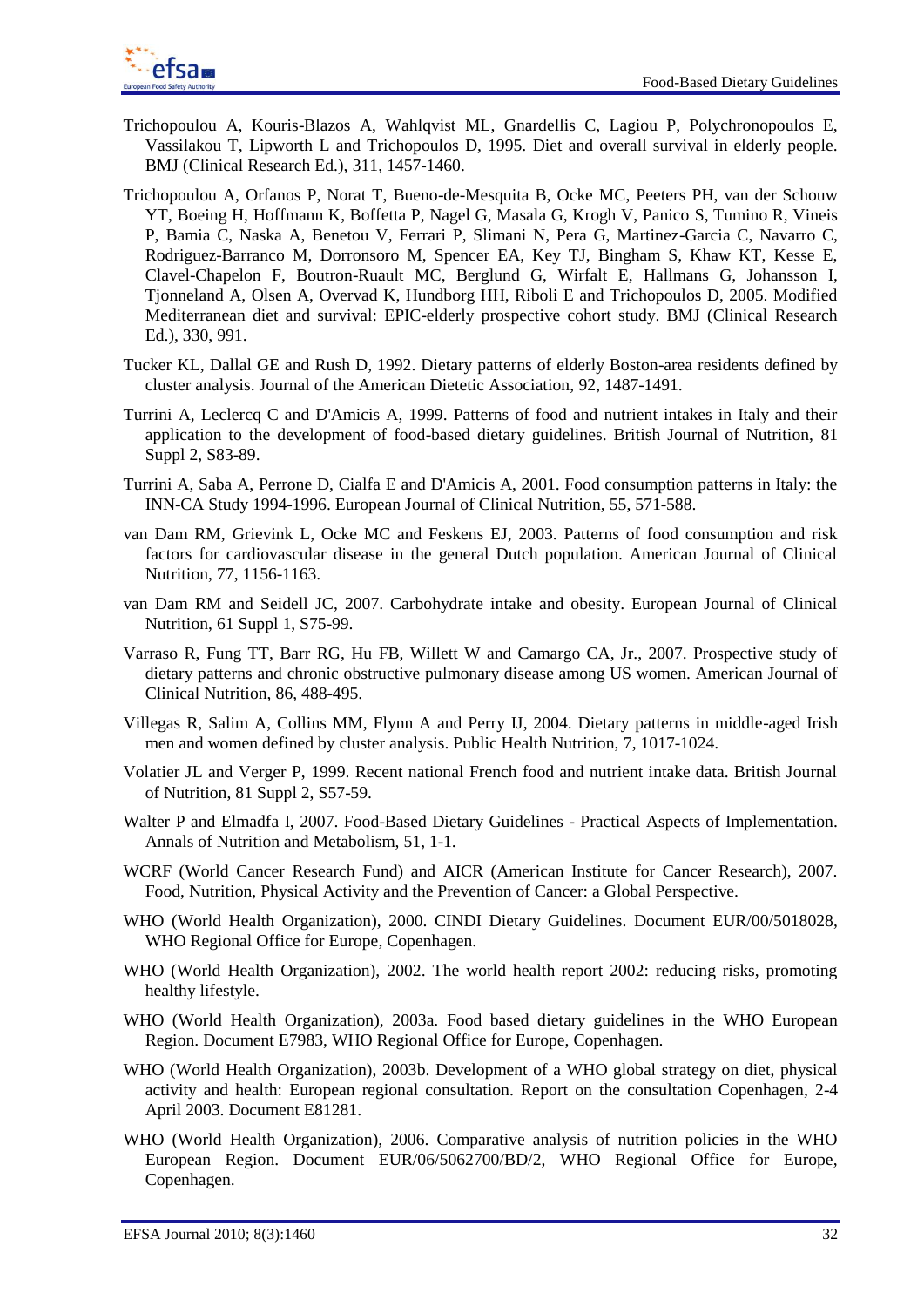

- WHO/FAO (World Health Organization/Food and Agriculture Organization), 1998. Preparation and use of food-based dietary guidelines. Report of a joint FAO/WHO consultation. WHO technical report series n 880, WHO, Geneva.
- WHO/FAO (World Health Organization/Food and Agriculture Organization), 2003. Expert Report: Diet, nutrition and prevention of chronic diseases. Report of a Joint WHO/FAO Expert Consultation. WHO Technical Report Series 916.
- Williams C, Wiseman M and Buttriss J, eds, 1999. Food-based Dietary Guidelines A Staged Approach. British Journal of Nutrition 81, Suppl 2.
- Wilson-van den Hooven EC, Raaij JMA, Ocké MC, van Rossum CTM and Verhagen H, 2008. Visualisation of the nutrient situation in the Netherlands: an instrument. RIVM Rapport 350060002.
- Wirfalt AK and Jeffery RW, 1997. Using cluster analysis to examine dietary patterns: nutrient intakes, gender, and weight status differ across food pattern clusters. Journal of the American Dietetic Association, 97, 272-279.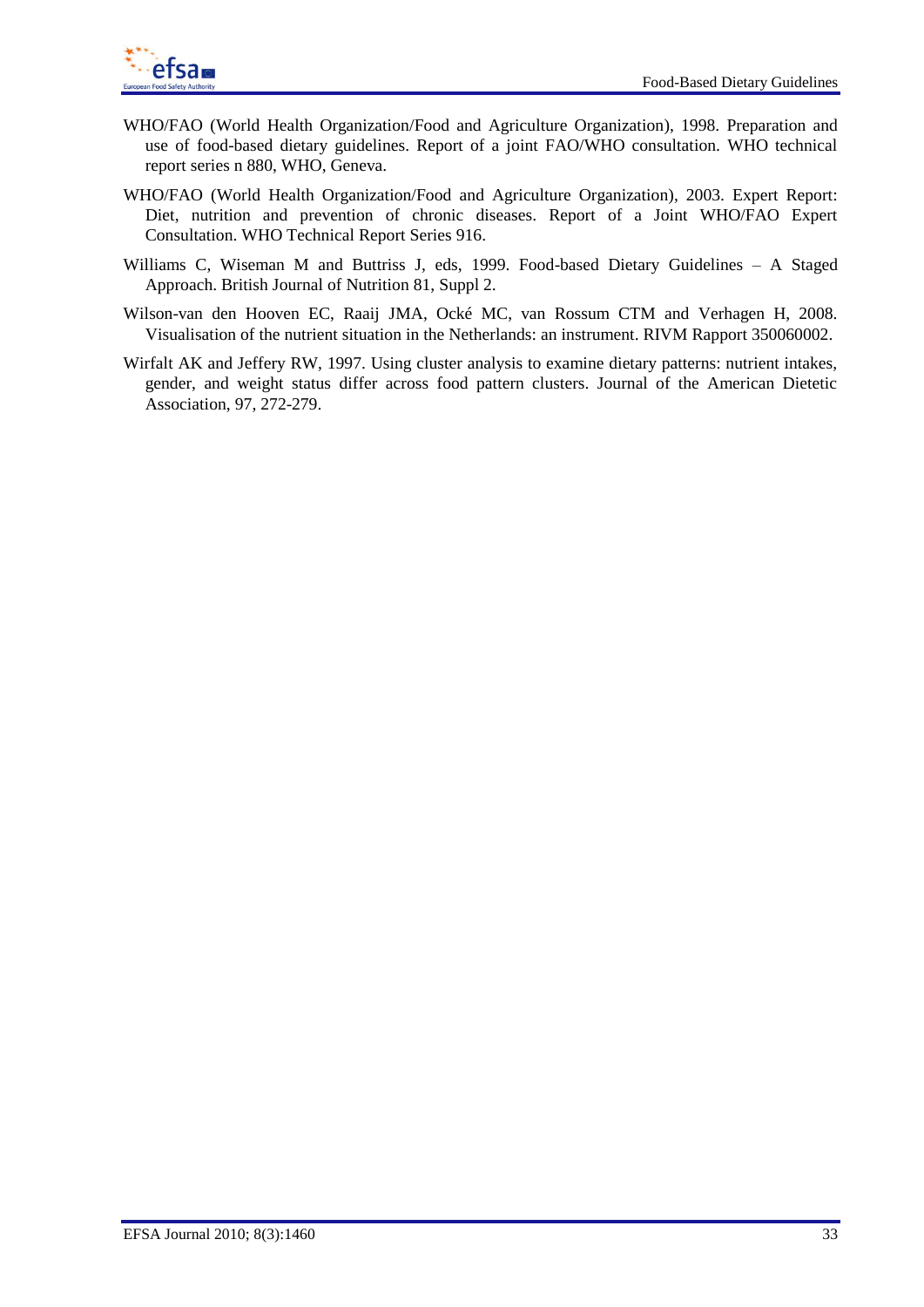

## <span id="page-33-0"></span>**ANNEXES**

**ANNEX 1: QUESTIONNAIRE**

NAME:

COUNTRY:

AFFILIATION:

E MAIL:

DATE:

In contrast to dietary reference values or recommended nutrient intakes, Food-Based Dietary Guidelines (FBDG) are the expression of the principles of nutrition education mostly as foods. They represent the form in which advice is provided to people to assist them in selecting a diet to meet their needs for health.

The aim of this questionnaire is to get more information on the availability and the type of FBDG used in the EU (candidate) Member States, and the way of coming to these FBDG.

To answer this questionnaire, please tick the relevant boxes.

We kindly ask you to send back the filled survey by e-mail to: wolfgang.gelbmann@efsa.europa.eu Does your country have Food-Based Dietary Guidelines (FBDG)?

 $\Box$  yes  $\Box$  no

In which year were (the most recent) FBDG established:

What is the origin of the FBDG used in your country?

 $3.1 \Box$  yes, translation of the CINDI dietary guide, WHO

 $3.2 \Box$  yes, translation of FBDG of other country, please specify the country:

 $3.3$  specially developed for your country

| If the answer is "yes" in 3.1 or 3.2 $\rightarrow$ please go directly to question No. 12 |  |  |  |  |
|------------------------------------------------------------------------------------------|--|--|--|--|
|                                                                                          |  |  |  |  |

Are diet-related health problems in your country taken into account when developing FBDG?

 $\Box$  yes  $\Box$  no (if "no"  $\rightarrow$  go directly to question No. 6)

To which diet-related health problems your national FBDG are focused?

 $\Box$  Cardiovascular diseases  $\Box$  Constipation

Dyslipidemia Diverticular diseases

Hypertension Iron deficiency anaemia

Type 2 diabetes Iodine deficiency disorders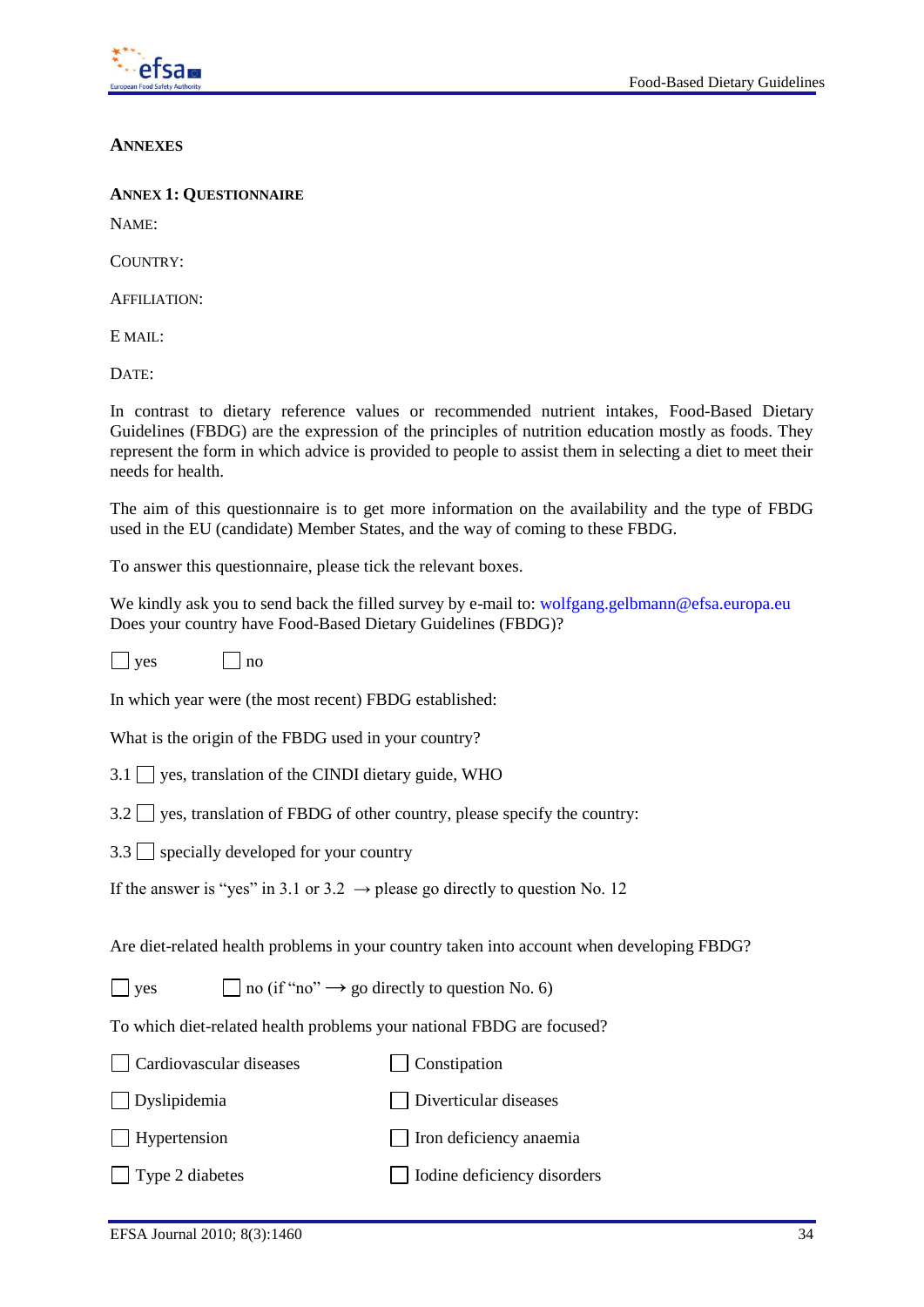

| Overweight/obesity                                | Dental caries                                                                                |
|---------------------------------------------------|----------------------------------------------------------------------------------------------|
| Osteoporosis                                      | Malnutrition                                                                                 |
| Others (please specify)                           |                                                                                              |
|                                                   | What information was used to review food consumption patterns in your country?               |
| National food supply data                         |                                                                                              |
| Household data                                    |                                                                                              |
|                                                   | Individual food consumption data: please provide name and year of the survey:                |
| Were any other data used? Please specify:         |                                                                                              |
| etc.) were used in assessing adequacy of the diet | Which dietary reference values (nutrient based recommendations, recommended daily allowances |
| Not assessed                                      |                                                                                              |
| Values from own country                           |                                                                                              |
| Values from other country: please specify         |                                                                                              |
|                                                   | What key nutrients were determined to be addressed by the FBDG in your country?              |
| Energy                                            | Calcium                                                                                      |
| <b>Total Protein</b>                              | Iron                                                                                         |
| <b>Plant Protein</b>                              | Sodium                                                                                       |
| Animal Protein                                    | Potassium                                                                                    |
| <b>Total Fat</b>                                  | Magnesium                                                                                    |
| Saturated fatty acids                             | Selenium                                                                                     |
| Monounsaturated fatty acids                       | Zinc                                                                                         |
| Polyunsaturated fatty acids                       | Other minerals                                                                               |
| Omega-6 fatty acids                               | Vitamin A                                                                                    |
| Omega-3 fatty acids                               | Vitamin B1                                                                                   |
| Trans fatty acids                                 | Vitamin B2                                                                                   |
| Cholesterol                                       | Niacin                                                                                       |
| <b>Total Carbohydrates</b>                        | Vitamin B6                                                                                   |
| <b>Complex Carbohydrates</b>                      | Folate                                                                                       |
| Total sugars                                      | Vitamin B12                                                                                  |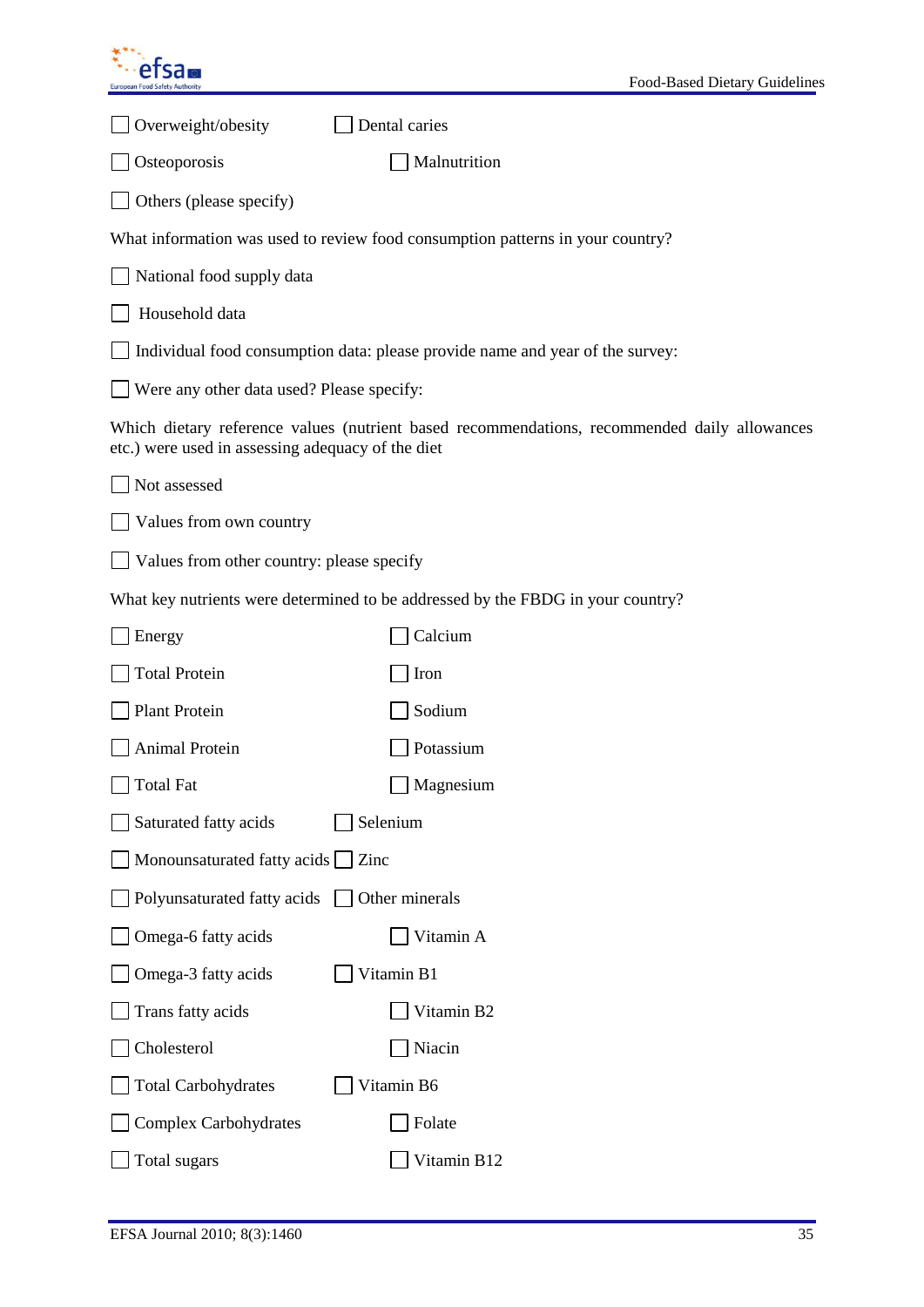

| Added sugars                                                      | Vitamin C                                                                                           |
|-------------------------------------------------------------------|-----------------------------------------------------------------------------------------------------|
| $\Box$ Dietary fibre                                              | Vitamin D                                                                                           |
| Water                                                             | Vitamin E                                                                                           |
| Other food components:                                            |                                                                                                     |
| Other vitamins:                                                   |                                                                                                     |
| Which food (groups) are finally included in your national FBDG?   |                                                                                                     |
| bread, cereals                                                    | meat                                                                                                |
| $\perp$ rice, pasta, potatoes                                     | fish                                                                                                |
| $\Box$ vegetables                                                 | eggs                                                                                                |
| oil/fats<br>$\Box$ fruit                                          |                                                                                                     |
| $\Box$ legumes                                                    | nuts, seeds                                                                                         |
| milk and dairy products                                           | Other food groups:                                                                                  |
| effects on the total diet studied?                                | Before finalising FBDG were modelling exercises, simulation studies etc. performed and were the     |
| $\Box$ yes<br>no                                                  |                                                                                                     |
| or more food-based dietary guideline(s):                          | if yes, please describe the modelling and the possible nutritional consequences of implementing one |
| To which population groups are the FBDG in your country directed? |                                                                                                     |
| $\Box$ General population                                         |                                                                                                     |
| Elderly                                                           | Schoolchildren                                                                                      |
| Adult                                                             | Pre-school children                                                                                 |
| Pregnant women                                                    | Infants                                                                                             |
| Adolescence                                                       | Others                                                                                              |
|                                                                   | Are amounts of foods quantified (recommended servings, portions or amounts)?                        |
| partly<br>$\Box$ yes;                                             | no                                                                                                  |
| if yes or partly, please specify:                                 |                                                                                                     |
|                                                                   | Are other health related messages (e.g. physical activity, smoking) included in your FBDG?          |
| $\Box$ yes<br>no                                                  |                                                                                                     |
| if yes, please specify:                                           |                                                                                                     |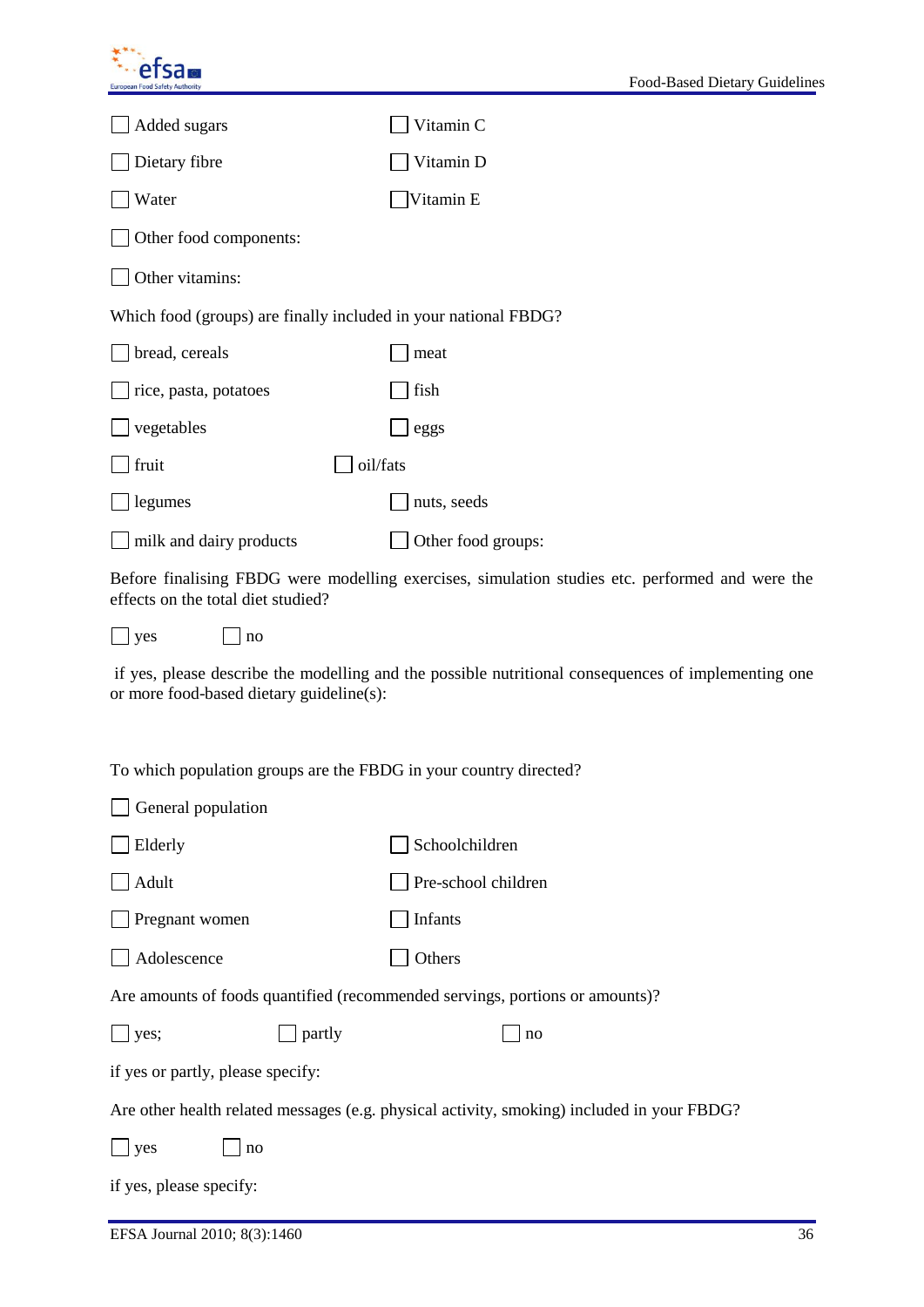

| Are food safety (e.g. hygiene) messages included in your FBDG?                 |  |  |  |  |  |
|--------------------------------------------------------------------------------|--|--|--|--|--|
| $\Box$ yes<br>no                                                               |  |  |  |  |  |
| if yes, please specify:                                                        |  |  |  |  |  |
| Are other messages (e.g. food variety, meal pattern) included in your FBDG?    |  |  |  |  |  |
| $\Box$ yes<br>no                                                               |  |  |  |  |  |
| if yes, please specify:                                                        |  |  |  |  |  |
| Were any of the food-based dietary guidelines field-tested before publication? |  |  |  |  |  |
| yes<br>no                                                                      |  |  |  |  |  |
| if yes, please specify:                                                        |  |  |  |  |  |
| Are FBDG in your country accompanied by graphs of food selection guides?       |  |  |  |  |  |
| None                                                                           |  |  |  |  |  |
| Yes, Food pyramid                                                              |  |  |  |  |  |
| Yes, Food plate                                                                |  |  |  |  |  |
| $\Box$ Yes, Food circle                                                        |  |  |  |  |  |
| $\Box$ Yes, other, please specify                                              |  |  |  |  |  |
| Who is responsible for producing and revising your national FBDG?              |  |  |  |  |  |
|                                                                                |  |  |  |  |  |
| Are the FBDG evaluated and monitored?<br>yes<br>no                             |  |  |  |  |  |

 $\Box$  no

if yes, please specify:

Please indicate and specify available references regarding your country (e.g. recommendations, reports, websites…):

Please add any general or specific comment, you might have:

Thank you very much for the time you spent to complete this questionnaire!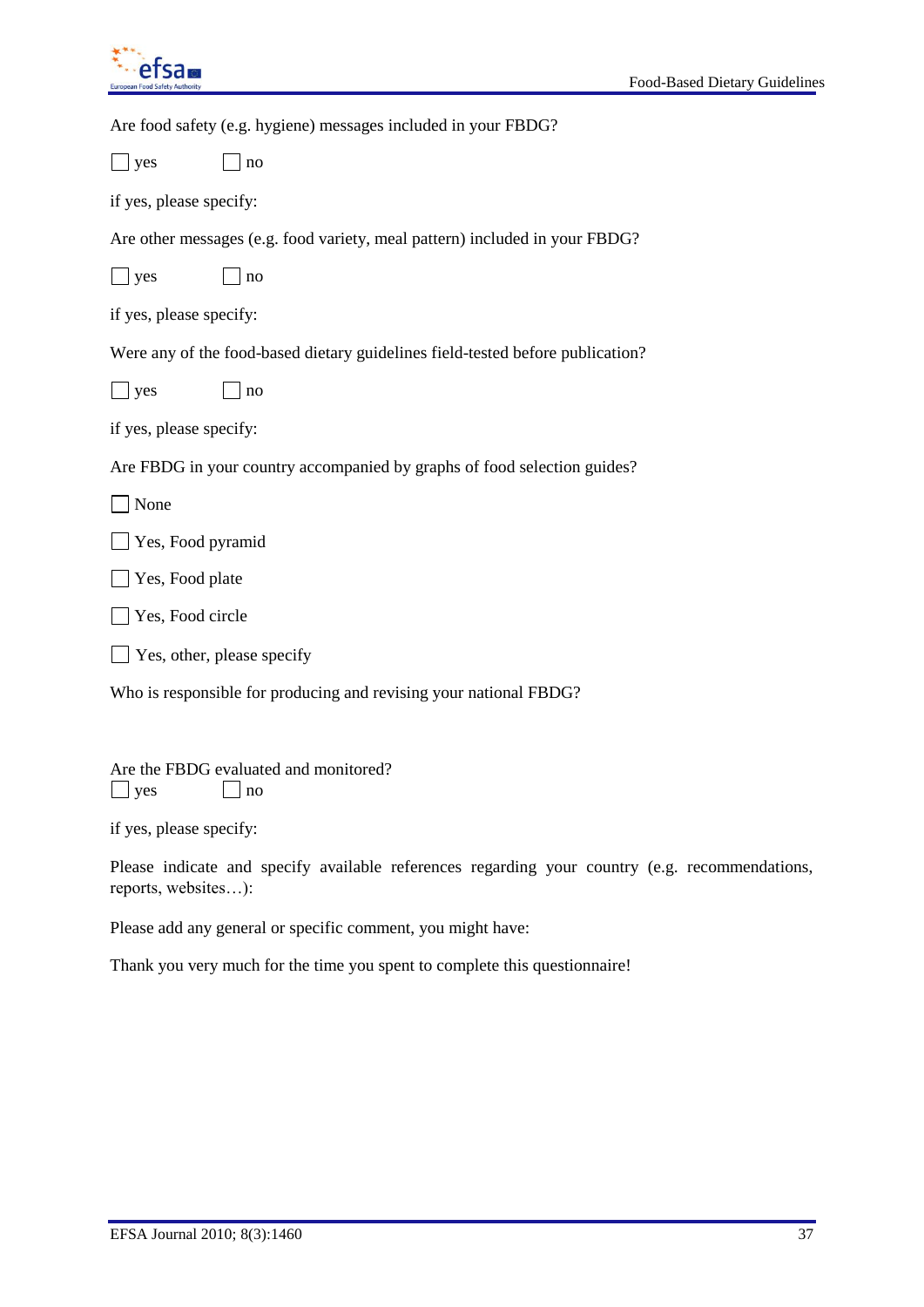

| Q            |                                                                                | yes             | no |  |
|--------------|--------------------------------------------------------------------------------|-----------------|----|--|
| 1.           | Does your country have Food-Based Dietary Guidelines (FBDG)                    | 11x             | 2x |  |
|              |                                                                                |                 |    |  |
| 2.           | In what year were (the most recent) FBDG established                           | 1994-2007       |    |  |
|              |                                                                                |                 |    |  |
|              |                                                                                |                 |    |  |
| 3.           | What is the origin of the FBDG used in your country                            |                 |    |  |
| a            | translation of the CINDI dietary guide, WHO                                    | 1x              |    |  |
| b            | translation of FBDG of other country                                           | $1x + CINDI$    |    |  |
| $\mathbf c$  | specially developed for your country                                           | 9x              |    |  |
|              |                                                                                |                 |    |  |
| $41$ .       | Are diet-related health problems in your country taken into account when $8x$  |                 | 1x |  |
|              | developing FBDG?                                                               |                 |    |  |
|              |                                                                                |                 |    |  |
| $5^1$ .      | To which diet-related health problems your national FBDG are focused?          |                 |    |  |
| a            | Cardiovascular diseases                                                        | $8x$            |    |  |
| b            | Dyslipidemia                                                                   | 5x              |    |  |
| $\mathbf c$  | Hypertension                                                                   | 6x              |    |  |
| d            | Type 2 diabetes                                                                | 6x              |    |  |
| e            | Overweight/obesity                                                             | 7x              |    |  |
| $\rm f$      | Osteoporosis                                                                   | 6x              |    |  |
| g            | Constipation                                                                   | 1x              |    |  |
| $\mathbf h$  | Diverticular diseases                                                          | 1x              |    |  |
| $\mathbf{i}$ | Iron deficiency anaemia                                                        | 4x              |    |  |
|              | Iodine deficiency disorders                                                    | 3x              |    |  |
| k            | Dental caries                                                                  | 5x              |    |  |
|              | Malnutrition                                                                   | 0               |    |  |
| m            | Others                                                                         | eating dis.     |    |  |
|              |                                                                                | cancer          |    |  |
|              |                                                                                |                 |    |  |
| $6^1$ .      | What information was used to review food consumption patterns in your country? |                 |    |  |
|              | National food supply data                                                      | 3x              |    |  |
| a<br>b       | Household data                                                                 | $\overline{3x}$ |    |  |
|              |                                                                                | 8x              |    |  |
| $\mathbf c$  | Individual food consumption data                                               |                 |    |  |
| d            | other data? Please specify                                                     | 3x              |    |  |
| $7^1$ .      |                                                                                |                 |    |  |
|              | Which dietary reference values (recommended daily allowances, nutrient based   |                 |    |  |
|              | recommendations, etc.) were used in assessing adequacy of the diet?            |                 |    |  |
| a            | Not assessed                                                                   | 1x              |    |  |
| b            | Values from own country                                                        | 7x              |    |  |
| $\mathbf c$  | Values from own country and other country                                      | 1x              |    |  |
|              |                                                                                |                 |    |  |
| $8^1$ .      | What key nutrients were determined to be addressed by the FBDG in your country |                 |    |  |
| $\rm{a}$     | Energy                                                                         | 6x              |    |  |
| b            | <b>Total Protein</b>                                                           | 6x              |    |  |
|              | <b>Plant Protein</b>                                                           | 3x              |    |  |
| $\mathbf c$  |                                                                                |                 |    |  |
| d            | <b>Animal Protein</b><br><b>Total Fat</b>                                      | 4x              |    |  |
| e            |                                                                                | $7\mathrm{x}$   |    |  |
| f            | Saturated fatty acids                                                          | 8x              |    |  |
| g            | Monounsaturated fatty acids                                                    | 6x              |    |  |
| h            | Polyunsaturated fatty acids                                                    | 6x              |    |  |
| $\mathbf{i}$ | Omega-6 fatty acids                                                            | 6x              |    |  |
|              | Omega-3 fatty acids                                                            | $7\mathrm{x}$   |    |  |
| k            | Trans fatty acids                                                              | 6x              |    |  |
|              | Cholesterol                                                                    | 5x              |    |  |

### **ANNEX 2: RESULTS OF THE COMPUTERISED QUESTIONNAIRE (SEE ANNEX 1)**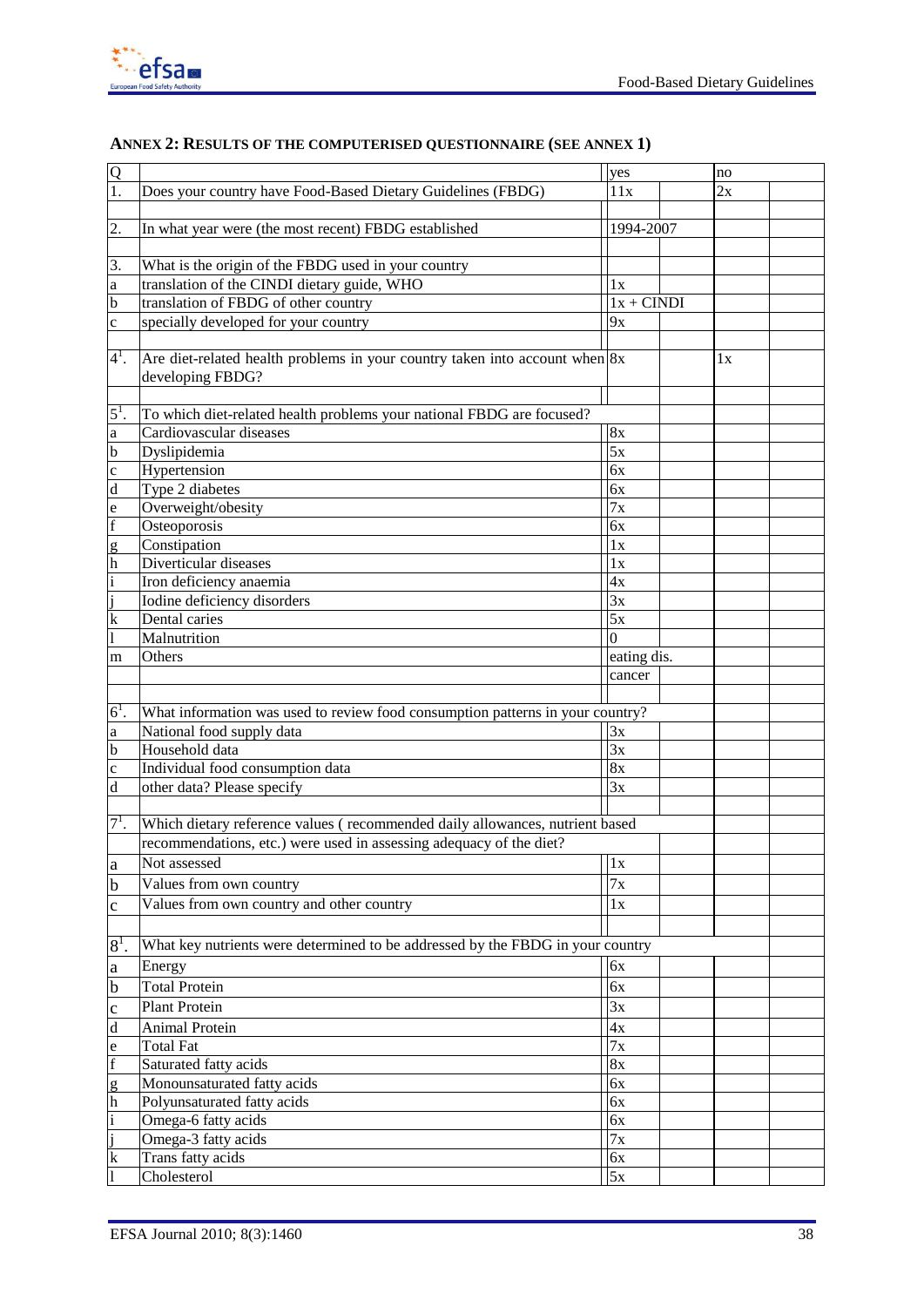

| m                         | <b>Total Carbohydrates</b>                                                          | 6x             |                   |    |  |
|---------------------------|-------------------------------------------------------------------------------------|----------------|-------------------|----|--|
| n                         | Complex Carbohydrates                                                               | 5x             |                   |    |  |
| 0                         | Total sugars                                                                        | 2x             |                   |    |  |
| p                         | Added sugars                                                                        | 7x             |                   |    |  |
|                           | Dietary fibre                                                                       | 8x             |                   |    |  |
| $\overline{q}$<br>r       | Water                                                                               | 3x             |                   |    |  |
|                           | Calcium                                                                             | 7x             |                   |    |  |
| S                         | Iron                                                                                | 7x             |                   |    |  |
| t                         |                                                                                     | 5x             |                   |    |  |
| u                         | Sodium                                                                              |                |                   |    |  |
| V                         | Potassium                                                                           | 3x             |                   |    |  |
| w                         | Magnesium                                                                           | 3x             |                   |    |  |
| X                         | Selenium                                                                            | 3x             |                   |    |  |
| y                         | Zinc                                                                                | 4x             |                   |    |  |
| Z                         | Other minerals                                                                      | P,Cu, I $(2x)$ |                   |    |  |
| aa                        | Vitamin A                                                                           | 4x             |                   |    |  |
| ab                        | Vitamin B1                                                                          | 4x             |                   |    |  |
| ac                        | Vitamin B2                                                                          | 4x             |                   |    |  |
| ad                        | Niacin                                                                              | 4x             |                   |    |  |
| ae                        | Vitamin B6                                                                          | 4x             |                   |    |  |
| af                        | Folate                                                                              | 7x             |                   |    |  |
|                           | Vitamin B12                                                                         | 4x             |                   |    |  |
| ag                        |                                                                                     |                |                   |    |  |
| ah                        | Vitamin C                                                                           | 5x             |                   |    |  |
| ai                        | Vitamin D                                                                           | 6x             |                   |    |  |
| aj                        | Vitamin E                                                                           | 4x             |                   |    |  |
| ak                        | Other vitamins                                                                      | $\overline{0}$ |                   |    |  |
| al                        | Other food components                                                               | alc            |                   |    |  |
|                           |                                                                                     | (1x)           |                   |    |  |
|                           |                                                                                     |                |                   |    |  |
| $9^{1}$ .                 | Which food (groups) are finally included in your national FBDG                      |                |                   |    |  |
|                           | bread, cereals                                                                      | 9x             |                   |    |  |
| a                         |                                                                                     |                |                   |    |  |
| b                         | rice, pasta, potatoes                                                               | 9x             |                   |    |  |
| $\mathbf c$               | vegetables                                                                          | 9x             |                   |    |  |
| d                         | fruit                                                                               | 9x             |                   |    |  |
| e                         | legumes                                                                             | 7x             |                   |    |  |
| f                         | milk and dairy products                                                             | 9x             |                   |    |  |
| g                         | meat                                                                                | 9x             |                   |    |  |
| $\boldsymbol{\mathrm{h}}$ | fish                                                                                | 9x             |                   |    |  |
| $\mathbf{i}$              | eggs                                                                                | 5x             |                   |    |  |
|                           | oil/fats                                                                            | 8x             |                   |    |  |
| k                         | nuts, seeds                                                                         | 4x             |                   |    |  |
| 1                         | Other food groups                                                                   |                | water 1x; salt 1x |    |  |
|                           |                                                                                     | beverages 2x;  |                   |    |  |
|                           |                                                                                     | soft drinks 1x |                   |    |  |
|                           |                                                                                     |                |                   |    |  |
|                           | $101$ . Before finalising FBDG did you make model diets, simulation studies etc? 3x |                |                   | 6x |  |
|                           |                                                                                     |                |                   |    |  |
|                           | $111$ . To which population groups are the FBDG in your country directed?           |                |                   |    |  |
|                           |                                                                                     | 7x             |                   |    |  |
| $\rm{a}$                  | General population                                                                  | 4x             |                   |    |  |
| b                         | Elderly                                                                             |                |                   |    |  |
| c                         | Adult                                                                               | 6x             |                   |    |  |
| d                         | Pregnant women                                                                      | 5x             |                   |    |  |
| e                         | Adolescence                                                                         | 4x             |                   |    |  |
| f                         | Schoolchildren                                                                      | 5x             |                   |    |  |
| g                         | Pre-school children                                                                 | 5x             |                   |    |  |
| $\mathbf h$               | Infants                                                                             | 3x             |                   |    |  |
| $\mathbf{i}$              | Others                                                                              | $\overline{0}$ |                   |    |  |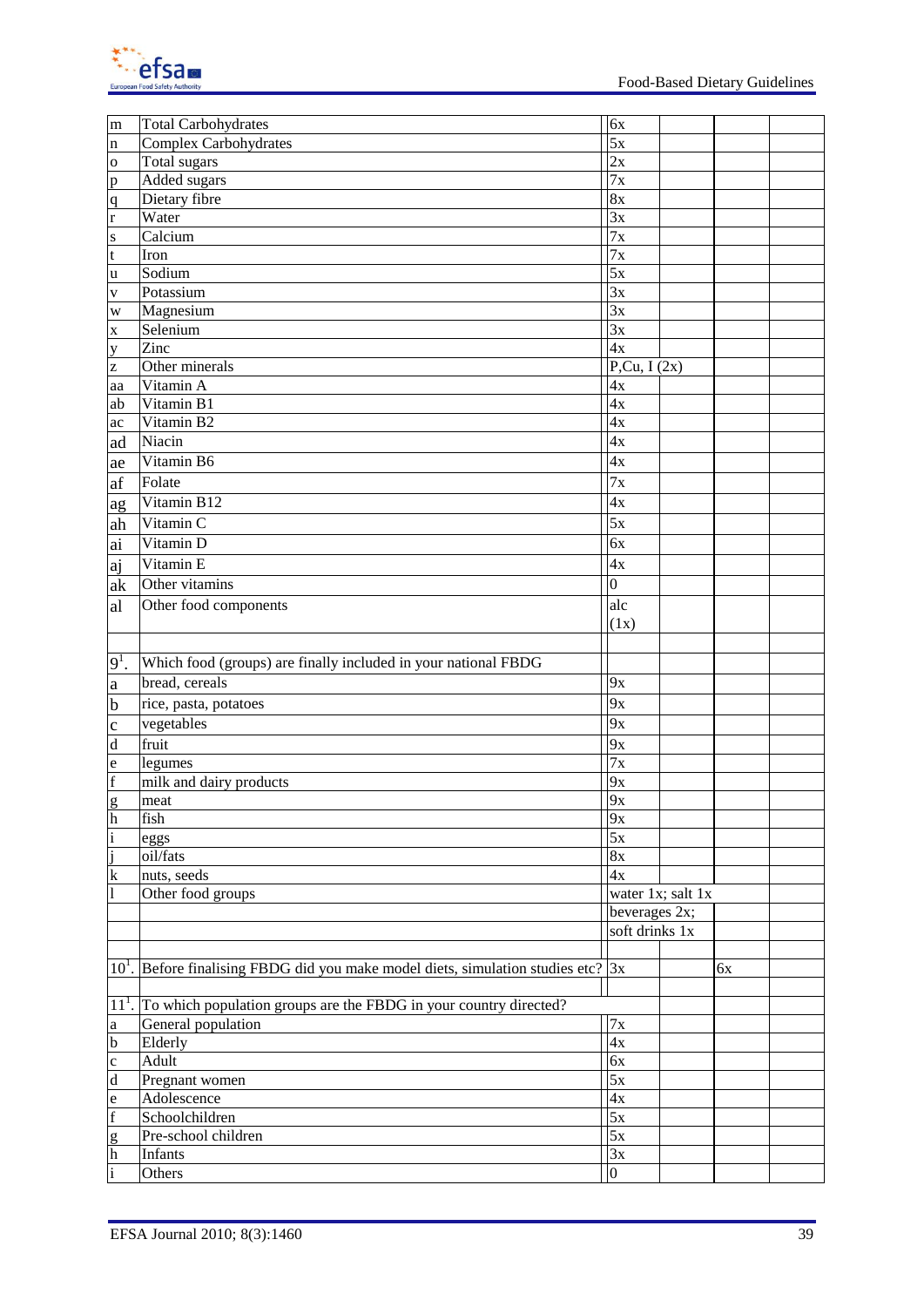

| 12.         | Are amounts of food quantified (recommended servings, portions or $7x$<br>amounts)?    |              |                        |    |  |
|-------------|----------------------------------------------------------------------------------------|--------------|------------------------|----|--|
|             | (partly)                                                                               | 4x           |                        |    |  |
|             |                                                                                        |              |                        |    |  |
| 13.         | Are other health related messages included in your FBDG?                               | 8x           |                        | 3x |  |
|             |                                                                                        |              |                        |    |  |
| 14.         | Are food safety messages included in your FBDG?                                        | 6x           |                        | 5x |  |
|             |                                                                                        |              |                        |    |  |
| 15.         | Are other messages (e.g. food variety, meal pattern) included in your $9x$<br>FBDG?    |              |                        | 2x |  |
|             |                                                                                        |              |                        |    |  |
| 16.         | Were any of the food-based dietary guidelines field-tested before $5x$<br>publication? |              |                        | 6x |  |
|             |                                                                                        |              |                        |    |  |
| 17.         | Are FBDG in your country accompanied by graphs of food selection guides?               |              |                        |    |  |
| a           | None                                                                                   | 3x           |                        |    |  |
| b           | Food pyramid                                                                           | 3x           |                        |    |  |
| $\mathbf c$ | Food plate                                                                             | 5x           |                        |    |  |
| d           | Food circle                                                                            | 3x           |                        |    |  |
| e           | Other                                                                                  | 1 (key hole) |                        |    |  |
|             |                                                                                        |              |                        |    |  |
| $18^{1}$ .  | Who is responsible for producing and revising your national FBDG?                      |              | 6x National Institutes |    |  |
|             |                                                                                        |              | (NI)/administrations   |    |  |
|             |                                                                                        |              | $2x$ Ministry + NI     |    |  |
|             |                                                                                        | 1x Ministry  |                        |    |  |
|             |                                                                                        |              |                        |    |  |
| 19.         | Are the FBDG evaluated and monitored?                                                  | 3x           |                        | 8x |  |
|             |                                                                                        |              |                        |    |  |
|             |                                                                                        |              |                        |    |  |
|             | answers based on countries with specially developed FBDG (Q 3.3)                       |              |                        |    |  |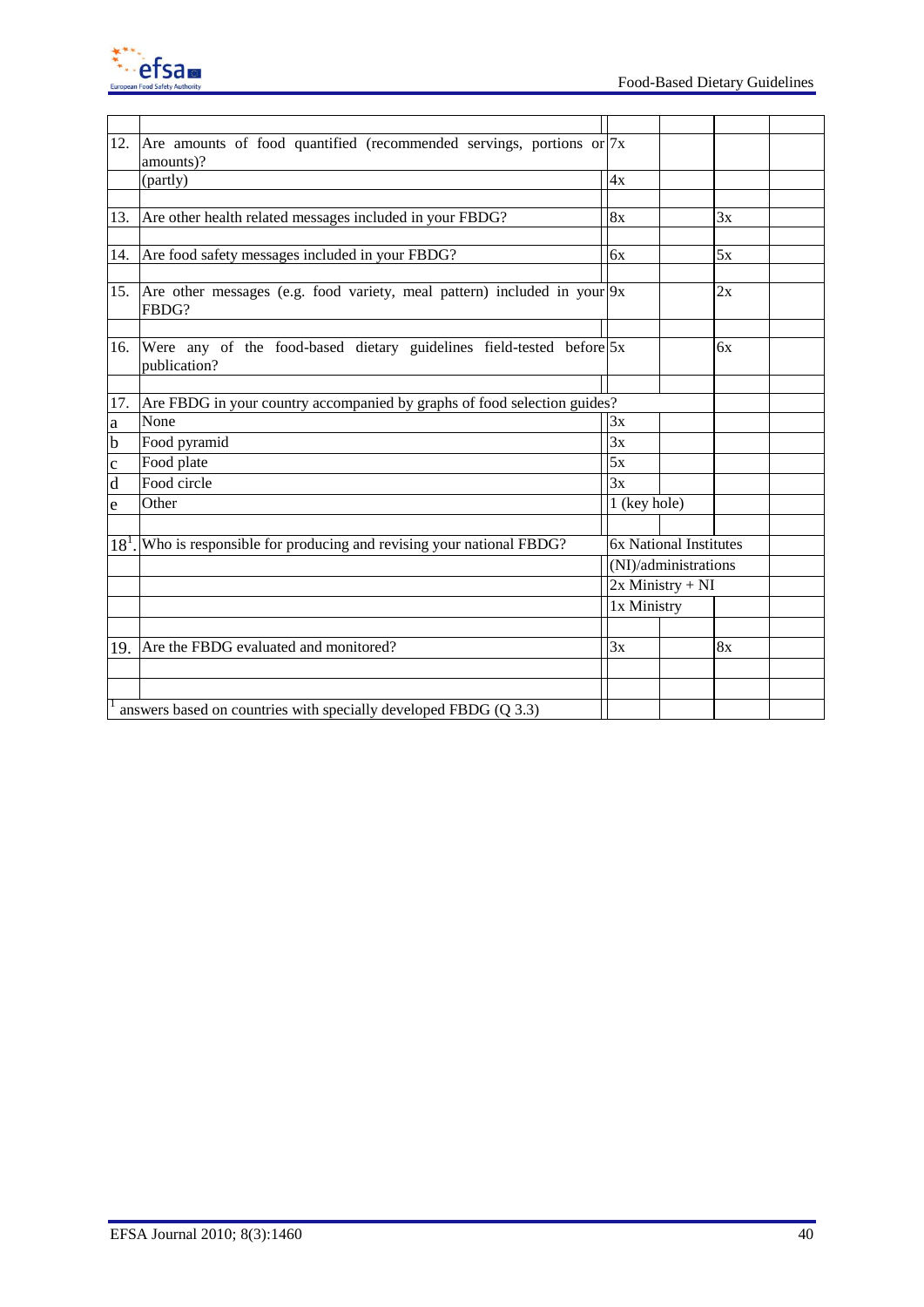

## <span id="page-40-0"></span>**GLOSSARY / ABBREVIATIONS**

| <b>AICR</b>   | American Institute for Cancer Research                                                                                                       |  |  |  |  |  |
|---------------|----------------------------------------------------------------------------------------------------------------------------------------------|--|--|--|--|--|
| AR            | <b>Average Requirement</b>                                                                                                                   |  |  |  |  |  |
| <b>CHO</b>    | Carbohydrate                                                                                                                                 |  |  |  |  |  |
| <b>CINDI</b>  | Countrywide Integrated Non-communicable Disease Intervention<br>Project                                                                      |  |  |  |  |  |
| <b>DAFNE</b>  | Data Food Networking                                                                                                                         |  |  |  |  |  |
| <b>DASH</b>   | Dietary Approaches to Stop Hypertension Trial                                                                                                |  |  |  |  |  |
| <b>DGAI</b>   | Dietary Guidelines Adherence Index                                                                                                           |  |  |  |  |  |
| <b>DHA</b>    | Docosahexaenoic Acid                                                                                                                         |  |  |  |  |  |
| <b>DONALD</b> | Dortmund Nutritional and Anthropometric Longitudinally Designed<br>(Study)                                                                   |  |  |  |  |  |
| <b>DRV</b>    | Dietary Reference Values                                                                                                                     |  |  |  |  |  |
| EC            | <b>European Commission</b>                                                                                                                   |  |  |  |  |  |
| <b>EFSA</b>   | <b>European Food Safety Authority</b>                                                                                                        |  |  |  |  |  |
| <b>EPA</b>    | Eicosapentaenoic Acid                                                                                                                        |  |  |  |  |  |
| <b>EPIC</b>   | European Prospective Investigation into Cancer and Nutrition                                                                                 |  |  |  |  |  |
| EU            | European Union                                                                                                                               |  |  |  |  |  |
| <b>FAO</b>    | Food and Agriculture Organization of the United Nations                                                                                      |  |  |  |  |  |
| <b>FBDG</b>   | Food-based dietary guidelines                                                                                                                |  |  |  |  |  |
| <b>FFO</b>    | Food Frequency Questionnaire                                                                                                                 |  |  |  |  |  |
| <b>HBS</b>    | <b>Household Budget Survey</b>                                                                                                               |  |  |  |  |  |
| <b>HDL</b>    | <b>High Density Lipoprotein</b>                                                                                                              |  |  |  |  |  |
| <b>HHS</b>    | US Department of Health and Human Services                                                                                                   |  |  |  |  |  |
| <b>ICN</b>    | The International Conference on Nutrition                                                                                                    |  |  |  |  |  |
| <b>INCA</b>   | "Enquête<br>Individuelle<br>Nationale<br>les<br>Consommations<br>et<br>sur<br>Alimentaires" (national individual survey of food consumption) |  |  |  |  |  |
| IoM           | <b>Institute of Medicine</b>                                                                                                                 |  |  |  |  |  |
| <b>IOTF</b>   | <b>International Obesity Taskforce</b>                                                                                                       |  |  |  |  |  |
| <b>LDL</b>    | Low Density Lipoprotein                                                                                                                      |  |  |  |  |  |